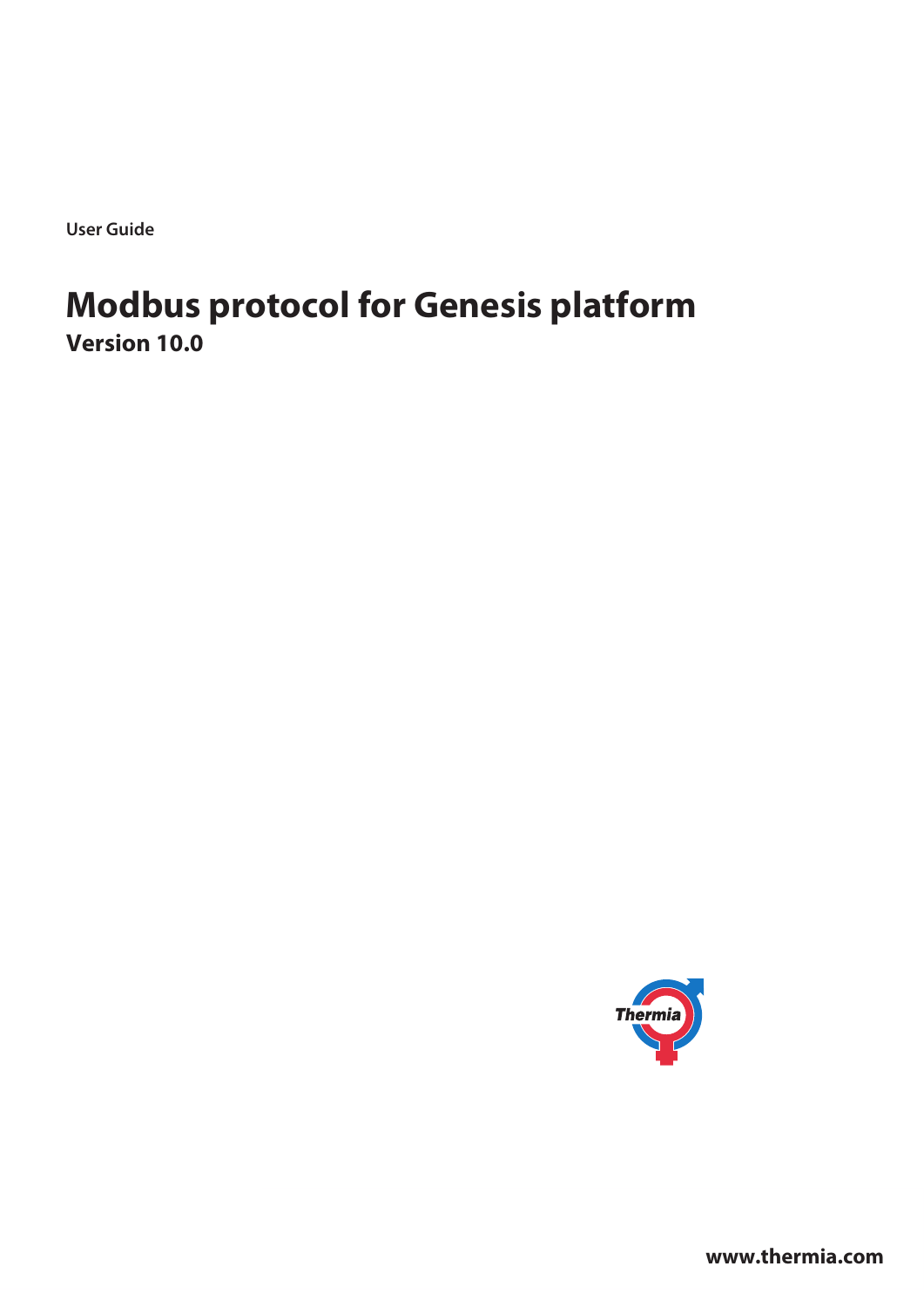The English language is used for the original instructions. Other languages are a translation of the original instructions. (Directive 2006/42/EC)

© Copyright Thermia AB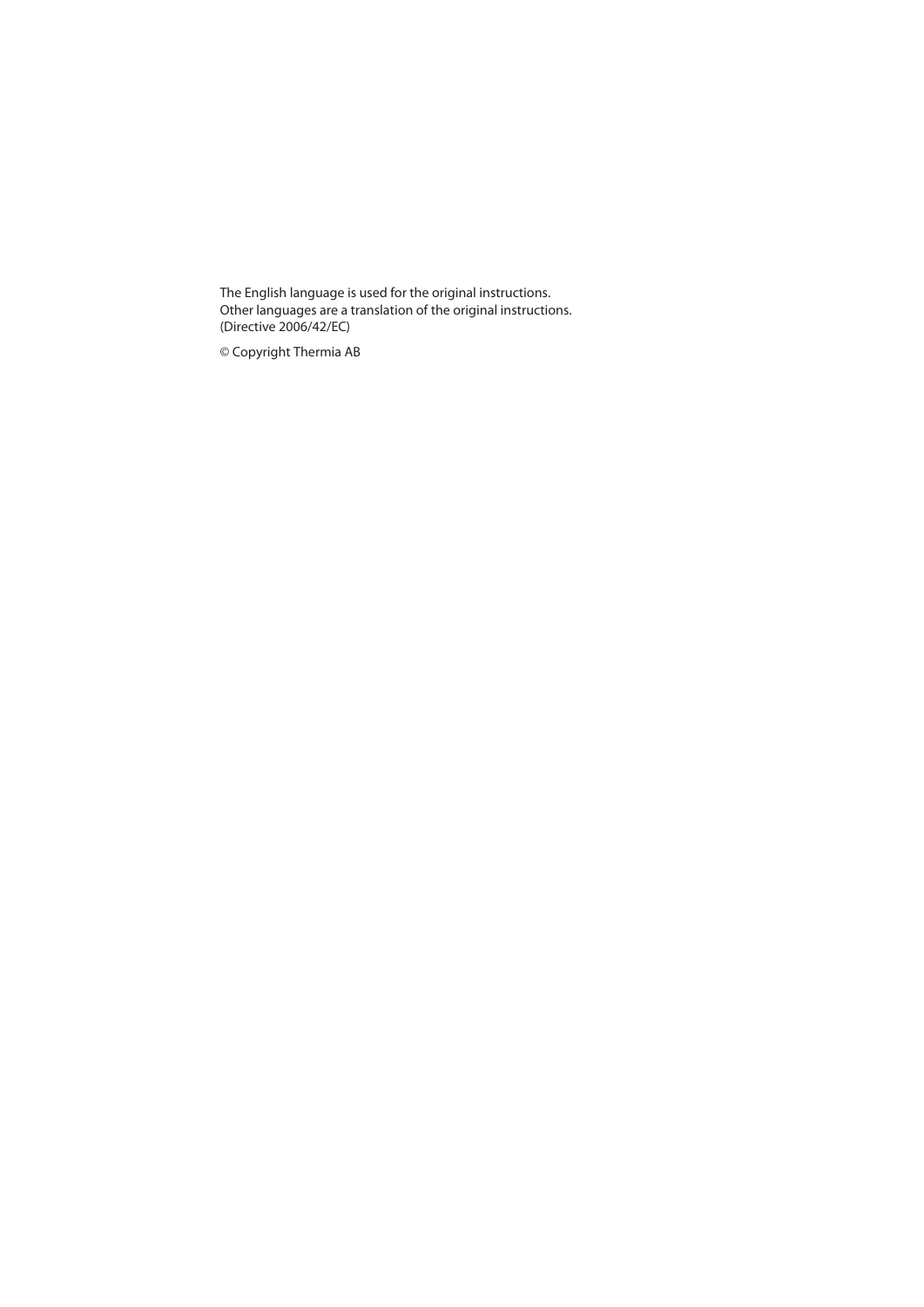

### **Table of Contents**

| 1              | Connecting Modbus (all contains and contained all connecting Modbus contains and connecting Modbus (all connect<br>$\overline{4}$<br>1.1<br>Connecting Modbus is a conservative contract to contact the connecting Modbus is a conservative conservative conservative conservative conservative conservative conservative conservative conservative conservative conservat                                                                                                                                                                  |
|----------------|---------------------------------------------------------------------------------------------------------------------------------------------------------------------------------------------------------------------------------------------------------------------------------------------------------------------------------------------------------------------------------------------------------------------------------------------------------------------------------------------------------------------------------------------|
| $\overline{2}$ | 5<br>5<br>2.1<br>2.2<br>6<br>6<br>2.3<br>Factory default ………………………………………………………………………………………                                                                                                                                                                                                                                                                                                                                                                                                                                                  |
| 3              | 7<br>$\overline{7}$<br>3.1<br>Read/Write Digital Registers (all cases is a controller controller controller controller controller controller<br>8<br>3.2<br>Read Digital Registers (all contained all contained and contained all contained a new set of Digital Registers<br>3.3<br>11<br>Read Analog Registers (all contains and contained all contained and all contained and all contained a reading $R$<br>14<br>Read/Write Analog Registers (all cases are contained a series and contained a series and a series and a series<br>3.4 |
| 4              | 18<br>18<br>4.1                                                                                                                                                                                                                                                                                                                                                                                                                                                                                                                             |
| 5              | 22<br>Heat<br>22<br>5.1<br>22<br>5.2<br>23<br>5.3<br>24<br>5.4<br>Mix valve 3<br>24<br>5.5<br>Mix valve 4<br>25<br>5.6<br>Mix valve 5                                                                                                                                                                                                                                                                                                                                                                                                       |
| 6              | 27<br>27<br>6.1<br>27<br>6.2<br>27<br>6.3<br>28<br>6.4                                                                                                                                                                                                                                                                                                                                                                                                                                                                                      |
| $\overline{ }$ | 29<br>29<br>7.1<br>Cooling<br>29<br>7.2<br>29<br>7.3<br>30<br>7.4                                                                                                                                                                                                                                                                                                                                                                                                                                                                           |
| 8              | 31<br>31<br>8.1                                                                                                                                                                                                                                                                                                                                                                                                                                                                                                                             |
| 9              | 32<br>32<br>9.1                                                                                                                                                                                                                                                                                                                                                                                                                                                                                                                             |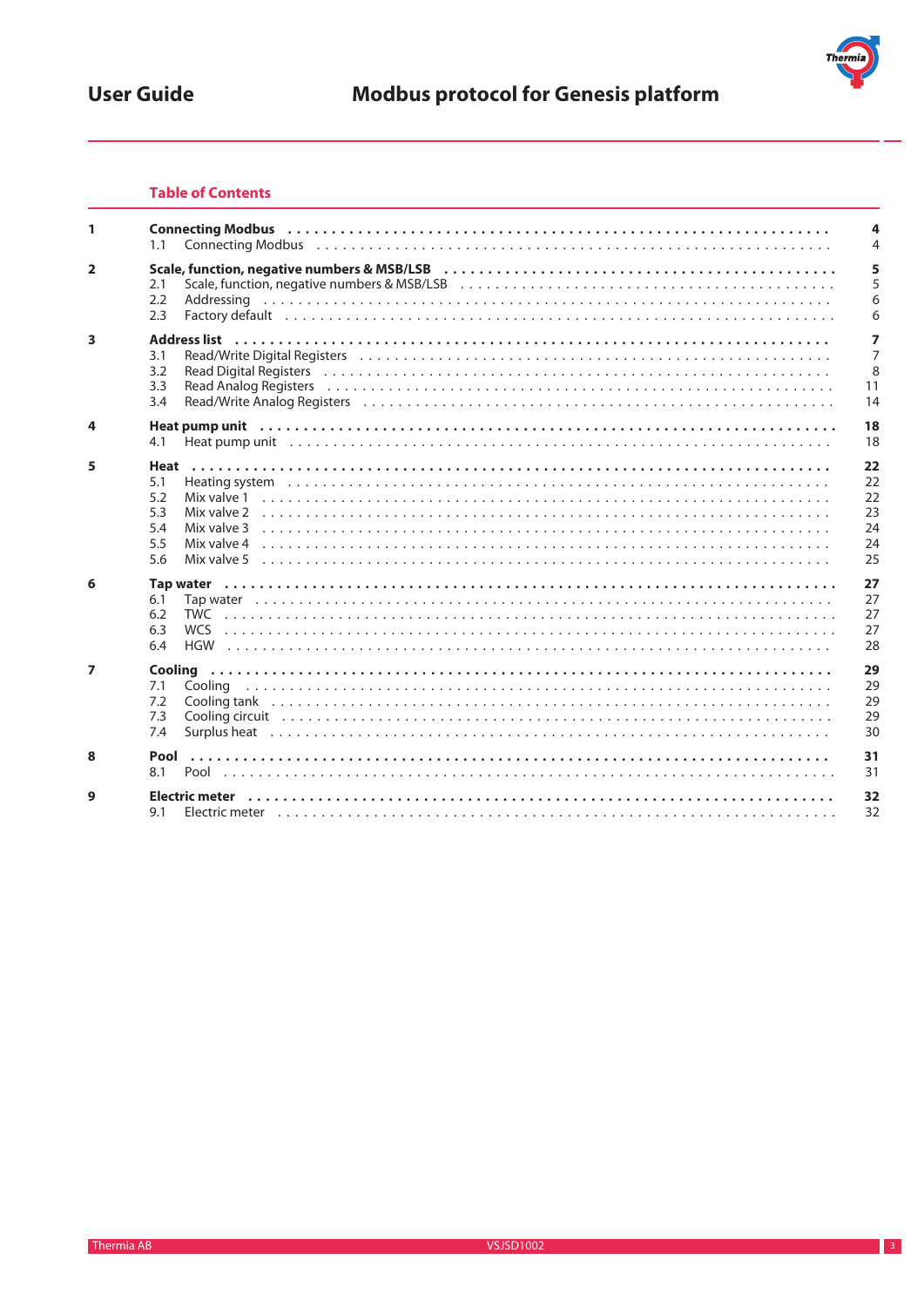

#### <span id="page-3-0"></span>**1 Connecting Modbus**

#### **1.1 Connecting Modbus**

The heat pump supports two Modbus protocols:

- Modbus RTU (connect to the BM-card (Port: MBe) located in the electrical cabinet)
- Modbus TCP/IP (connect to the RJ45 connection located on the display unit)

The settings for Modbus parameters can be found under Settings / BMS in the display. For Modbus TCP/IP, if you have secondary units, you will need a network switch or router since the primary/secondary interface uses the same RJ45 connector for its communication. Make sure that you are not using the same port as the Primary uses to communicate to its secondaries.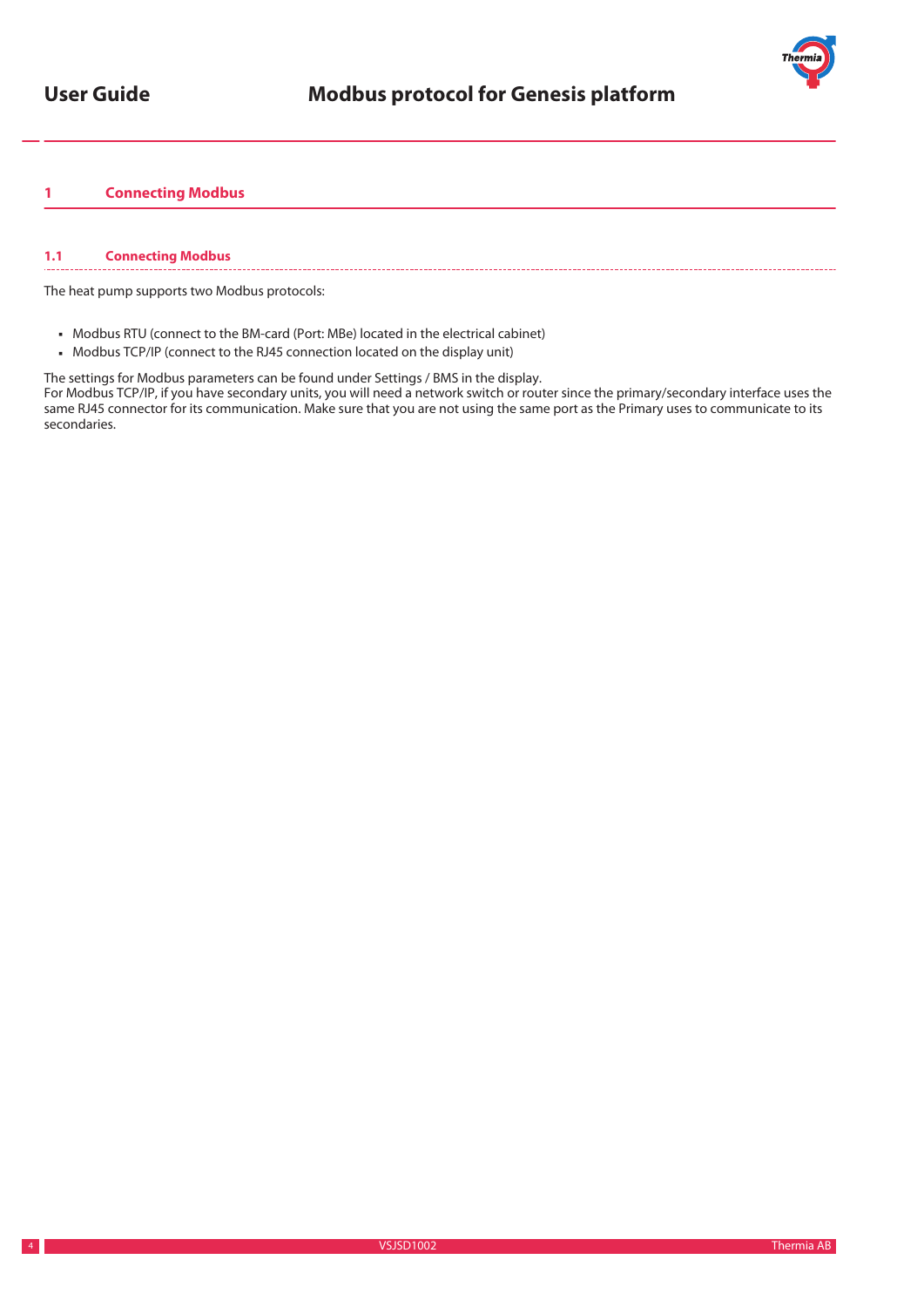

#### <span id="page-4-0"></span>**2 Scale, function, negative numbers & MSB/LSB**

#### **2.1 Scale, function, negative numbers & MSB/LSB**

| Scale |                                                                      |
|-------|----------------------------------------------------------------------|
|       | No conversion factor                                                 |
| 10    | Conversion factor 10, i.e. the transmitted value is a tenfold larger |

| <b>Function</b>                   | Description                                     |
|-----------------------------------|-------------------------------------------------|
| <b>Read Coil Status</b>           | Read one or more consecutive boolean registers  |
| Read Input Status                 | Read one or more consecutive boolean registers  |
| <b>Read Holding Registers</b>     | Read one or more consecutive analog registers   |
| Read Input Registers              | Read one or more consecutive analog registers   |
| Force Single Coil                 | Write to one boolean register                   |
| Preset Single Holding Register    | Write to one analog register                    |
| Force Multiple Coils              | Write one or more consecutive boolean registers |
| Preset Multiple Holding Registers | Write one or more consecutive analog registers  |
|                                   |                                                 |

#### **Negative numbers**

Negative numbers are represented by the upper half of each 16 bit register.

 $100 = 100$ 

...  $2 = 2$  $1 = 1$  $0 = 0$  $-1 = 65535$  $-2 = 65534$  $-3 = 65533$ ...  $-100 = 65436$ 

etc.

Example: if "Brine out low alarm limit" register is set to -5 °C then, since the register has a scale of 100, the value read on Modbus should be 65036, representing -500.

Observe that not all variables are signed, i.e. "Compressor operating hours (LSB)" is a strict positive number between 0 to 65535.

#### **MSB/LSB**

Some variables has potential to surpass their maximum value, for instance the variable "Compressor operating hours" can become larger than 65535.

For these specific variables, that might be affected by this, there are two registers, MSB (Most Significant Bit) and LSB (Least Significant Bit) that can be combined in order to get a 32 bit number representation of the value.

I.e. "Compressor operating hours" is separated in to "Compressor operating hours (MSB)" and "Compressor operating hours (LSB)". The LSB register is counting up by 1 for each hour that the compressor has been running and when it reaches 65535 then it will add 1 to the MSB register and reset the LSB register.

In order to obtain the total Compressor operating hours then the two registers are combined into a 32 bit register where the MSB address represents the upper 16 bits and LSB represents the lower 16 bits.

Example: Compressor operating hours (MSB) = 2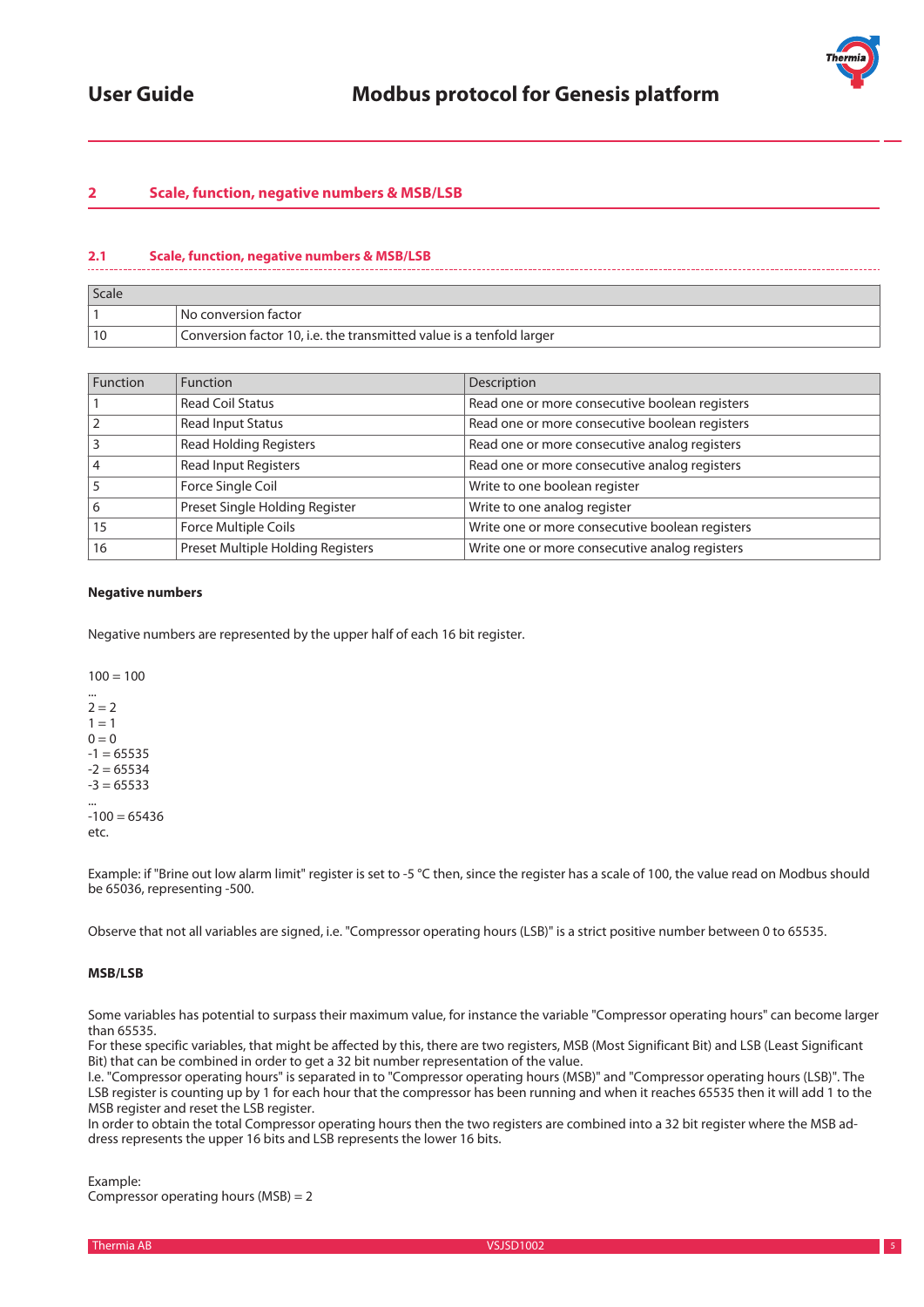

<span id="page-5-0"></span>Compressor operating hours (LSB) = 2345 Total Compressor operating hours =  $2 \times 65536$  (MSB) + 2345 (LSB) = 133417 hours

#### **2.2 Addressing**

A ''De Facto-standard'' have come to be with the purpose of simpler integration. Addressing is done as follows:

| First variable of        | Is addressed | Typical function(s) |
|--------------------------|--------------|---------------------|
| COIL STATUS              | 00001        | 1, 5 (5=write)      |
| I INPUT STATUS           | 10001        |                     |
| <b>HOLDING REGISTERS</b> | 40001        | 3, 6 (6=write)      |
| HNPUT REGISTERS          | 30001        |                     |

Observe that some systems cannot handle aforementioned addressing system. Commonly a combination of function and absolute reference to 0 is used. The address table shows both alternatives.

#### **2.3 Factory default**

| Parameter      | Factory    | Range                                                                                                                                               |
|----------------|------------|-----------------------------------------------------------------------------------------------------------------------------------------------------|
| Speed          | 19200 bps  | 19200 (2400,4800,9600, 14400, 19200, 28800, 38400, 57600, 115200)                                                                                   |
| Parity         | Even       | Even, none, odd                                                                                                                                     |
| <b>Address</b> |            | 1-247, not implemented on Modbus TCP/IP, the heat pump will respond to each address on its specific IP-<br>address using the designated modbus port |
| Start bit      |            |                                                                                                                                                     |
| Stop bit       |            | 1 stop bit when Even or Odd Parity and optional when Parity None is chosen                                                                          |
| Data bit       | 8          | Data bits can only be 8 bits                                                                                                                        |
| Port           | 502        | 1-65535                                                                                                                                             |
| Modbus mode    | <b>RTU</b> | RTU, TCP/IP                                                                                                                                         |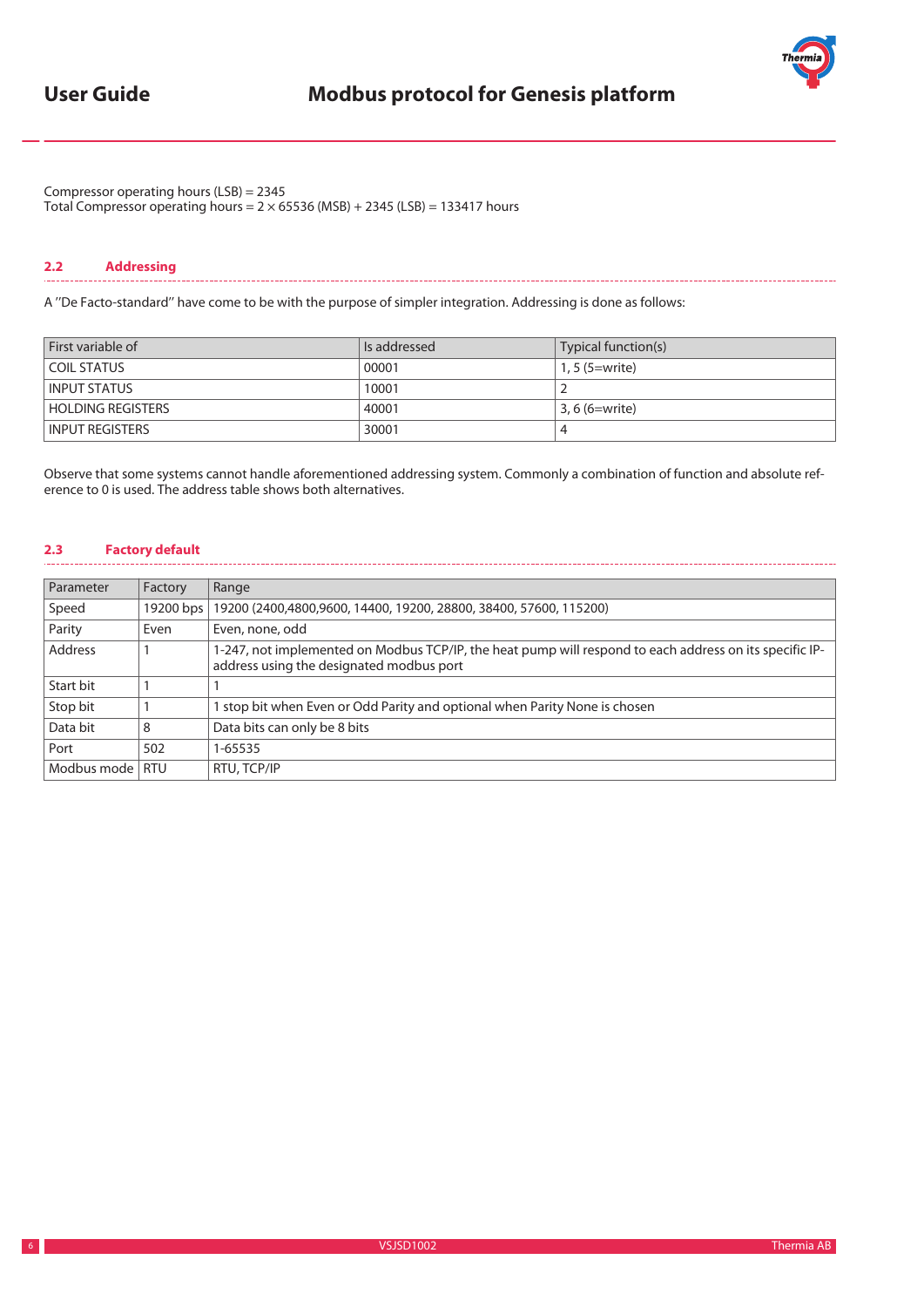

## <span id="page-6-0"></span>**3 Address list**

# **3.1 Read/Write Digital Registers**

|                         | COIL STATUS Function 1, 5 (5=write) |                |                            |              |                                                                                    |  |  |  |  |
|-------------------------|-------------------------------------|----------------|----------------------------|--------------|------------------------------------------------------------------------------------|--|--|--|--|
| Mega                    | Diplomat<br>Inverter                | <b>Address</b> | De Facto<br><b>Address</b> | <b>Scale</b> | Description                                                                        |  |  |  |  |
| $\mathsf{X}$            | X                                   | 3              | 4                          | 1            | Reset all alarms                                                                   |  |  |  |  |
|                         | X                                   | $\overline{4}$ | 5                          | $\mathbf{1}$ | Enable internal additional heater                                                  |  |  |  |  |
| $\mathsf{X}$            | $\mathsf X$                         | 5              | 6                          | $\mathbf{1}$ | Enable external additional heater                                                  |  |  |  |  |
|                         | X                                   | 6              | 7                          | $\mathbf{1}$ | Enable HGW                                                                         |  |  |  |  |
| $\mathsf X$             | $\mathsf X$                         | 7              | 8                          | 1            | Enable flow switch/pressure switch                                                 |  |  |  |  |
| $\mathsf X$             | X                                   | 8              | 9                          | 1            | Enable tap water                                                                   |  |  |  |  |
| $\mathsf X$             | X                                   | 9              | 10                         | 1            | <b>Enable heat</b>                                                                 |  |  |  |  |
| $\mathsf X$             | X                                   | 10             | 11                         | 1            | Enable active cooling                                                              |  |  |  |  |
| $\mathsf X$             | X                                   | 11             | 12                         | $\mathbf{1}$ | Enable mix valve 1                                                                 |  |  |  |  |
| $\mathsf{X}$            | X                                   | 12             | 13                         | 1            | Enable TWC                                                                         |  |  |  |  |
| $\mathsf X$             |                                     | 13             | 14                         | 1            | Enable WCS                                                                         |  |  |  |  |
| $\mathsf X$             |                                     | 14             | 15                         | 1            | Enable hot gas pump                                                                |  |  |  |  |
| $\mathsf X$             | X                                   | 16             | 17                         | $\mathbf{1}$ | Enable mix valve 2 (EM)                                                            |  |  |  |  |
| $\mathsf X$             | X                                   | 17             | 18                         | $\mathbf{1}$ | Enable mix valve 3 (EM)                                                            |  |  |  |  |
| $\mathsf X$             | X                                   | 18             | 19                         | 1            | Enable mix valve 4 (EM)                                                            |  |  |  |  |
| $\mathsf X$             | X                                   | 19             | 20                         | 1            | Enable mix valve 5 (EM)                                                            |  |  |  |  |
| $\mathsf X$             | X                                   | 20             | 21                         | 1            | Enable brine out monitoring                                                        |  |  |  |  |
| $\mathsf X$             | X                                   | 21             | 22                         | $\mathbf{1}$ | Enable brine pump continuous operation                                             |  |  |  |  |
| $\mathsf{X}$            | X                                   | 22             | 23                         | $\mathbf{1}$ | Enable system circulation pump                                                     |  |  |  |  |
| $\mathsf X$             |                                     | 23             | 24                         | 1            | Enable dew point calculation                                                       |  |  |  |  |
|                         | X                                   | 24             | 25                         | 1            | Enable anti legionella                                                             |  |  |  |  |
| $\mathsf{X}$            | X                                   | 25             | 26                         | 1            | Enable additional heater only (No compressor). Requires Operation mode:<br>Standby |  |  |  |  |
|                         | X                                   | 26             | 27                         | $\mathbf{1}$ | Enable current limitation                                                          |  |  |  |  |
| $\mathsf{X}$            | X                                   | 28             | 29                         | $\mathbf{1}$ | Enable pool (EM)                                                                   |  |  |  |  |
| $\mathsf X$             |                                     | 29             | 30                         | $\mathbf{1}$ | Enable surplus heat, chiller (no borehole)                                         |  |  |  |  |
| $\mathsf X$             |                                     | 30             | 31                         | 1            | Enable surplus heat, borehole (no chiller)                                         |  |  |  |  |
| $\mathsf X$             | X                                   | 31             | 32                         | 1            | Enable external additional heater for pool (EM)                                    |  |  |  |  |
|                         | X                                   | 32             | 33                         | 1            | Enable internal additional heater for pool (EM)                                    |  |  |  |  |
| $\mathsf{X}$            | X                                   | 33             | 34                         | 1            | Enable passive cooling (EM)                                                        |  |  |  |  |
| $\mathsf{X}$            | X                                   | 34             | 35                         | 1            | Enable variable speed mode for condenser pump                                      |  |  |  |  |
| $\mathsf X$             | Χ                                   | 35             | 36                         | 1            | Enable variable speed mode for brine pump                                          |  |  |  |  |
| $\mathsf X$             | X                                   | 36             | 37                         | 1            | Enable cooling mode for mixing valve 1                                             |  |  |  |  |
| $\mathsf X$             | X                                   | 37             | 38                         | $\mathbf{1}$ | Enable outdoor temp dependent for cooling with mixing valve 1                      |  |  |  |  |
| $\mathsf X$             | X                                   | 38             | 39                         | 1            | Enable internal brine pump to start when cooling is active for mixing valve 1      |  |  |  |  |
| $\mathsf X$             | X                                   | 39             | 40                         | 1            | Enable outdoor temp dependent for external heater                                  |  |  |  |  |
| $\overline{\mathsf{X}}$ | Χ                                   | 40             | 41                         | 1            | Enable brine in monitoring                                                         |  |  |  |  |
| $\mathsf X$             | X                                   | 41             | 42                         | 1            | Enable fixed system supply set point, allows defacto address 40117                 |  |  |  |  |
| $\mathsf X$             | X                                   | 42             | 43                         | 1            | Enable evaporator freeze protection                                                |  |  |  |  |
| $\mathsf X$             |                                     | 43             | 44                         | $\mathbf{1}$ | Enable outdoor temp dependent for cooling with mixing valve 2 (EM3 only)*5         |  |  |  |  |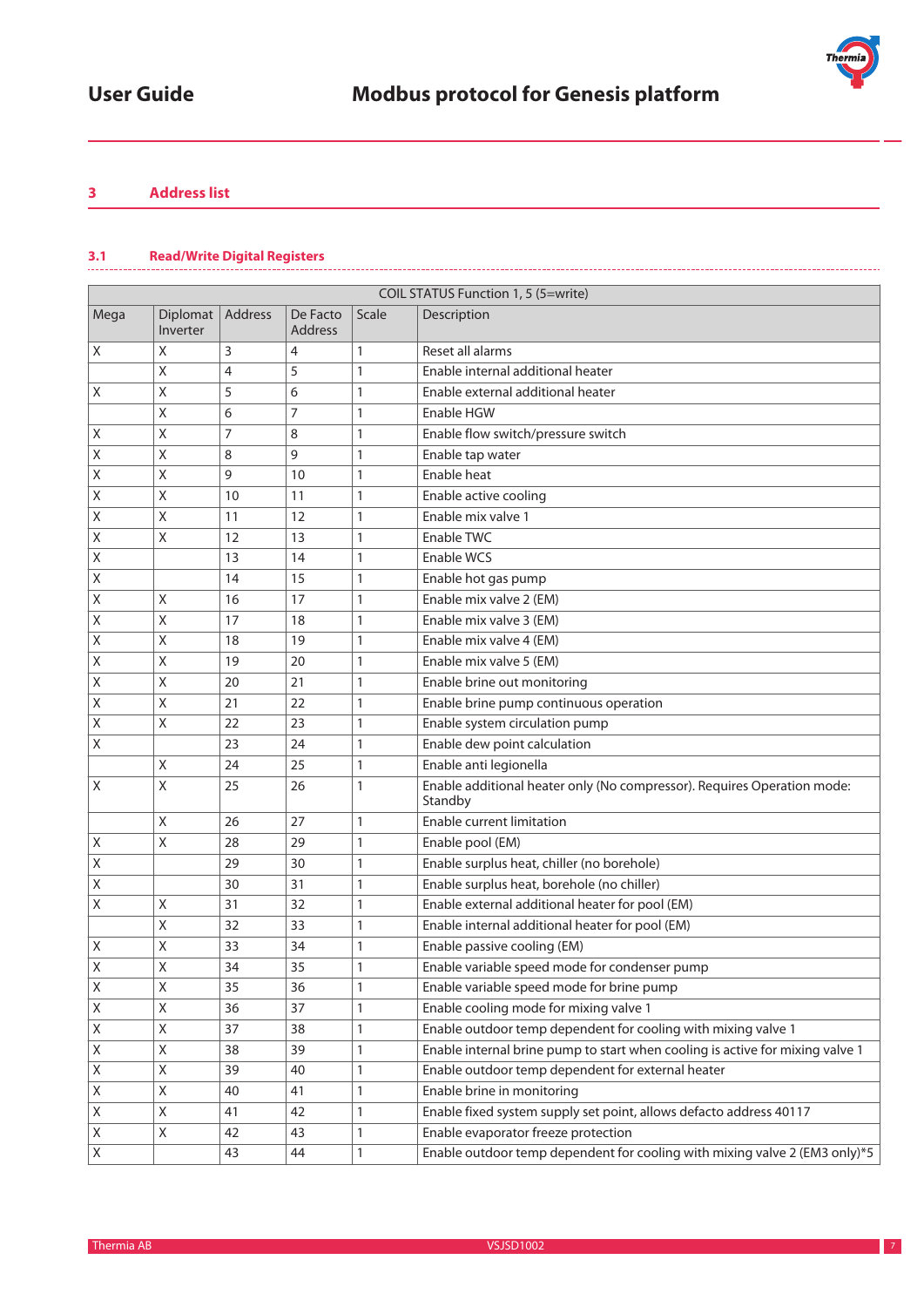

<span id="page-7-0"></span>

|                | COIL STATUS Function 1, 5 (5=write) |         |                            |              |                                                                                                         |  |  |  |  |
|----------------|-------------------------------------|---------|----------------------------|--------------|---------------------------------------------------------------------------------------------------------|--|--|--|--|
| Mega           | Diplomat<br>Inverter                | Address | De Facto<br><b>Address</b> | Scale        | Description                                                                                             |  |  |  |  |
| $\sf X$        |                                     | 44      | 45                         | $\mathbf{1}$ | Enable dew point calculation on mixing valve 2, requires room sensor for mix-<br>ing valve 2 (EM3 only) |  |  |  |  |
| $\overline{X}$ |                                     | 45      | 46                         | 1            | Enable outdoor temp dependent for heating with mixing valve 2 (EM3<br>only)*5                           |  |  |  |  |
| $\sf X$        |                                     | 46      | 47                         | $\mathbf{1}$ | Enable outdoor temp dependent for cooling with mixing valve 3 (EM3 only)*5                              |  |  |  |  |
| X              |                                     | 47      | 48                         | $\mathbf{1}$ | Enable dew point calculation on mixing valve 3, requires room sensor for mix-<br>ing valve 3 (EM3 only) |  |  |  |  |
| $\sf X$        |                                     | 48      | 49                         | $\mathbf{1}$ | Enable outdoor temp dependent for heating with mixing valve 3 (EM3<br>only)*5                           |  |  |  |  |
| $\mathsf X$    |                                     | 49      | 50                         | 1            | Enable outdoor temp dependent for cooling with mixing valve 4 (EM3 only)*5                              |  |  |  |  |
| $\overline{X}$ |                                     | 50      | 51                         | $\mathbf{1}$ | Enable dew point calculation on mixing valve 4, requires room sensor for mix-<br>ing valve 4 (EM3 only) |  |  |  |  |
| X              |                                     | 51      | 52                         | $\mathbf{1}$ | Enable outdoor temp dependent for heating with mixing valve 4 (EM3<br>only)*5                           |  |  |  |  |
| $\sf X$        |                                     | 52      | 53                         | $\mathbf{1}$ | Enable outdoor temp dependent for cooling with mixing valve 5 (EM3 only)*5                              |  |  |  |  |
| $\mathsf{X}$   |                                     | 53      | 54                         | $\mathbf{1}$ | Enable dew point calculation on mixing valve 5, requires room sensor for mix-<br>ing valve 5 (EM3 only) |  |  |  |  |
| $\mathsf{X}$   |                                     | 54      | 55                         | $\mathbf{1}$ | Enable outdoor temp dependent for heating with mixing valve 5 (EM3<br>only $*5$                         |  |  |  |  |
| X              |                                     | 55      | 56                         | 1            | Enable internal brine pump to start when cooling is active for mixing valve 2<br>(EM3 only)             |  |  |  |  |
| $\sf X$        |                                     | 56      | 57                         | 1            | Enable internal brine pump to start when cooling is active for mixing valve 3<br>(EM3 only)             |  |  |  |  |
| X              |                                     | 57      | 58                         | 1            | Enable internal brine pump to start when cooling is active for mixing valve 4<br>(EM3 only)             |  |  |  |  |
| $\sf X$        |                                     | 58      | 59                         | 1            | Enable internal brine pump to start when cooling is active for mixing valve 5<br>(EM3 only)             |  |  |  |  |

\*5) Should always be set to 1 i auto mode

### **3.2 Read Digital Registers**

|      | <b>INPUT STATUS Function 2</b> |         |                            |       |                                            |  |  |  |  |
|------|--------------------------------|---------|----------------------------|-------|--------------------------------------------|--|--|--|--|
| Mega | Diplomat<br>Inverter           | Address | De Facto<br><b>Address</b> | Scale | Description                                |  |  |  |  |
| X    | X                              | 0       | 10001                      |       | Alarm active, Class: A                     |  |  |  |  |
| X    | X                              |         | 10002                      |       | Alarm active, Class: B                     |  |  |  |  |
| X    | X                              | 2       | 10003                      |       | Alarm active, Class: C                     |  |  |  |  |
| X    |                                | 3       | 10004                      |       | Alarm active, Class: D - Genesis secondary |  |  |  |  |
| X    |                                | 4       | 10005                      |       | Alarm active, Class: E - Legacy secondary  |  |  |  |  |
| Χ    | Χ                              | 9       | 10010                      |       | High pressure switch alarm                 |  |  |  |  |
| X    | X                              | 10      | 10011                      |       | Low pressure level alarm                   |  |  |  |  |
| X    | X                              | 11      | 10012                      |       | High discharge pipe temperature alarm      |  |  |  |  |
| Χ    | Χ                              | 12      | 10013                      |       | Operating pressure limit indication        |  |  |  |  |
| X    | X                              | 13      | 10014                      |       | Discharge pipe sensor alarm                |  |  |  |  |
| X    | X                              | 14      | 10015                      |       | Liquid line sensor alarm                   |  |  |  |  |
| X    | Χ                              | 15      | 10016                      |       | Suction gas sensor alarm                   |  |  |  |  |
| X    | Χ                              | 16      | 10017                      |       | Flow/pressure switch alarm                 |  |  |  |  |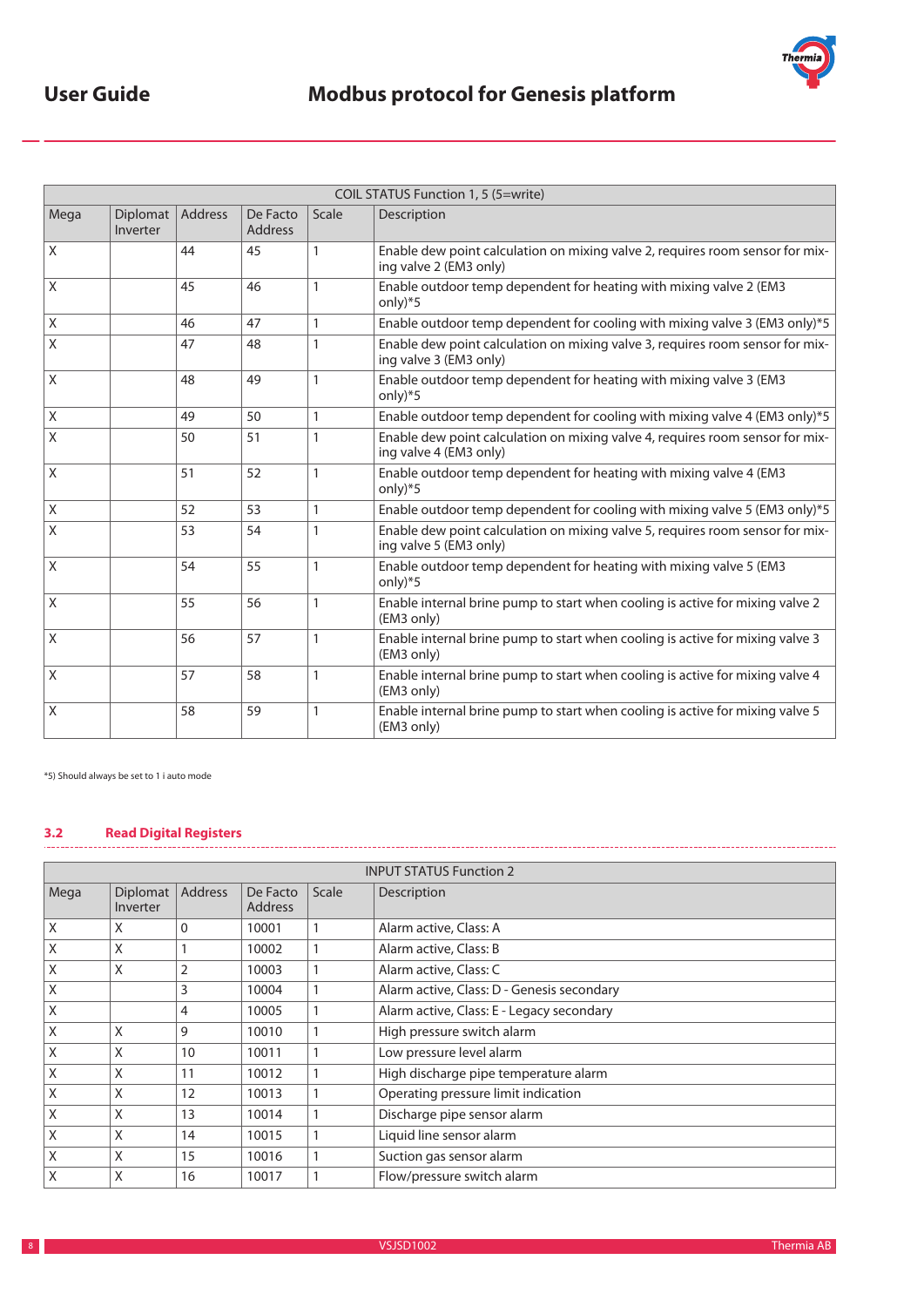

|             |                      |         |                            |              | <b>INPUT STATUS Function 2</b>                               |
|-------------|----------------------|---------|----------------------------|--------------|--------------------------------------------------------------|
| Mega        | Diplomat<br>Inverter | Address | De Facto<br><b>Address</b> | Scale        | Description                                                  |
| Χ           | X                    | 22      | 10023                      | 1            | Power input phase detection alarm                            |
| X           | X                    | 23      | 10024                      | 1            | Inverter unit alarm                                          |
| Χ           | X                    | 24      | 10025                      | 1            | System supply low temperature alarm                          |
| Χ           | X                    | 25      | 10026                      | 1            | Compressor low speed alarm                                   |
| Χ           | X                    | 26      | 10027                      | 1            | Low super heat alarm                                         |
| Χ           | X                    | 27      | 10028                      | 1            | Pressure ratio out of range alarm                            |
| Χ           | Χ                    | 28      | 10029                      | 1            | Compressor pressure outside envelope alarm                   |
| Χ           | X                    | 29      | 10030                      | 1            | Brine temperature out of range alarm                         |
| Χ           | Χ                    | 30      | 10031                      | 1            | Brine in sensor alarm                                        |
| Χ           | Χ                    | 31      | 10032                      | 1            | Brine out sensor alarm                                       |
| Χ           | Χ                    | 32      | 10033                      | 1            | Condenser in sensor alarm                                    |
| Χ           | X                    | 33      | 10034                      | 1            | Condenser out sensor alarm                                   |
| Χ           | X                    | 34      | 10035                      | 1            | Outdoor sensor alarm                                         |
| Χ           | Χ                    | 35      | 10036                      | 1            | System supply line sensor alarm                              |
| Χ           | X                    | 36      | 10037                      | 1            | Mix valve 1 supply line sensor alarm                         |
| X           | X                    | 37      | 10038                      | $\mathbf{1}$ | Mix valve 2 supply line sensor alarm (EM)                    |
| Χ           | X                    | 38      | 10039                      | 1            | Mix valve 3 supply line sensor alarm (EM)                    |
| Χ           | Χ                    | 39      | 10040                      | 1            | Mix valve 4 supply line sensor alarm (EM)                    |
| Χ           | X                    | 40      | 10041                      | 1            | Mix valve 5 supply line sensor alarm (EM)                    |
| Χ           |                      | 44      | 10045                      | 1            | WCS return line sensor alarm (EM)                            |
| Χ           | Χ                    | 45      | 10046                      | 1            | TWC supply line sensor alarm (EM)                            |
| Χ           |                      | 46      | 10047                      | 1            | Cooling tank sensor alarm (EM)                               |
| Χ           | X                    | 47      | 10048                      | 1            | Cooling supply line sensor alarm (EM)                        |
| Χ           |                      | 48      | 10049                      | 1            | Cooling circuit return line sensor alarm (EM)                |
| Χ           | X                    | 49      | 10050                      | $\mathbf{1}$ | Brine delta out of range alarm                               |
| Χ           | Χ                    | 50      | 10051                      | 1            | Tap water mid sensor alarm                                   |
| Χ           | Χ                    | 51      | 10052                      | $\mathbf{1}$ | TWC circulation return sensor alarm (EM)                     |
|             | Χ                    | 52      | 10053                      | 1            | HGW sensor alarm                                             |
|             | Χ                    | 53      | 10054                      | 1            | Internal additional heater alarm                             |
| X           | X                    | 55      | 10056                      | 1            | Brine in high temperature alarm                              |
| X           | X                    | 56      | 10057                      | 1            | Brine in low temperature alarm                               |
| Χ           | Χ                    | 57      | 10058                      | 1            | Brine out low temperature alarm                              |
| $\mathsf X$ | Χ                    | 58      | 10059                      | 1            | TWC circulation return low temperature alarm (EM)            |
| $\mathsf X$ | Χ                    | 59      | 10060                      | 1            | TWC supply low temperature alarm (EM)                        |
| Χ           | X                    | 60      | 10061                      | 1            | Mix valve 1 supply temperature deviation alarm               |
| Χ           | Χ                    | 61      | 10062                      | 1            | Mix valve 2 supply temperature deviation alarm (EM)          |
| Χ           | Χ                    | 62      | 10063                      | 1            | Mix valve 3 supply temperature deviation alarm (EM)          |
| $\mathsf X$ | Χ                    | 63      | 10064                      | 1            | Mix valve 4 supply temperature deviation alarm (EM)          |
| Χ           | Χ                    | 64      | 10065                      | 1            | Mix valve 5 supply temperature deviation alarm (EM)          |
| Χ           |                      | 65      | 10066                      | 1            | WCS return line temperature deviation alarm (EM)             |
| Χ           | X                    | 66      | 10067                      | $\mathbf{1}$ | Sum alarm                                                    |
| $\mathsf X$ |                      | 67      | 10068                      | 1            | Cooling circuit supply line temperature deviation alarm (EM) |
| $\mathsf X$ |                      | 68      | 10069                      | 1            | Cooling tank temperature deviation alarm (EM)                |
| Χ           |                      | 69      | 10070                      | 1            | Surplus heat temperature deviation alarm (EM)                |
| $\mathsf X$ |                      | 70      | 10071                      | 1            | Humidity room sensor alarm                                   |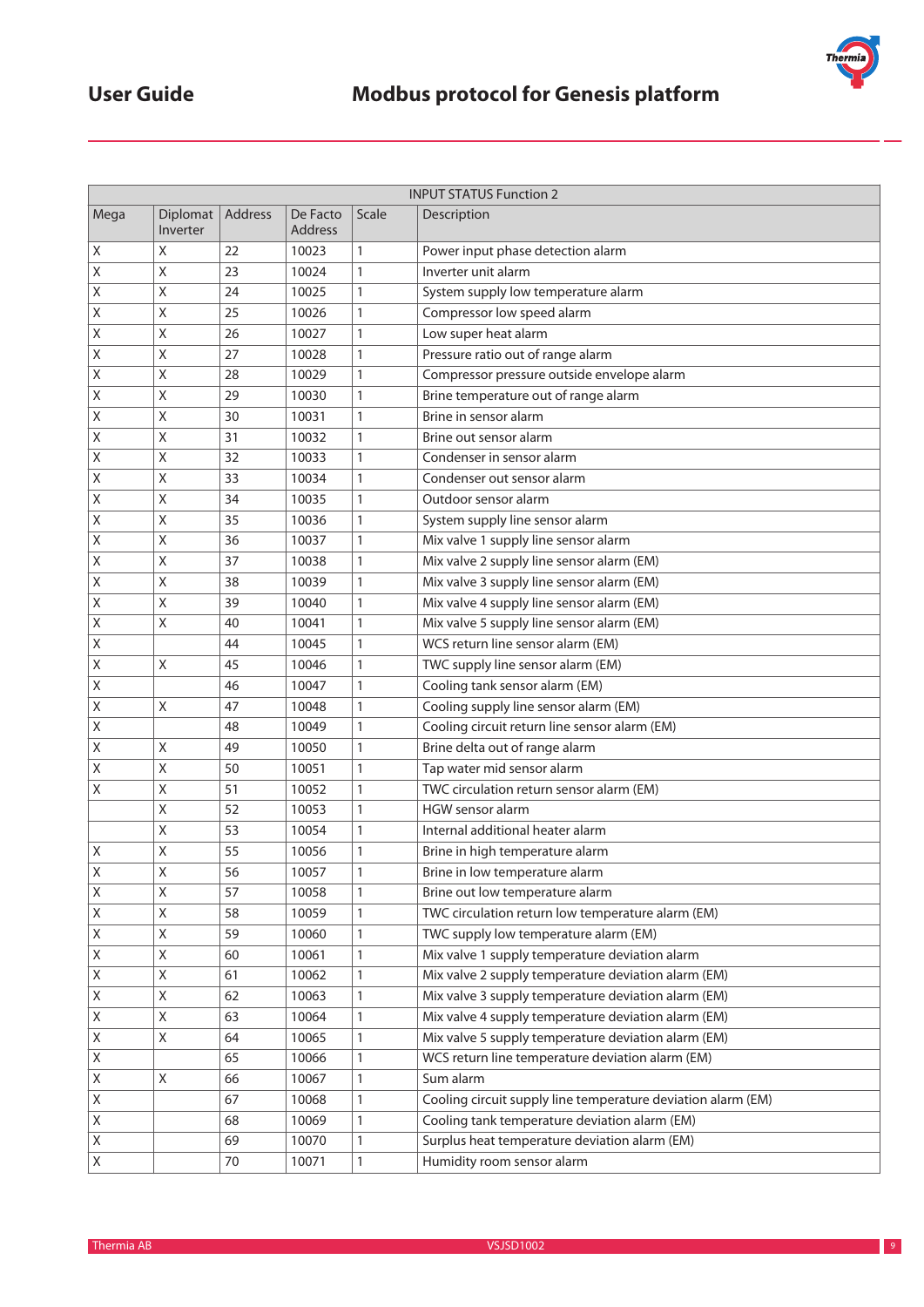

|             | <b>INPUT STATUS Function 2</b> |                |                            |              |                                                                                                                                                                                                                                                                             |  |  |  |
|-------------|--------------------------------|----------------|----------------------------|--------------|-----------------------------------------------------------------------------------------------------------------------------------------------------------------------------------------------------------------------------------------------------------------------------|--|--|--|
| Mega        | Diplomat<br>Inverter           | <b>Address</b> | De Facto<br><b>Address</b> | <b>Scale</b> | Description                                                                                                                                                                                                                                                                 |  |  |  |
| $\sf X$     |                                | 71             | 10072                      | 1            | Surplus heat supply line sensor alarm (EM)                                                                                                                                                                                                                                  |  |  |  |
| $\mathsf X$ |                                | 72             | 10073                      | 1            | Surplus heat return line sensor alarm (EM)                                                                                                                                                                                                                                  |  |  |  |
| $\mathsf X$ |                                | 73             | 10074                      | 1            | Cooling tank return line sensor alarm (EM)                                                                                                                                                                                                                                  |  |  |  |
| $\mathsf X$ | X                              | 74             | 10075                      | 1            | Temperature room sensor alarm                                                                                                                                                                                                                                               |  |  |  |
| $\sf X$     | Χ                              | 75             | 10076                      | 1            | Inverter unit communication alarm                                                                                                                                                                                                                                           |  |  |  |
| X           | Χ                              | 76             | 10077                      | 1            | Pool return line sensor alarm                                                                                                                                                                                                                                               |  |  |  |
| $\sf X$     | Χ                              | 77             | 10078                      | 1            | External stop for pool, read only                                                                                                                                                                                                                                           |  |  |  |
| $\mathsf X$ | X                              | 78             | 10079                      | 1            | External start brine pump, read only                                                                                                                                                                                                                                        |  |  |  |
| X           |                                | 79             | 10080                      | 1            | External relay for brine/ground water pump.                                                                                                                                                                                                                                 |  |  |  |
| X           | $\mathsf X$                    | 81             | 10082                      | 1            | Tap water end tank sensor alarm                                                                                                                                                                                                                                             |  |  |  |
|             | X                              | 82             | 10083                      | 1            | Maximum time for anti-legionella exceeded alarm                                                                                                                                                                                                                             |  |  |  |
| $\mathsf X$ |                                | 83             | 10084                      | 1            | Genesis secondary unit alarm - this specific secondary unit can't communicate<br>with its primary unit                                                                                                                                                                      |  |  |  |
| $\sf X$     |                                | 84             | 10085                      | $\mathbf{1}$ | Primary unit alarm - the primary has detected other primary units on the same<br>network with a network mask that is allowing conflict. Change network set-<br>tings in order to avoid problem. For instance change port number on the pri-<br>mary and its secondary unit. |  |  |  |
| $\mathsf X$ |                                | 85             | 10086                      | 1            | Primary unit alarm - the primary has not detected all secondary units. Make<br>sure that the primary/secondary settings are correct and the network mask<br>and port and number of Genesis secondaries settings are correct.                                                |  |  |  |
| $\sf X$     |                                | 86             | 10087                      | 1            | Oil boost in progress                                                                                                                                                                                                                                                       |  |  |  |
| $\sf X$     | Χ                              | 199            | 10200                      | 1            | Compressor control signal                                                                                                                                                                                                                                                   |  |  |  |
| $\mathsf X$ | Χ                              | 201            | 10202                      | 1            | Smart Grid 1, EVU input                                                                                                                                                                                                                                                     |  |  |  |
| X           | Χ                              | 202            | 10203                      | 1            | External alarm input                                                                                                                                                                                                                                                        |  |  |  |
| $\mathsf X$ | $\mathsf X$                    | 204            | 10205                      | 1            | Smart Grid 2                                                                                                                                                                                                                                                                |  |  |  |
| $\sf X$     | Χ                              | 206            | 10207                      | 1            | External additional heater control signal                                                                                                                                                                                                                                   |  |  |  |
| $\sf X$     | Χ                              | 209            | 10210                      | 1            | Mix valve 1 circulation pump control signal                                                                                                                                                                                                                                 |  |  |  |
| $\sf X$     | X                              | 210            | 10211                      | 1            | Condenser pump On/off control                                                                                                                                                                                                                                               |  |  |  |
| $\sf X$     | $\mathsf X$                    | 211            | 10212                      | 1            | System circulation pump control signal                                                                                                                                                                                                                                      |  |  |  |
| $\sf X$     |                                | 213            | 10214                      | 1            | Hot gas circulation pump control signal                                                                                                                                                                                                                                     |  |  |  |
| $\sf X$     | Χ                              | 218            | 10219                      | 1            | Brine pump On/off control                                                                                                                                                                                                                                                   |  |  |  |
| X           | X                              | 219            | 10220                      | 1            | External heater circulation pump control signal                                                                                                                                                                                                                             |  |  |  |
| $\mathsf X$ | Χ                              | 220            | 10221                      | 1            | Heating season (winter) active                                                                                                                                                                                                                                              |  |  |  |
| $\sf X$     | $\mathsf X$                    | 221            | 10222                      | 1            | External additional heater active                                                                                                                                                                                                                                           |  |  |  |
|             | Χ                              | 222            | 10223                      | 1            | Internal additional heater active                                                                                                                                                                                                                                           |  |  |  |
|             | Χ                              | 223            | 10224                      | 1            | HGW regulation control signal                                                                                                                                                                                                                                               |  |  |  |
| $\mathsf X$ | Χ                              | 224            | 10225                      | 1            | Heat pump stopping                                                                                                                                                                                                                                                          |  |  |  |
| $\mathsf X$ | Χ                              | 225            | 10226                      | 1            | Heat pump OK to start                                                                                                                                                                                                                                                       |  |  |  |
| $\mathsf X$ | X                              | 230            | 10231                      | 1            | TWC supply line circulation pump control signal (EM)                                                                                                                                                                                                                        |  |  |  |
| $\sf X$     |                                | 232            | 10233                      | 1            | WCS regulation control signal (EM)                                                                                                                                                                                                                                          |  |  |  |
| $\mathsf X$ |                                | 233            | 10234                      | 1            | WCS circulation pump control signal (EM)                                                                                                                                                                                                                                    |  |  |  |
| $\mathsf X$ | X                              | 234            | 10235                      | 1            | TWC end tank heater control signal (EM)                                                                                                                                                                                                                                     |  |  |  |
| $\mathsf X$ | Χ                              | 235            | 10236                      | 1            | Pool directional valve position (EM)                                                                                                                                                                                                                                        |  |  |  |
| $\mathsf X$ |                                | 236            | 10237                      | 1            | Cooling circuit circulation pump control signal (EM)                                                                                                                                                                                                                        |  |  |  |
| $\mathsf X$ | Χ                              | 237            | 10238                      | 1            | Pool circulation pump control signal (EM)                                                                                                                                                                                                                                   |  |  |  |
| $\mathsf X$ |                                | 238            | 10239                      | 1            | Surplus heat directional valve position (EM)                                                                                                                                                                                                                                |  |  |  |
| $\mathsf X$ |                                | 239            | 10240                      | 1            | Surplus heat circulation pump control signal (EM)                                                                                                                                                                                                                           |  |  |  |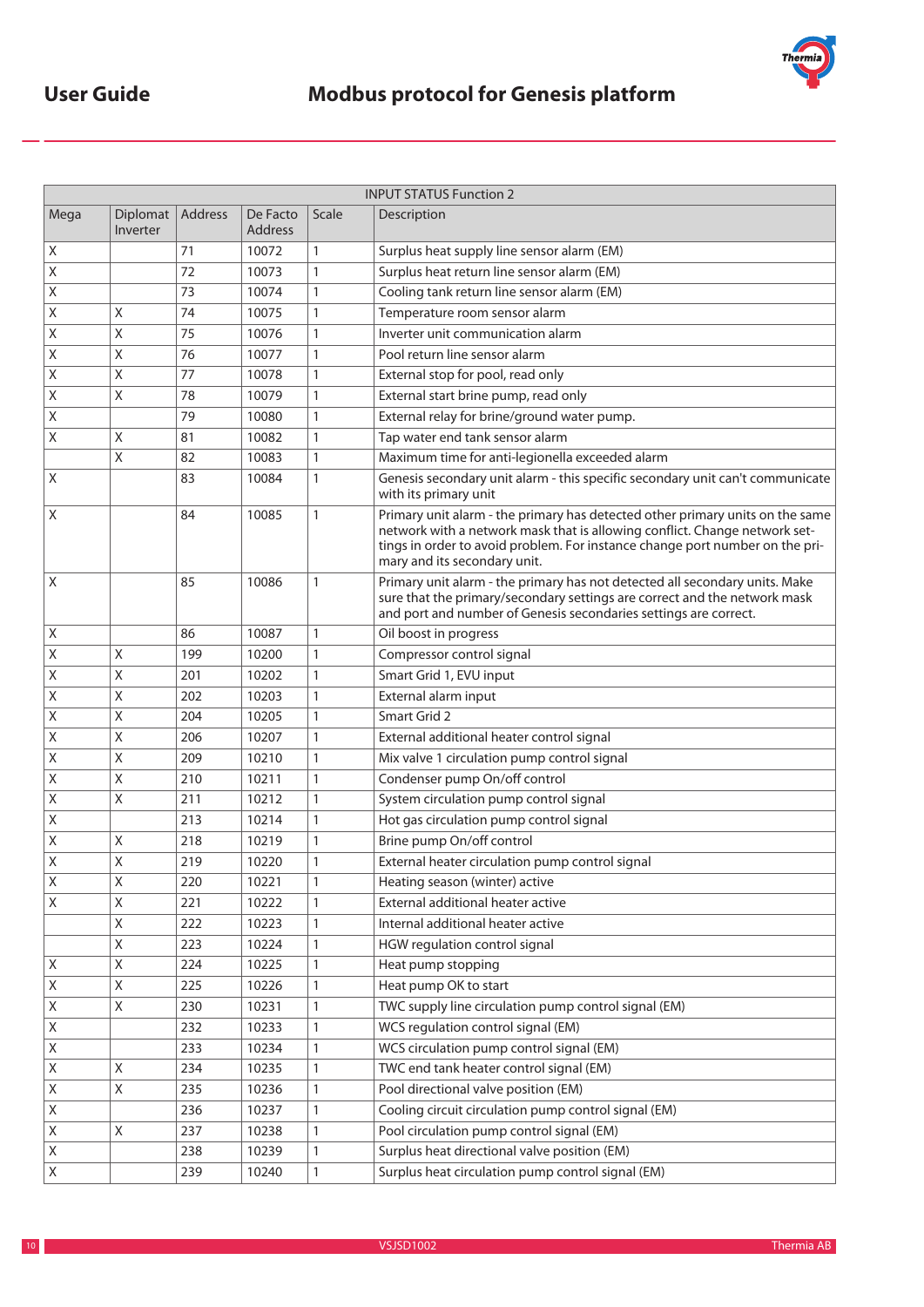

<span id="page-10-0"></span>

|                           | <b>INPUT STATUS Function 2</b> |                |                            |              |                                                                                    |  |  |  |  |
|---------------------------|--------------------------------|----------------|----------------------------|--------------|------------------------------------------------------------------------------------|--|--|--|--|
| Mega                      | Diplomat<br>Inverter           | <b>Address</b> | De Facto<br><b>Address</b> | <b>Scale</b> | Description                                                                        |  |  |  |  |
| ΙX                        |                                | 240            | 10241                      |              | Cooling circuit regulation control signal (EM)                                     |  |  |  |  |
| <b>X</b>                  |                                | 241            | 10242                      |              | Surplus heat regulation control signal (EM)                                        |  |  |  |  |
| <b>X</b>                  |                                | 242            | 10243                      |              | Active cooling directional valve position (Borehole disconnected) (EM)             |  |  |  |  |
| $\boldsymbol{\mathsf{X}}$ |                                | 243            | 10244                      |              | Passive/Active cooling directional valve position (Cooling tank connected)<br>(EM) |  |  |  |  |
| $\mathsf{X}$              | Χ                              | 244            | 10245                      |              | Pool regulation control signal (EM)                                                |  |  |  |  |
| $\mathsf{X}$              | Χ                              | 245            | 10246                      |              | Indication when mixing valve 1 is producing passive cooling                        |  |  |  |  |
| $\mathsf{X}$              | $\checkmark$<br>⋏              | 246            | 10247                      |              | Compressor is unable to speed up                                                   |  |  |  |  |

# **3.3 Read Analog Registers**

|              | <b>INPUT REGISTERS Function 4</b> |                |                     |              |                                                          |  |  |  |  |
|--------------|-----------------------------------|----------------|---------------------|--------------|----------------------------------------------------------|--|--|--|--|
| Mega         | Diplomat<br>Inverter              | <b>Address</b> | De Facto<br>Address | Scale        | Description                                              |  |  |  |  |
| X            | X                                 | $\mathbf{1}$   | 30002               | $\mathbf{1}$ | Currently running: First prioritised demand *1           |  |  |  |  |
| $\mathsf X$  | X                                 | $\overline{4}$ | 30005               | 100          | Compressor available gears *3                            |  |  |  |  |
| X            | X                                 | 5              | 30006               | 1            | Compressor speed RPM                                     |  |  |  |  |
| Χ            | $\sf X$                           | 6              | 30007               | 100          | External additional heater: Current demand (%)           |  |  |  |  |
| X            | X                                 | $\overline{7}$ | 30008               | 100          | Discharge pipe temperature                               |  |  |  |  |
| X            | X                                 | 8              | 30009               | 100          | Condenser in temperature                                 |  |  |  |  |
| X            | X                                 | 9              | 30010               | 100          | Condenser out temperature                                |  |  |  |  |
| $\mathsf X$  | $\sf X$                           | 10             | 30011               | 100          | Brine in temperature                                     |  |  |  |  |
| X            | X                                 | 11             | 30012               | 100          | Brine out temperature                                    |  |  |  |  |
| X            | X                                 | 12             | 30013               | 100          | System supply line temperature                           |  |  |  |  |
| X            | X                                 | 13             | 30014               | 100          | Outdoor temperature                                      |  |  |  |  |
| $\mathsf X$  | X                                 | 15             | 30016               | 100          | Tap water top temperature                                |  |  |  |  |
| X            | X                                 | 16             | 30017               | 100          | Tap water lower temperature                              |  |  |  |  |
| $\mathsf X$  | $\sf X$                           | 17             | 30018               | 100          | Tap water weighted temperature                           |  |  |  |  |
| X            | X                                 | 18             | 30019               | 100          | System supply line calculated set point                  |  |  |  |  |
| $\mathsf X$  | $\sf X$                           | 19             | 30020               | 100          | Selected heat curve, (system) supply line                |  |  |  |  |
| $\mathsf X$  | $\sf X$                           | 20             | 30021               | 100          | Heat curve, X-coordinate 1 (highest outdoor temperature) |  |  |  |  |
| X            | $\mathsf{X}$                      | 21             | 30022               | 100          | Heat curve, X-coordinate 2                               |  |  |  |  |
| X            | X                                 | 22             | 30023               | 100          | Heat curve, X-coordinate 3                               |  |  |  |  |
| $\mathsf X$  | $\sf X$                           | 23             | 30024               | 100          | Heat curve, X-coordinate 4                               |  |  |  |  |
| Χ            | X                                 | 24             | 30025               | 100          | Heat curve, X-coordinate 5                               |  |  |  |  |
| X            | X                                 | 25             | 30026               | 100          | Heat curve, X-coordinate 6                               |  |  |  |  |
| X            | X                                 | 26             | 30027               | 100          | Heat curve, X-coordinate 7 (lowest outdoor temperature)  |  |  |  |  |
| $\mathsf X$  | X                                 | 36             | 30037               | $\mathbf{1}$ | Cooling season integral value                            |  |  |  |  |
| $\mathsf{X}$ | $\overline{\mathsf{X}}$           | 39             | 30040               | 100          | Condenser circulation pump speed (%)                     |  |  |  |  |
| X            | X                                 | 40             | 30041               | 100          | Mix valve 1 supply line temperature                      |  |  |  |  |
| Χ            | X                                 | 41             | 30042               | 100          | Buffer tank temperature                                  |  |  |  |  |
| $\mathsf X$  | $\sf X$                           | 43             | 30044               | 100          | Mix valve 1 position                                     |  |  |  |  |
| X            | X                                 | 44             | 30045               | 100          | Brine circulation pump speed (%)                         |  |  |  |  |
|              | X                                 | 45             | 30046               | 100          | HGW supply line temperature                              |  |  |  |  |
| X            |                                   | 47             | 30048               | 1            | Hot water directional valve position (%)                 |  |  |  |  |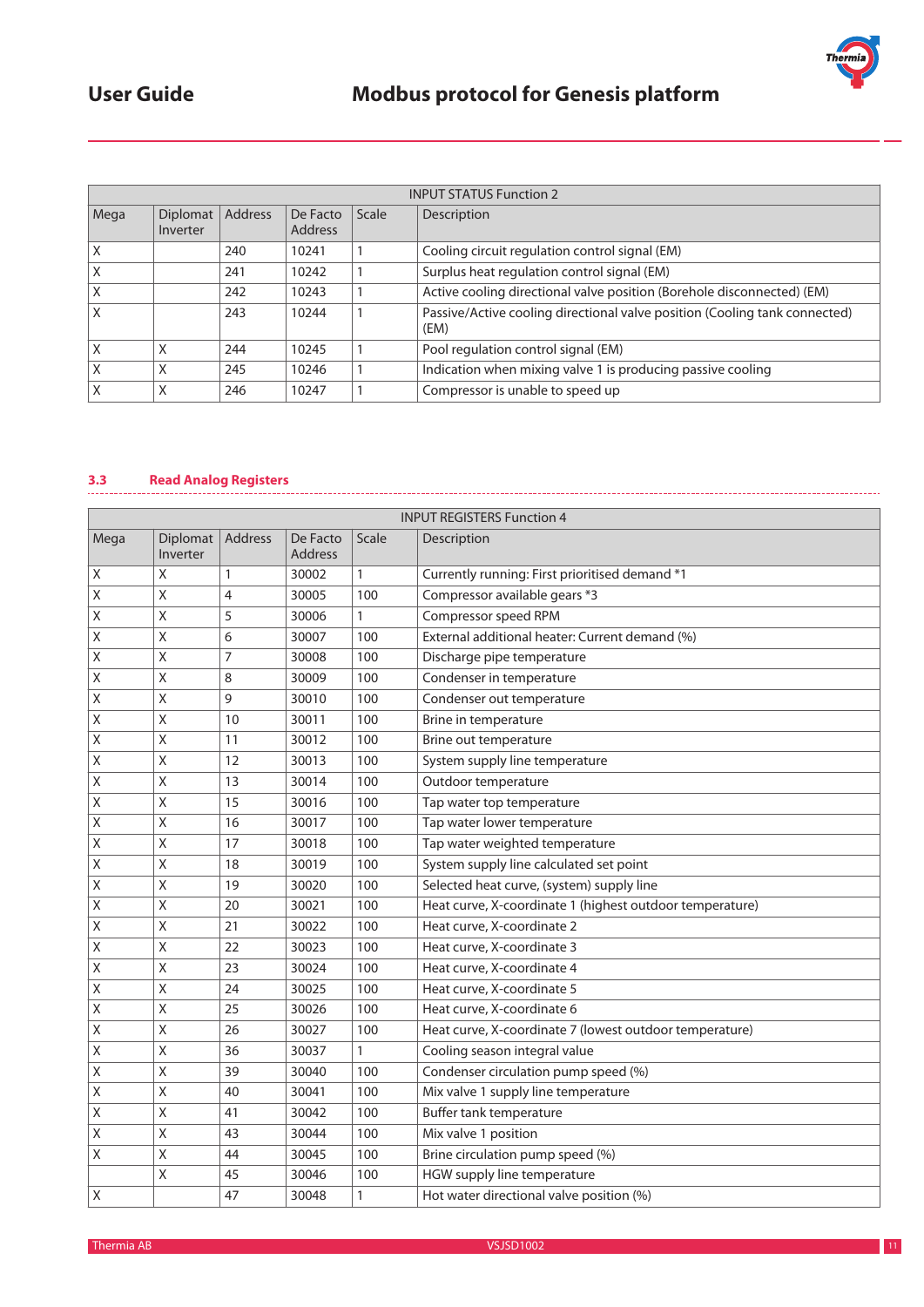

|             | <b>INPUT REGISTERS Function 4</b> |         |                            |              |                                                           |  |
|-------------|-----------------------------------|---------|----------------------------|--------------|-----------------------------------------------------------|--|
| Mega        | Diplomat<br>Inverter              | Address | De Facto<br><b>Address</b> | Scale        | Description                                               |  |
| $\sf X$     | X                                 | 48      | 30049                      | 1            | Compressor operating hours (MSB)                          |  |
| $\sf X$     | X                                 | 49      | 30050                      | $\mathbf{1}$ | Compressor operating hours (LSB)                          |  |
| $\mathsf X$ | $\mathsf X$                       | 50      | 30051                      | 1            | Tap water operating hours (MSB)                           |  |
| $\mathsf X$ | X                                 | 51      | 30052                      | 1            | Tap water operating hours (LSB)                           |  |
| $\mathsf X$ | $\mathsf X$                       | 52      | 30053                      | $\mathbf{1}$ | External additional heater operating hours (MSB)          |  |
| $\mathsf X$ | X                                 | 53      | 30054                      | $\mathbf{1}$ | External additional heater operating hours (LSB)          |  |
| $\mathsf X$ | X                                 | 54      | 30055                      | 100          | Compressor speed percent                                  |  |
| $\mathsf X$ | X                                 | 55      | 30056                      | 1            | Currently running: Second prioritised demand *1           |  |
| $\sf X$     | $\mathsf X$                       | 56      | 30057                      | $\mathbf{1}$ | Currently running: Third prioritised demand *1            |  |
| $\sf X$     | X                                 | 57      | 30058                      | $\mathbf{1}$ | Software version: Major                                   |  |
| $\sf X$     | $\mathsf X$                       | 58      | 30059                      | $\mathbf{1}$ | Software version: Minor                                   |  |
| $\mathsf X$ | X                                 | 59      | 30060                      | 1            | Software version: Micro                                   |  |
| X           | X                                 | 60      | 30061                      | $\mathbf{1}$ | Compressor temporarily blocked, (start restriction timer) |  |
| $\mathsf X$ | $\mathsf X$                       | 61      | 30062                      | 100          | Compressor current gear                                   |  |
| X           | X                                 | 62      | 30063                      | 1            | Queued demand, first priority *1                          |  |
| $\mathsf X$ | Χ                                 | 63      | 30064                      | 1            | Queued demand, second priority *1                         |  |
| $\sf X$     | X                                 | 64      | 30065                      | 1            | Queued demand, third priority *1                          |  |
| $\sf X$     | $\mathsf X$                       | 65      | 30066                      | $\mathbf{1}$ | Queued demand, fourth priority *1                         |  |
| $\mathsf X$ | X                                 | 66      | 30067                      | 1            | Queued demand, fifth priority *1                          |  |
|             | X                                 | 67      | 30068                      | $\mathbf{1}$ | Internal additional heater current step                   |  |
| X           | Χ                                 | 68      | 30069                      | 100          | Buffer tank charge set point                              |  |
|             | X                                 | 69      | 30070                      | 100          | Electric meter L1 current (A)                             |  |
|             | X                                 | 70      | 30071                      | 100          | Electric meter L2 current (A)                             |  |
|             | X                                 | 71      | 30072                      | 100          | Electric meter L3 current (A)                             |  |
|             | Χ                                 | 72      | 30073                      | 100          | Electric meter L1-0 voltage (V)                           |  |
|             | Χ                                 | 73      | 30074                      | 100          | Electric meter L2-0 voltage (V)                           |  |
|             | $\mathsf X$                       | 74      | 30075                      | 100          | Electric meter L3-0 voltage (V)                           |  |
|             | X                                 | 75      | 30076                      | 10           | Electric meter L1-L2 voltage (V)                          |  |
|             | X                                 | 76      | 30077                      | 10           | Electric meter L2-L3 voltage (V)                          |  |
|             | Χ                                 | 77      | 30078                      | 10           | Electric meter L3-L1 voltage (V)                          |  |
|             | X                                 | 78      | 30079                      | 1            | Electric meter L1 power (W)                               |  |
|             | Χ                                 | 79      | 30080                      | 1            | Electric meter L2 power (W)                               |  |
|             | Χ                                 | 80      | 30081                      | 1            | Electric meter L3 power (W)                               |  |
|             | $\mathsf X$                       | 81      | 30082                      | 1            | Electric meter - meter value (kWh)                        |  |
| Χ           | $\mathsf X$                       | 82      | 30083                      | 1            | Comfort mode *4                                           |  |
|             | X                                 | 83      | 30084                      | 10           | Electric meter kWh total (LSB)                            |  |
|             | X                                 | 84      | 30085                      | $10$         | Electric meter kWh total (MSB)                            |  |
| $\mathsf X$ |                                   | 85      | 30086                      | 100          | WCS valve position (EM)                                   |  |
| $\mathsf X$ | $\mathsf X$                       | 86      | 30087                      | 100          | TWC valve position (EM)                                   |  |
| $\mathsf X$ | X                                 | 87      | 30088                      | 100          | Mix valve 2 position (EM)                                 |  |
| $\mathsf X$ | Χ                                 | 88      | 30089                      | 100          | Mix valve 3 position (EM)                                 |  |
| $\mathsf X$ | Χ                                 | 89      | 30090                      | 100          | Mix valve 4 position (EM)                                 |  |
| $\mathsf X$ | Χ                                 | 90      | 30091                      | 100          | Mix valve 5 position (EM)                                 |  |
| $\mathsf X$ |                                   | 91      | 30092                      | 100          | Dew point room (EM)                                       |  |
| $\mathsf X$ |                                   | 92      | 30093                      | 100          | Cooling supply line mix valve position (EM)               |  |
| $\mathsf X$ |                                   | 93      | 30094                      | 100          | Surplus heat fan speed (EM)                               |  |
| $\mathsf X$ | $\mathsf X$                       | 94      | 30095                      | 100          | Pool supply line mix valve position (EM)                  |  |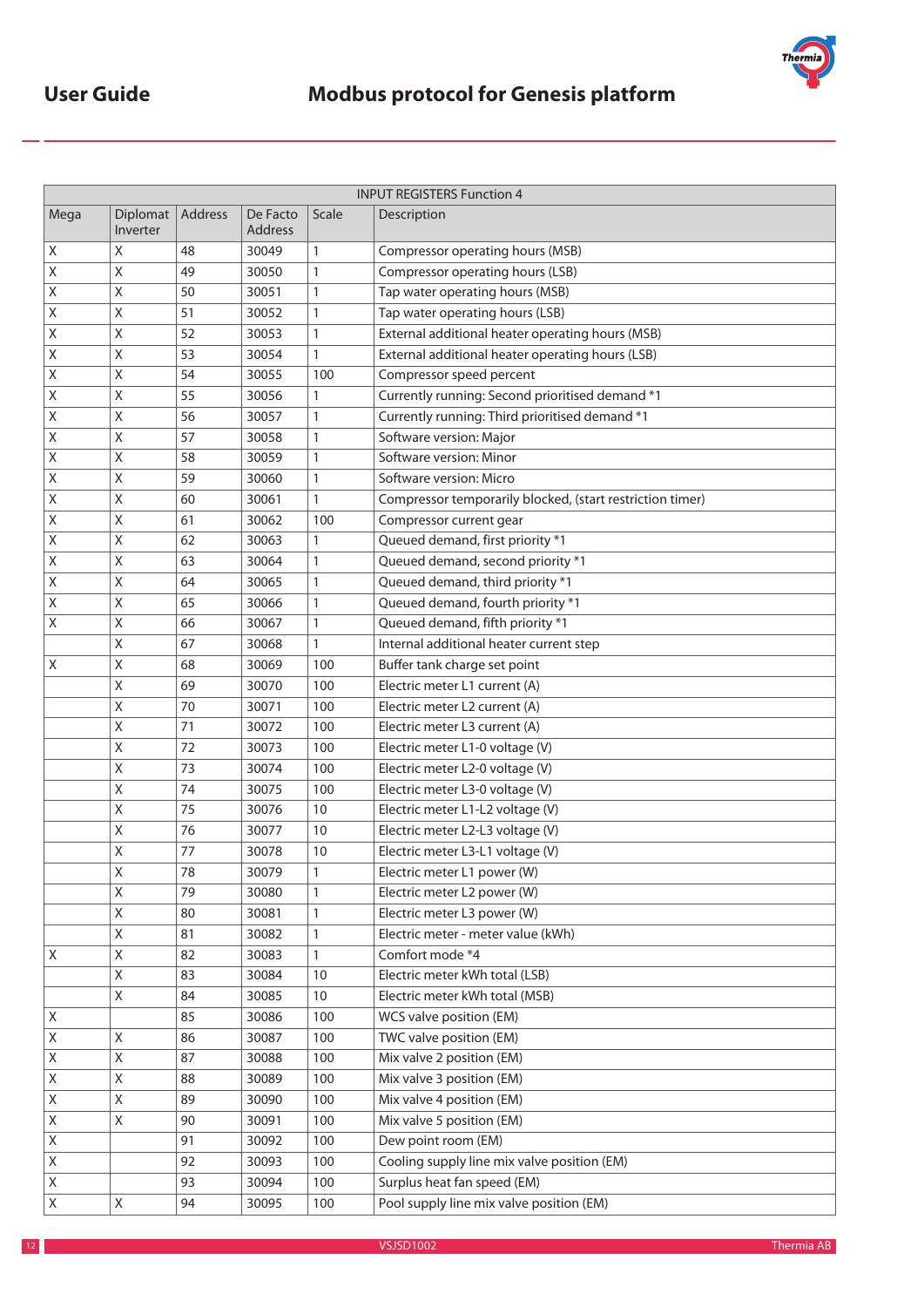

|             |                             |         |                            |       | <b>INPUT REGISTERS Function 4</b>                     |
|-------------|-----------------------------|---------|----------------------------|-------|-------------------------------------------------------|
| Mega        | Diplomat<br><b>Inverter</b> | Address | De Facto<br><b>Address</b> | Scale | Description                                           |
| X           | X                           | 95      | 30096                      | 100   | TWC supply line temperature (EM)                      |
| $\mathsf X$ | X                           | 96      | 30097                      | 100   | TWC return temperature (EM)                           |
| $\mathsf X$ |                             | 97      | 30098                      | 100   | WCS return line temperature (EM)                      |
| $\mathsf X$ | $\sf X$                     | 98      | 30099                      | 100   | TWC end tank temperature (EM)                         |
| $\mathsf X$ | $\sf X$                     | 99      | 30100                      | 100   | Mix valve 2 supply line temperature (EM)              |
| $\mathsf X$ | $\mathsf X$                 | 100     | 30101                      | 100   | Mix valve 3 supply line temperature (EM)              |
| Χ           | X                           | 101     | 30102                      | 100   | Mix valve 4 supply line temperature (EM)              |
| $\mathsf X$ |                             | 103     | 30104                      | 100   | Cooling circuit return line temperature (EM)          |
| $\mathsf X$ |                             | 104     | 30105                      | 100   | Cooling tank temperature (EM)                         |
| $\mathsf X$ |                             | 105     | 30106                      | 100   | Cooling tank return line temperature (EM)             |
| $\mathsf X$ |                             | 106     | 30107                      | 100   | Cooling circuit supply line temperature (EM)          |
| Χ           | Χ                           | 107     | 30108                      | 100   | Mix valve 5 supply line temperature (EM)              |
| $\mathsf X$ | $\mathsf X$                 | 109     | 30110                      | 100   | Mix valve 2 return line temperature (EM)              |
| $\mathsf X$ | $\sf X$                     | 111     | 30112                      | 100   | Mix valve 3 return line temperature (EM)              |
| $\mathsf X$ | Χ                           | 113     | 30114                      | 100   | Mix valve 4 return line temperature (EM)              |
| Χ           | X                           | 115     | 30116                      | 100   | Mix valve 5 return line temperature (EM)              |
| $\mathsf X$ |                             | 117     | 30118                      | 100   | Surplus heat return line temperature (EM)             |
| $\mathsf X$ |                             | 118     | 30119                      | 100   | Surplus heat supply line temperature (EM)             |
| $\mathsf X$ | X                           | 119     | 30120                      | 100   | Pool supply line temperature (EM)                     |
| X           | X                           | 120     | 30121                      | 100   | Pool return line temperature (EM)                     |
| Χ           | $\sf X$                     | 121     | 30122                      | 10    | Room temperature sensor                               |
| $\mathsf X$ | $\mathsf X$                 | 122     | 30123                      | 100   | Bubble point, high pressure temperature               |
| $\mathsf X$ | $\sf X$                     | 123     | 30124                      | 100   | Dew point, high pressure temperature                  |
| $\mathsf X$ | $\mathsf X$                 | 124     | 30125                      | 100   | Dew point, low pressure temperature                   |
| Χ           | X                           | 125     | 30126                      | 100   | Superheat temperature                                 |
| $\mathsf X$ | $\mathsf X$                 | 126     | 30127                      | 100   | Sub cooling temperature                               |
| $\mathsf X$ | $\mathsf X$                 | 127     | 30128                      | 100   | Low pressure side, pressure (bar(g))                  |
| $\sf X$     | $\sf X$                     | 128     | 30129                      | 100   | High pressure side, pressure (bar(g))                 |
| X           | $\mathsf X$                 | 129     | 30130                      | 100   | Liquid line temperature                               |
| $\sf X$     | $\sf X$                     | 130     | 30131                      | 100   | Suction gas temperature                               |
| $\mathsf X$ | $\sf X$                     | 131     | 30132                      | 1     | Heating season integral value                         |
| X           | Χ                           | 132     | 30133                      | 100   | P - value for gear shifting and demand calculation    |
| $\mathsf X$ | X                           | 133     | 30134                      | 100   | I - value for gear shifting and demand calculation    |
| $\mathsf X$ | X                           | 134     | 30135                      | 100   | D - value for gear shifting and demand calculation    |
| $\mathsf X$ | X                           | 135     | 30136                      | 100   | I - value for compressor ON/OFF (Buffer tank)         |
| $\mathsf X$ | $\mathsf X$                 | 136     | 30137                      | 100   | P - value for compressor ON/OFF (Buffer tank)         |
| $\mathsf X$ | X                           | 137     | 30138                      | 1     | Mix valve cooling opening degree (EM2/3)              |
| X           | X                           | 139     | 30140                      | 1     | Desired gear for tap water                            |
| $\mathsf X$ | X                           | 140     | 30141                      | 1     | Desired gear for heating                              |
| $\mathsf X$ | $\mathsf X$                 | 141     | 30142                      | 1     | Desired gear for cooling                              |
| $\mathsf X$ | $\mathsf X$                 | 142     | 30143                      | 1     | Desired gear for pool                                 |
| $\mathsf X$ |                             | 143     | 30144                      | 1     | Number of available secondaries Genesis               |
| $\mathsf X$ |                             | 144     | 30145                      | 1     | Number of available secondaries Legacy                |
| $\mathsf X$ | X                           | 145     | 30146                      | 1     | Total distributed gears to all units                  |
| Χ           | $\mathsf X$                 | 146     | 30147                      | 1     | Maximum gear out of all the currently requested gears |
| $\mathsf X$ | Χ                           | 147     | 30148                      | 100   | Desired temperature distribution circuit Mix valve 1  |
| $\mathsf X$ | X                           | 148     | 30149                      | 100   | Desired temperature distribution circuit Mix valve 2  |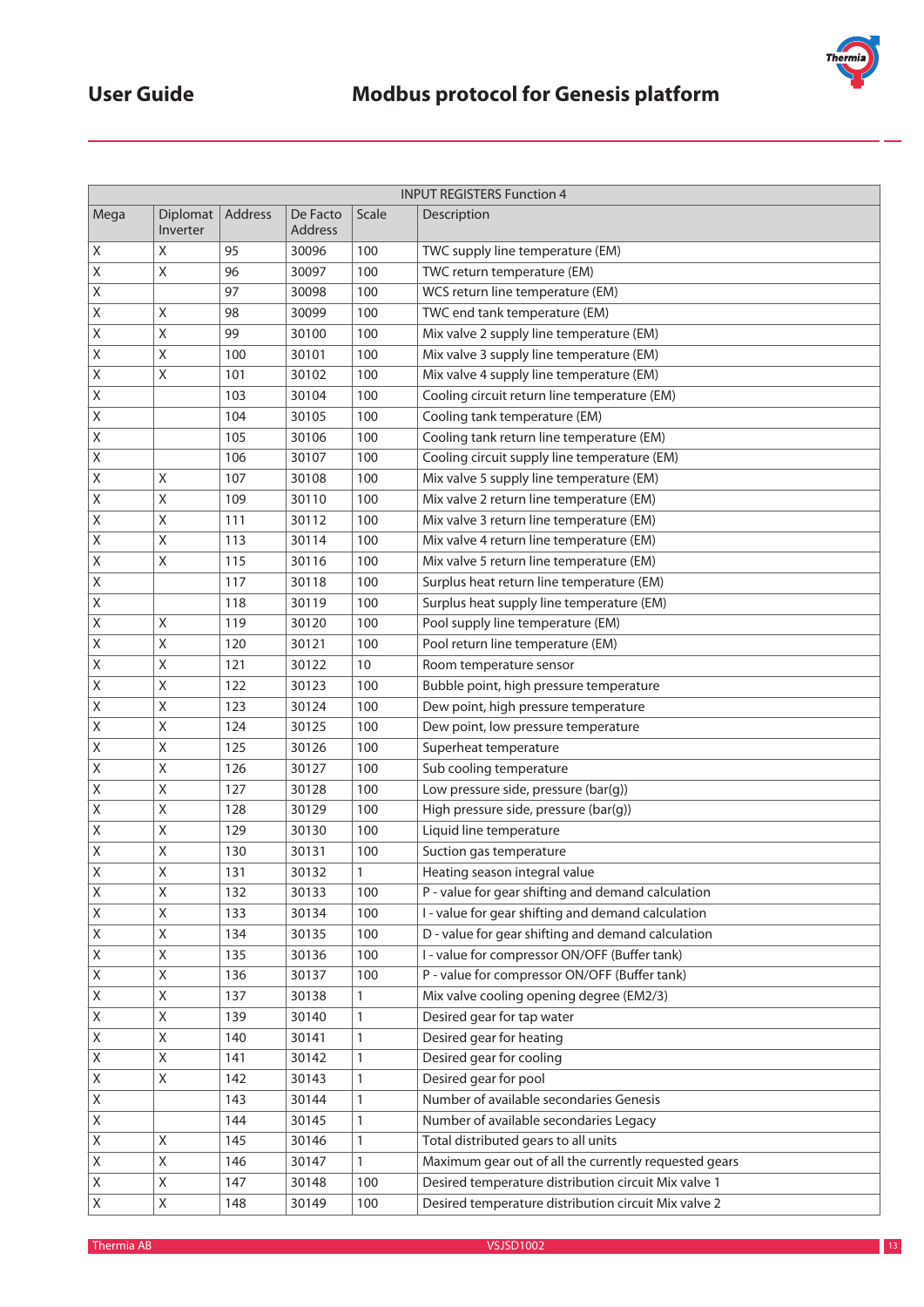

<span id="page-13-0"></span>

|                    | <b>INPUT REGISTERS Function 4</b> |         |                            |              |                                                                                                                                                                                                                 |  |  |  |
|--------------------|-----------------------------------|---------|----------------------------|--------------|-----------------------------------------------------------------------------------------------------------------------------------------------------------------------------------------------------------------|--|--|--|
| Mega               | Diplomat<br>Inverter              | Address | De Facto<br><b>Address</b> | Scale        | Description                                                                                                                                                                                                     |  |  |  |
| X                  | X                                 | 149     | 30150                      | 100          | Desired temperature distribution circuit Mix valve 3                                                                                                                                                            |  |  |  |
| $\mathsf X$        | X                                 | 150     | 30151                      | 100          | Desired temperature distribution circuit Mix valve 4                                                                                                                                                            |  |  |  |
| Χ                  | $\mathsf{X}$                      | 151     | 30152                      | 100          | Desired temperature distribution circuit Mix valve 5                                                                                                                                                            |  |  |  |
| $\mathsf{X}% _{0}$ |                                   | 152     | 30153                      | $\mathbf{1}$ | Disconnect hot gas end tank, $0 =$ connected, $1 =$ disconnected                                                                                                                                                |  |  |  |
| $\mathsf{X}% _{0}$ |                                   | 153     | 30154                      | $\mathbf{1}$ | Legacy heat pump compressor running (bit field)                                                                                                                                                                 |  |  |  |
| $\mathsf X$        |                                   | 154     | 30155                      | $\mathbf{1}$ | Legacy heat pump reporting alarm (bit field)                                                                                                                                                                    |  |  |  |
| Χ                  |                                   | 155     | 30156                      | $\mathbf{1}$ | Legacy heat pump start signal (bit field)                                                                                                                                                                       |  |  |  |
| X                  |                                   | 156     | 30157                      | $\mathbf{1}$ | Legacy heat pump tap water signal (bit field)                                                                                                                                                                   |  |  |  |
| X                  |                                   | 160     | 30161                      | 1            | Primary unit alarm - the combined output of all Class D alarms. This signal is a<br>bit field, one bit for each secondary heat pump unit.                                                                       |  |  |  |
| X                  |                                   | 161     | 30162                      | $\mathbf{1}$ | Primary unit alarm - the primary unit has lost communication with one or<br>more Genesis secondaries. This signal is a bit field, one bit for each heat<br>pump.                                                |  |  |  |
| $\sf X$            |                                   | 162     | 30163                      | 1            | Primary unit alarm - Class A alarm detected on the Genesis secondary heat<br>pump unit. This signal is a bit field, one bit for each secondary heat pump<br>unit.                                               |  |  |  |
| X                  |                                   | 163     | 30164                      | 1            | Primary unit alarm - Class B alarm detected on the Genesis secondary heat<br>pump unit. This signal is a bit field, one bit for each secondary heat pump<br>unit.                                               |  |  |  |
| X                  |                                   | 170     | 30171                      | 1            | Primary unit alarm - the combined output of all Class E alarms. This signal is a<br>bit field, one bit for each legacy secondary heat pump unit.                                                                |  |  |  |
| Χ                  |                                   | 171     | 30172                      | $\mathbf{1}$ | Primary unit alarm - general legacy heat pump alarm. This signal is a bit field,<br>one bit for each legacy secondary heat pump unit. Detects if the sum alarm of<br>the secondary unit is active.              |  |  |  |
| X                  |                                   | 173     | 30174                      | 1            | Primary unit alarm - the primary unit can not communicate with the corre-<br>sponding expansion card for the legacy heat pump. This signal is a bit field,<br>one bit for each legacy secondary heat pump unit. |  |  |  |

## **3.4 Read/Write Analog Registers**

|      | Function 3, 6 (6=write)     |                |                            |       |                                                                    |  |  |  |  |
|------|-----------------------------|----------------|----------------------------|-------|--------------------------------------------------------------------|--|--|--|--|
| Mega | <b>Diplomat</b><br>Inverter | <b>Address</b> | De Facto<br><b>Address</b> | Scale | Description                                                        |  |  |  |  |
| X    | X                           | $\Omega$       | 40001                      |       | Operational mode *2                                                |  |  |  |  |
| X    | X                           | 3              | 40004                      | 100   | Max limitation, set point curve radiator                           |  |  |  |  |
| Χ    | X                           | 4              | 40005                      | 100   | Min limitation, set point curve radiator                           |  |  |  |  |
| X    | X                           | 5              | 40006                      | 100   | Comfort wheel setting                                              |  |  |  |  |
| Χ    | X                           | 6              | 40007                      | 100   | Set point heat curve, Y-coordinate 1 (highest outdoor temperature) |  |  |  |  |
| X    | X                           | 7              | 40008                      | 100   | Set point heat curve, Y-coordinate 2                               |  |  |  |  |
| Χ    | X                           | 8              | 40009                      | 100   | Set point heat curve, Y-coordinate 3                               |  |  |  |  |
| Χ    | X                           | 9              | 40010                      | 100   | Set point heat curve, Y-coordinate 4                               |  |  |  |  |
| Χ    | X                           | 10             | 40011                      | 100   | Set point heat curve, Y-coordinate 5                               |  |  |  |  |
| X    | X                           | 11             | 40012                      | 100   | Set point heat curve, Y-coordinate 6                               |  |  |  |  |
| X    | X                           | 12             | 40013                      | 100   | Set point heat curve, Y-coordinate 7 (lowest outdoor temperature)  |  |  |  |  |
| X    | X                           | 16             | 40017                      | 100   | Heating season stop temperature                                    |  |  |  |  |
| X    | X                           | 22             | 40023                      | 100   | Start temperature tap water                                        |  |  |  |  |
| X    | X                           | 23             | 40024                      | 100   | Stop temperature tap water                                         |  |  |  |  |
| X    | X                           | 26             | 40027                      |       | Minimum allowed gear in heating *3                                 |  |  |  |  |
| X    | X                           | 27             | 40028                      |       | Maximum allowed gear in heating *3                                 |  |  |  |  |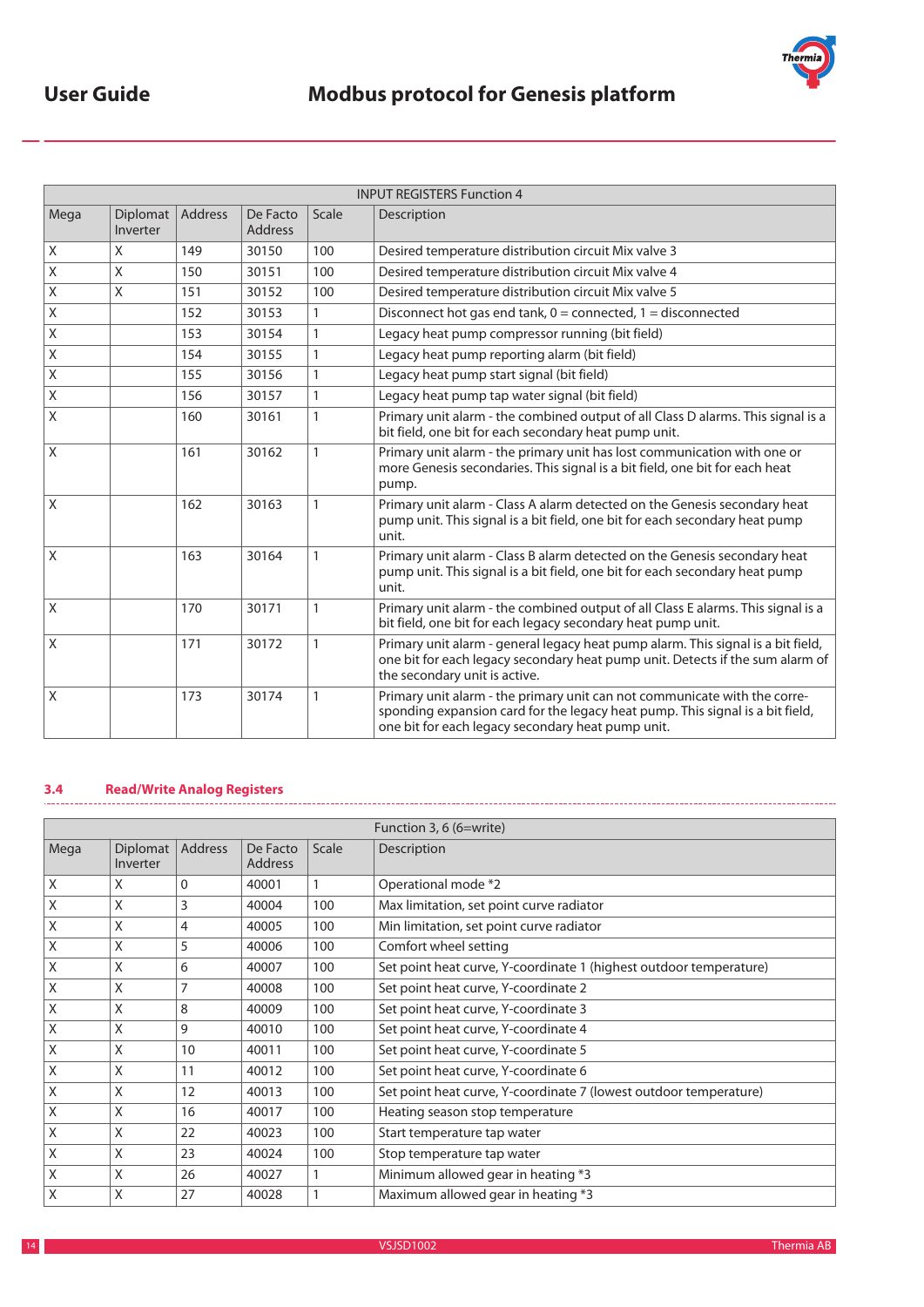

|             |                         |                |                            |       | Function 3, 6 (6=write)                                            |
|-------------|-------------------------|----------------|----------------------------|-------|--------------------------------------------------------------------|
| Mega        | Diplomat<br>Inverter    | <b>Address</b> | De Facto<br><b>Address</b> | Scale | Description                                                        |
| $\mathsf X$ | X                       | 28             | 40029                      | 1     | Maximum allowed gear in tap water *3                               |
| $\mathsf X$ | X                       | 29             | 40030                      | 1     | Minimum allowed gear in tap water *3                               |
| $\mathsf X$ |                         | 30             | 40031                      | 100   | Cooling mix valve set point (EM)                                   |
| $\mathsf X$ | $\mathsf X$             | 31             | 40032                      | 100   | TWC mix valve set point (EM)                                       |
| $\mathsf X$ |                         | 32             | 40033                      | 100   | WCS return line set point (EM)                                     |
| $\mathsf X$ | Χ                       | 33             | 40034                      | 100   | TWC mix valve lowest allowed opening degree (EM)                   |
| $\mathsf X$ | X                       | 34             | 40035                      | 100   | TWC mix valve highest allowed opening degree (EM)                  |
| $\mathsf X$ | $\mathsf X$             | 35             | 40036                      | 100   | TWC start temperature immersion heater (EM)                        |
| $\mathsf X$ | $\mathsf X$             | 36             | 40037                      | 100   | TWC start delay immersion heater, seconds (EM)                     |
| $\mathsf X$ | $\overline{\mathsf{X}}$ | 37             | 40038                      | 100   | TWC stop temperature immersion heater (EM)                         |
| $\mathsf X$ |                         | 38             | 40039                      | 100   | WCS mix valve lowest allowed opening degree (EM)                   |
| $\mathsf X$ |                         | 39             | 40040                      | 100   | WCS mix valve highest allowed opening degree (EM)                  |
| $\mathsf X$ | $\sf X$                 | 40             | 40041                      | 100   | Mix valve 2 lowest allowed opening degree (EM)                     |
| $\mathsf X$ | $\mathsf X$             | 41             | 40042                      | 100   | Mix valve 2 highest allowed opening degree (EM)                    |
| $\mathsf X$ | Χ                       | 42             | 40043                      | 100   | Mix valve 3 lowest allowed opening degree (EM)                     |
| Χ           | Χ                       | 43             | 40044                      | 100   | Mix valve 3 highest allowed opening degree (EM)                    |
| $\mathsf X$ | $\mathsf X$             | 44             | 40045                      | 100   | Mix valve 4 lowest allowed opening degree (EM)                     |
| $\mathsf X$ | $\mathsf X$             | 45             | 40046                      | 100   | Mix valve 4 highest allowed opening degree (EM)                    |
| $\mathsf X$ | $\sf X$                 | 46             | 40047                      | 100   | Mix valve 5 lowest allowed opening degree (EM)                     |
| $\mathsf X$ | X                       | 47             | 40048                      | 100   | Mix valve 5 highest allowed opening degree (EM)                    |
| Χ           |                         | 48             | 40049                      | 100   | Surplus heat chiller set point (EM)                                |
| $\mathsf X$ |                         | 49             | 40050                      | 100   | Cooling supply line mix valve: Lowest allowed opening degree (EM)  |
| $\mathsf X$ |                         | 50             | 40051                      | 100   | Cooling supply line mix valve: Highest allowed opening degree (EM) |
| $\mathsf X$ |                         | 51             | 40052                      | 100   | Surplus heat opening degree for starting fan 1 (EM)                |
| Χ           |                         | 52             | 40053                      | 100   | Surplus heat opening degree for starting fan 2 (EM)                |
| $\mathsf X$ |                         | 53             | 40054                      | 100   | Surplus heat opening degree for stopping fan 1 (EM)                |
| $\mathsf X$ |                         | 54             | 40055                      | 100   | Surplus heat opening degree for stopping fan 2 (EM)                |
| $\sf X$     |                         | 55             | 40056                      | 100   | Surplus heat lowest allowed opening degree (EM)                    |
| $\mathsf X$ |                         | 56             | 40057                      | 100   | Surplus heat highest allowed opening degree (EM)                   |
| $\mathsf X$ | X                       | 58             | 40059                      | 100   | Pool charge set point (EM)                                         |
| $\mathsf X$ |                         | 59             | 40060                      | 100   | Pool mix valve lowest allowed opening degree (EM)                  |
| $\mathsf X$ |                         | 60             | 40061                      | 100   | Pool mix valve highest allowed opening degree (EM)                 |
| $\mathsf X$ | Χ                       | 61             | 40062                      | 1     | Gear shift delay heating                                           |
| Χ           | X                       | 62             | 40063                      | 1     | Gear shift delay pool                                              |
| $\mathsf X$ | X                       | 63             | 40064                      | 1     | Gear shift delay cooling                                           |
| $\mathsf X$ | $\mathsf X$             | 67             | 40068                      | 100   | Brine in high alarm limit                                          |
| Χ           | $\mathsf X$             | 68             | 40069                      | 100   | Brine in low alarm limit                                           |
| $\mathsf X$ | X                       | 69             | 40070                      | 100   | Brine out low alarm limit                                          |
| Χ           | X                       | 70             | 40071                      | 100   | Brine max delta limit                                              |
| $\mathsf X$ |                         | 71             | 40072                      | 100   | Hot gas pump start temperature discharge pipe                      |
| $\mathsf X$ |                         | 72             | 40073                      | 100   | Hot gas pump lower stop limit temperature discharge pipe           |
| $\mathsf X$ |                         | 73             | 40074                      | 100   | Hot gas pump upper stop limit temperature discharge pipe           |
| Χ           | Χ                       | 75             | 40076                      | 1     | External additional heater start (PID sum)                         |
| $\mathsf X$ | X                       | 76             | 40077                      | 100   | Condenser pump lowest allowed speed (%)                            |
| $\mathsf X$ | Χ                       | 77             | 40078                      | 100   | Brine pump lowest allowed speed (%)                                |
| Χ           | Χ                       | 78             | 40079                      | 100   | External additional heater stop (PID sum)                          |
| $\mathsf X$ | X                       | 79             | 40080                      | 100   | Condenser pump highest allowed speed (%)                           |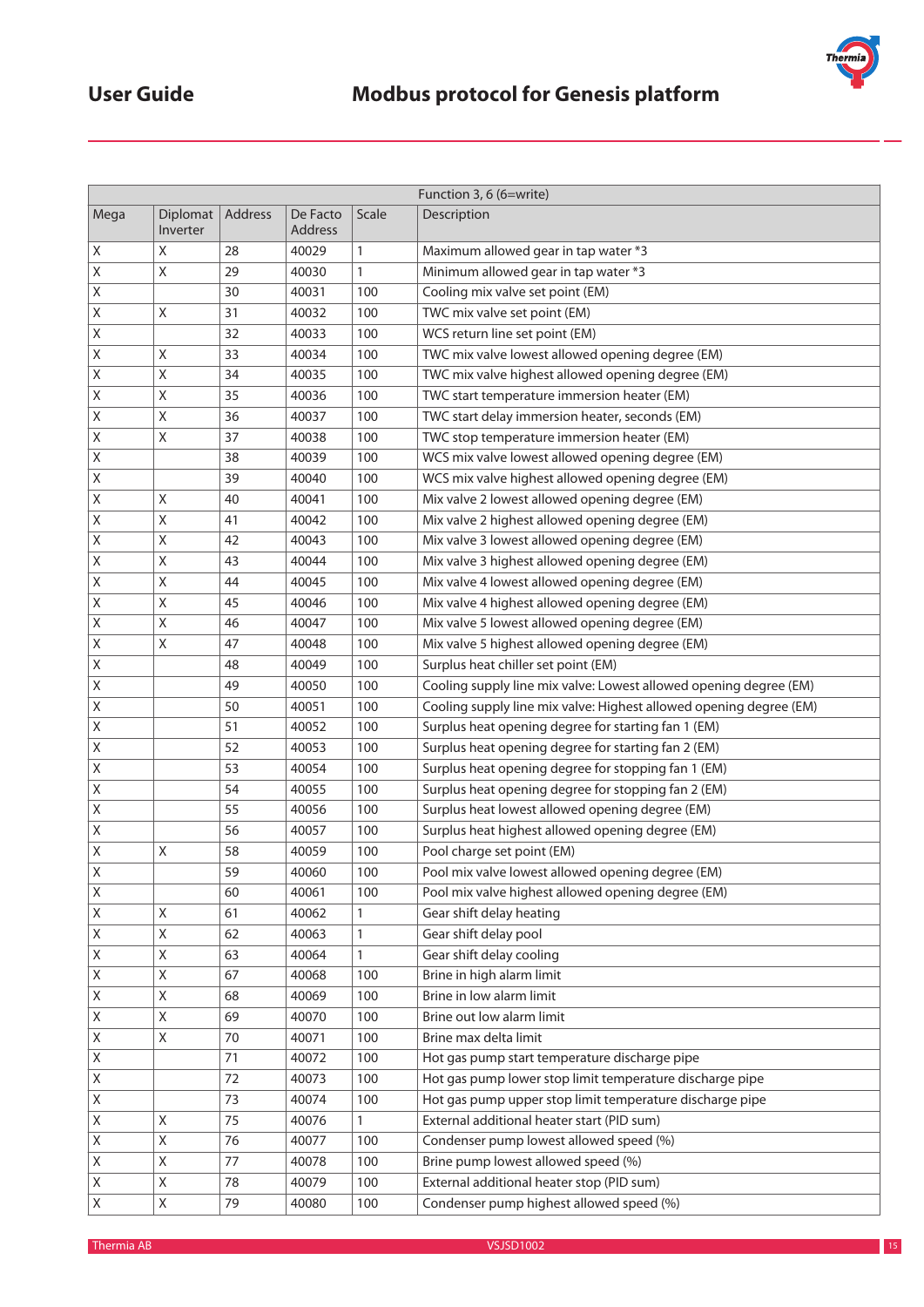

|             |                      |         |                     |       | Function 3, 6 (6=write)                                                   |
|-------------|----------------------|---------|---------------------|-------|---------------------------------------------------------------------------|
| Mega        | Diplomat<br>Inverter | Address | De Facto<br>Address | Scale | Description                                                               |
| $\mathsf X$ | X                    | 80      | 40081               | 100   | Brine pump highest allowed speed (%)                                      |
| $\sf X$     | X                    | 81      | 40082               | 100   | Condenser pump standby speed (%)                                          |
| $\mathsf X$ | $\mathsf X$          | 82      | 40083               | 100   | Brine pump standby speed (%)                                              |
| $\mathsf X$ | X                    | 85      | 40086               | 1     | Minimum allowed gear in pool *3                                           |
| $\mathsf X$ | X                    | 86      | 40087               | 1     | Maximum allowed gear in pool *3                                           |
| $\mathsf X$ | X                    | 87      | 40088               | 1     | Minimum allowed gear in cooling *3                                        |
| $\mathsf X$ | Χ                    | 88      | 40089               | 1     | Maximum allowed gear in cooling *3                                        |
| $\mathsf X$ | X                    | 105     | 40106               | 100   | Start temp for cooling (EM)                                               |
| $\mathsf X$ | $\mathsf X$          | 106     | 40107               | 100   | Stop temp for cooling (EM)                                                |
| $\sf X$     | X                    | 107     | 40108               | 100   | Min limitation Set point curve radiator Mix valve 1                       |
| $\mathsf X$ | $\mathsf X$          | 108     | 40109               | 100   | Max limitation Set point curve radiator Mix valve 1                       |
| $\mathsf X$ | X                    | 109     | 40110               | 100   | Set point curve, Y-coordinate 1 Mix valve 1 (highest outdoor temperature) |
| $\mathsf X$ | X                    | 110     | 40111               | 100   | Set point curve, Y-coordinate 2 Mix valve 1                               |
| $\mathsf X$ | X                    | 111     | 40112               | 100   | Set point curve, Y-coordinate 3 Mix valve 1                               |
| $\mathsf X$ | X                    | 112     | 40113               | 100   | Set point curve, Y-coordinate 4 Mix valve 1                               |
| $\mathsf X$ | Χ                    | 113     | 40114               | 100   | Set point curve, Y-coordinate 5 Mix valve 1                               |
| $\mathsf X$ | X                    | 114     | 40115               | 100   | Set point curve, Y-coordinate 6 Mix valve 1                               |
| $\mathsf X$ | $\mathsf X$          | 115     | 40116               | 100   | Set point curve, Y-coordinate 7 Mix valve 1 (lowest outdoor temperature)  |
| $\mathsf X$ | X                    | 116     | 40117               | 100   | Fixed system supply set point, requires defacto address 42 to be enabled  |
| $\sf X$     | X                    | 199     | 40200               | 100   | Min limitation Set point curve radiator Mix valve 2                       |
| $\mathsf X$ | $\mathsf X$          | 200     | 40201               | 100   | Max limitation Set point curve radiator Mix valve 2                       |
| $\mathsf X$ | X                    | 201     | 40202               | 100   | Set point curve, Y-coordinate 1 Mix valve 2 (highest outdoor temperature) |
| $\mathsf X$ | $\mathsf X$          | 202     | 40203               | 100   | Set point curve, Y-coordinate 2 Mix valve 2                               |
| $\mathsf X$ | X                    | 203     | 40204               | 100   | Set point curve, Y-coordinate 3 Mix valve 2                               |
| $\mathsf X$ | X                    | 204     | 40205               | 100   | Set point curve, Y-coordinate 4 Mix valve 2                               |
| Χ           | Χ                    | 205     | 40206               | 100   | Set point curve, Y-coordinate 5 Mix valve 2                               |
| $\mathsf X$ | $\mathsf X$          | 206     | 40207               | 100   | Set point curve, Y-coordinate 6 Mix valve 2                               |
| $\mathsf X$ | X                    | 207     | 40208               | 100   | Set point curve, Y-coordinate 7 Mix valve 2 (lowest outdoor temperature)  |
| $\mathsf X$ | $\mathsf X$          | 208     | 40209               | 100   | Min limitation Set point curve radiator Mix valve 3                       |
| $\mathsf X$ | $\mathsf X$          | 209     | 40210               | 100   | Max limitation Set point curve radiator Mix valve 3                       |
| X           | X                    | 210     | 40211               | 100   | Set point curve, Y-coordinate 1 Mix valve 3 (highest outdoor temperature) |
| X           | Χ                    | 211     | 40212               | 100   | Set point curve, Y-coordinate 2 Mix valve 3                               |
| $\mathsf X$ | X                    | 212     | 40213               | 100   | Set point curve, Y-coordinate 3 Mix valve 3                               |
| $\mathsf X$ | $\mathsf X$          | 213     | 40214               | 100   | Set point curve, Y-coordinate 4 Mix valve 3                               |
| $\mathsf X$ | Χ                    | 214     | 40215               | 100   | Set point curve, Y-coordinate 5 Mix valve 3                               |
| $\mathsf X$ | X                    | 215     | 40216               | 100   | Set point curve, Y-coordinate 6 Mix valve 3                               |
| $\mathsf X$ | X                    | 216     | 40217               | 100   | Set point curve, Y-coordinate 7 Mix valve 3 (lowest outdoor temperature)  |
| $\mathsf X$ | Χ                    | 239     | 40240               | 100   | Min limitation Set point curve radiator Mix valve 4                       |
| $\mathsf X$ | Χ                    | 240     | 40241               | 100   | Max limitation Set point curve radiator Mix valve 4                       |
| $\mathsf X$ | X                    | 241     | 40242               | 100   | Set point curve, Y-coordinate 1 Mix valve 4 (highest outdoor temperature) |
| $\mathsf X$ | X                    | 242     | 40243               | 100   | Set point curve, Y-coordinate 2 Mix valve 4                               |
| $\mathsf X$ | X                    | 243     | 40244               | 100   | Set point curve, Y-coordinate 3 Mix valve 4                               |
| $\mathsf X$ | $\mathsf X$          | 244     | 40245               | 100   | Set point curve, Y-coordinate 4 Mix valve 4                               |
| $\mathsf X$ | Χ                    | 245     | 40246               | 100   | Set point curve, Y-coordinate 5 Mix valve 4                               |
| $\mathsf X$ | Χ                    | 246     | 40247               | 100   | Set point curve, Y-coordinate 6 Mix valve 4                               |
| $\mathsf X$ | X                    | 247     | 40248               | 100   | Set point curve, Y-coordinate 7 Mix valve 4 (lowest outdoor temperature)  |
| $\mathsf X$ | Χ                    | 248     | 40249               | 100   | Min limitation Set point curve radiator Mix valve 5                       |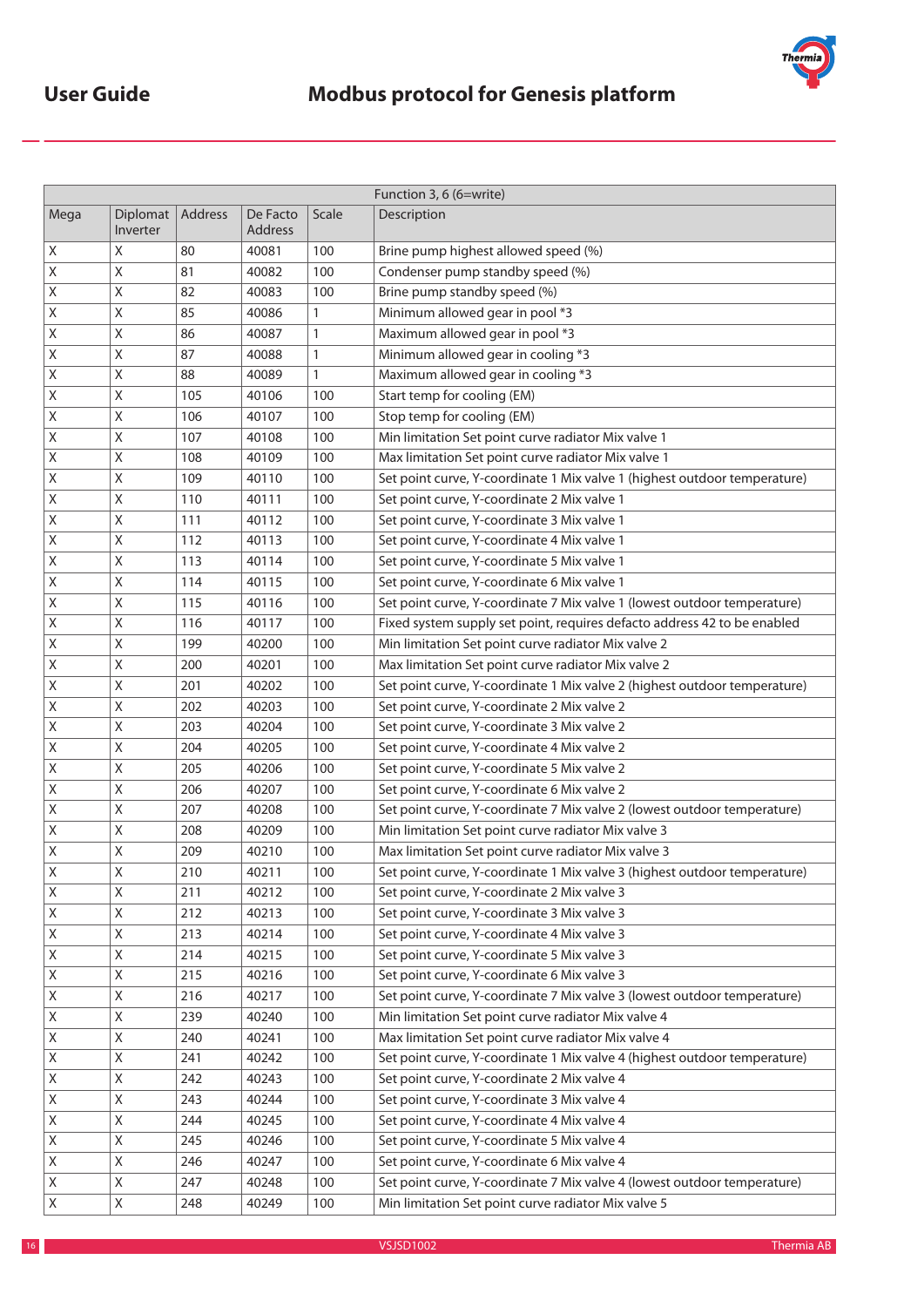

| Function 3, 6 (6=write) |                      |         |                     |                 |                                                                           |  |  |
|-------------------------|----------------------|---------|---------------------|-----------------|---------------------------------------------------------------------------|--|--|
| Mega                    | Diplomat<br>Inverter | Address | De Facto<br>Address | Scale           | Description                                                               |  |  |
| $\mathsf X$             | X                    | 249     | 40250               | 100             | Max limitation Set point curve radiator Mix valve 5                       |  |  |
| $\mathsf X$             | X                    | 250     | 40251               | 100             | Set point curve, Y-coordinate 1 Mix valve 5 (highest outdoor temperature) |  |  |
| Χ                       | X                    | 251     | 40252               | 100             | Set point curve, Y-coordinate 2 Mix valve 5                               |  |  |
| $\mathsf X$             | Χ                    | 252     | 40253               | 100             | Set point curve, Y-coordinate 3 Mix valve 5                               |  |  |
| $\mathsf X$             | Χ                    | 253     | 40254               | 100             | Set point curve, Y-coordinate 4 Mix valve 5                               |  |  |
| Χ                       | X                    | 254     | 40255               | 100             | Set point curve, Y-coordinate 5 Mix valve 5                               |  |  |
| $\mathsf X$             | Χ                    | 255     | 40256               | 100             | Set point curve, Y-coordinate 6 Mix valve 5                               |  |  |
| $\mathsf X$             | Χ                    | 256     | 40257               | 100             | Set point curve, Y-coordinate 7 Mix valve 5 (lowest outdoor temperature)  |  |  |
| Χ                       | X                    | 299     | 40300               | 10 <sup>°</sup> | Set point return temp from pool to heat exchanger (EM)                    |  |  |
| $\mathsf X$             | Χ                    | 300     | 40301               | 10 <sup>°</sup> | Set point pool hysteresis (EM)                                            |  |  |
| $\mathsf X$             | X                    | 302     | 40303               | 100             | Set point for supply line temp passive cooling with mixing valve 1        |  |  |
| X                       | X                    | 303     | 40304               | 100             | Set point minimum outdoor temp when cooling is permitted                  |  |  |
| $\mathsf X$             | Χ                    | 304     | 40305               | 100             | External heater outdoor temp limit                                        |  |  |
| $\mathsf X$             |                      | 305     | 40306               | 1               | Selected mode for mixing valve 2, 0:Heat, 1:Cool, 2:Auto (EM3 only)       |  |  |
| $\mathsf X$             |                      | 306     | 40307               | 100             | Desired cooling temperature setpoint mixing valve 2 (EM3 only)            |  |  |
| $\mathsf X$             |                      | 307     | 40308               | 100             | Seasonal cooling temperature (outdoor temp.), mixing valve 2 (EM3 only)   |  |  |
| $\overline{\mathsf{X}}$ |                      | 308     | 40309               | 100             | Seasonal heating temperature (outdoor temp.), mixing valve 2 (EM3 only)   |  |  |
| $\mathsf X$             |                      | 309     | 40310               | $\mathbf{1}$    | Selected mode for mixing valve 3, 0:Heat, 1:Cool, 2:Auto (EM3 only)       |  |  |
| $\mathsf X$             |                      | 310     | 40311               | 100             | Desired cooling temperature setpoint mixing valve 3 (EM3 only)            |  |  |
| $\mathsf X$             |                      | 311     | 40312               | 100             | Seasonal cooling temperature (outdoor temp.), mixing valve 3 (EM3 only)   |  |  |
| $\mathsf X$             |                      | 312     | 40313               | 100             | Seasonal heating temperature (outdoor temp.), mixing valve 3 (EM3 only)   |  |  |
| $\mathsf X$             |                      | 313     | 40314               | 1               | Selected mode for mixing valve 4, 0:Heat, 1:Cool, 2:Auto (EM3 only)       |  |  |
| $\mathsf X$             |                      | 314     | 40315               | 100             | Desired cooling temperature setpoint mixing valve 4 (EM3 only)            |  |  |
| $\overline{\mathsf{X}}$ |                      | 315     | 40316               | 100             | Seasonal cooling temperature (outdoor temp.), mixing valve 4 (EM3 only)   |  |  |
| $\mathsf X$             |                      | 316     | 40317               | 100             | Seasonal heating temperature (outdoor temp.), mixing valve 4 (EM3 only)   |  |  |
| $\mathsf X$             |                      | 317     | 40318               | 1               | Selected mode for mixing valve 5, 0:Heat, 1:Cool, 2:Auto (EM3 only)       |  |  |
| $\mathsf X$             |                      | 318     | 40319               | 100             | Desired cooling temperature setpoint mixing valve 5 (EM3 only)            |  |  |
| $\mathsf X$             |                      | 319     | 40320               | 100             | Seasonal cooling temperature (outdoor temp.), mixing valve 5 (EM3 only)   |  |  |
| $\mathsf X$             |                      | 320     | 40321               | 100             | Seasonal heating temperature (outdoor temp.), mixing valve 5 (EM3 only)   |  |  |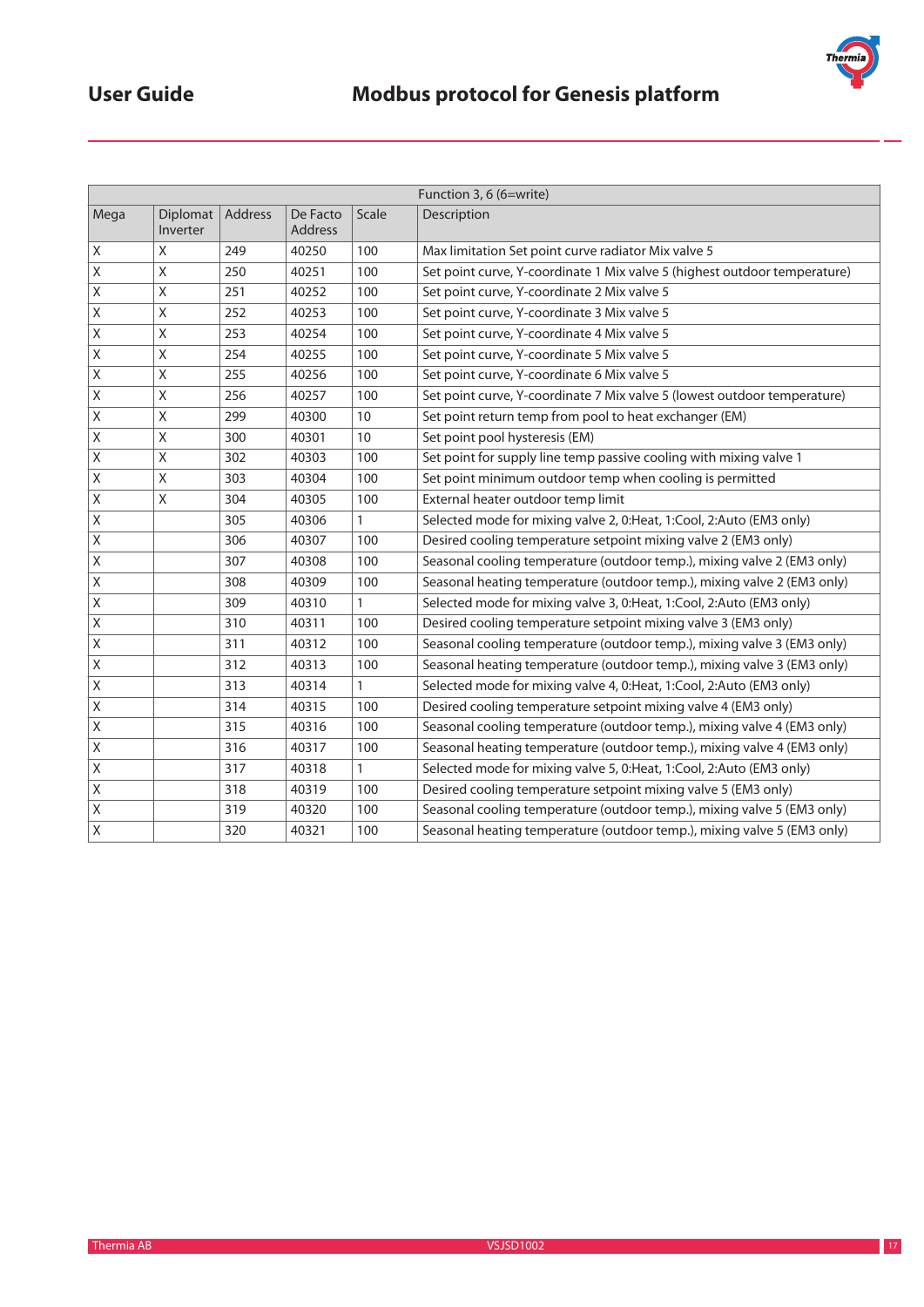

## <span id="page-17-0"></span>**4 Heat pump unit**

#### **4.1 Heat pump unit**

| Mega                    | Diplomat<br>Inverter | Address | De Facto<br><b>Address</b> | <b>Scale</b> | Description                                                                        |
|-------------------------|----------------------|---------|----------------------------|--------------|------------------------------------------------------------------------------------|
| $\mathsf X$             | Χ                    | 3       | 4                          | 1            | Reset all alarms                                                                   |
|                         | X                    | 4       | 5                          | $\mathbf{1}$ | Enable internal additional heater                                                  |
| $\mathsf X$             | Χ                    | 5       | 6                          | $\mathbf{1}$ | Enable external additional heater                                                  |
| Χ                       | X                    | 7       | 8                          | 1            | Enable flow switch/pressure switch                                                 |
| $\sf X$                 | Χ                    | 8       | 9                          | 1            | Enable tap water                                                                   |
| $\sf X$                 | X                    | 9       | 10                         | 1            | Enable heat                                                                        |
| $\sf X$                 | X                    | 20      | 21                         | $\mathbf{1}$ | Enable brine out monitoring                                                        |
| Χ                       | X                    | 21      | 22                         | 1            | Enable brine pump continuous operation                                             |
| Χ                       | X                    | 22      | 23                         | $\mathbf{1}$ | Enable system circulation pump                                                     |
| X                       | X                    | 25      | 26                         | $\mathbf{1}$ | Enable additional heater only (No compressor). Requires Operation mode:<br>Standby |
| $\mathsf X$             | Χ                    | 34      | 35                         | $\mathbf{1}$ | Enable variable speed mode for condenser pump                                      |
| $\mathsf X$             | X                    | 35      | 36                         | 1            | Enable variable speed mode for brine pump                                          |
| $\mathsf X$             | X                    | 39      | 40                         | $\mathbf{1}$ | Enable outdoor temp dependent for external heater                                  |
| Χ                       | X                    | 42      | 43                         | 1            | Enable evaporator freeze protection                                                |
| Χ                       | X                    | 0       | 10001                      | $\mathbf{1}$ | Alarm active, Class: A                                                             |
| $\sf X$                 | X                    | 1       | 10002                      | $\mathbf{1}$ | Alarm active, Class: B                                                             |
| Χ                       | Χ                    | 2       | 10003                      | $\mathbf{1}$ | Alarm active, Class: C                                                             |
| Χ                       |                      | 3       | 10004                      | 1            | Alarm active, Class: D - Genesis secondary                                         |
| Χ                       |                      | 4       | 10005                      | 1            | Alarm active, Class: E - Legacy secondary                                          |
| $\mathsf X$             | Χ                    | 9       | 10010                      | $\mathbf{1}$ | High pressure switch alarm                                                         |
| $\sf X$                 | Χ                    | 10      | 10011                      | $\mathbf{1}$ | Low pressure level alarm                                                           |
| Χ                       | X                    | 11      | 10012                      | $\mathbf{1}$ | High discharge pipe temperature alarm                                              |
| Χ                       | X                    | 12      | 10013                      | 1            | Operating pressure limit indication                                                |
| $\sf X$                 | X                    | 13      | 10014                      | $\mathbf{1}$ | Discharge pipe sensor alarm                                                        |
| $\sf X$                 | X                    | 14      | 10015                      | $\mathbf{1}$ | Liquid line sensor alarm                                                           |
| Χ                       | Χ                    | 15      | 10016                      | $\mathbf{1}$ | Suction gas sensor alarm                                                           |
| Χ                       | Χ                    | 16      | 10017                      | 1            | Flow/pressure switch alarm                                                         |
| Χ                       | X                    | 22      | 10023                      | 1            | Power input phase detection alarm                                                  |
| $\chi$                  | Χ                    | 23      | 10024                      | $\mathbf{1}$ | Inverter unit alarm                                                                |
| Χ                       | Χ                    | 25      | 10026                      | 1            | Compressor low speed alarm                                                         |
| $\chi$                  | Χ                    | 26      | 10027                      | $\mathbf{1}$ | Low super heat alarm                                                               |
| $\sf X$                 | $\mathsf X$          | 27      | 10028                      | 1            | Pressure ratio out of range alarm                                                  |
| $\mathsf X$             | X                    | 28      | 10029                      | 1            | Compressor pressure outside envelope alarm                                         |
| $\mathsf X$             | Χ                    | 29      | 10030                      | $\mathbf{1}$ | Brine temperature out of range alarm                                               |
| $\overline{\mathsf{X}}$ | Χ                    | 30      | 10031                      | 1            | Brine in sensor alarm                                                              |
| $\mathsf X$             | X                    | 31      | 10032                      | 1            | Brine out sensor alarm                                                             |
| $\mathsf X$             | X                    | 32      | 10033                      | 1            | Condenser in sensor alarm                                                          |
| $\mathsf X$             | Χ                    | 33      | 10034                      | $\mathbf{1}$ | Condenser out sensor alarm                                                         |
| $\sf X$                 | Χ                    | 34      | 10035                      | $\mathbf{1}$ | Outdoor sensor alarm                                                               |
| $\mathsf X$             | Χ                    | 49      | 10050                      | 1            | Brine delta out of range alarm                                                     |
|                         | X                    | 53      | 10054                      | 1            | Internal additional heater alarm                                                   |
| $\mathsf X$             | Χ                    | 55      | 10056                      | $\mathbf{1}$ | Brine in high temperature alarm                                                    |

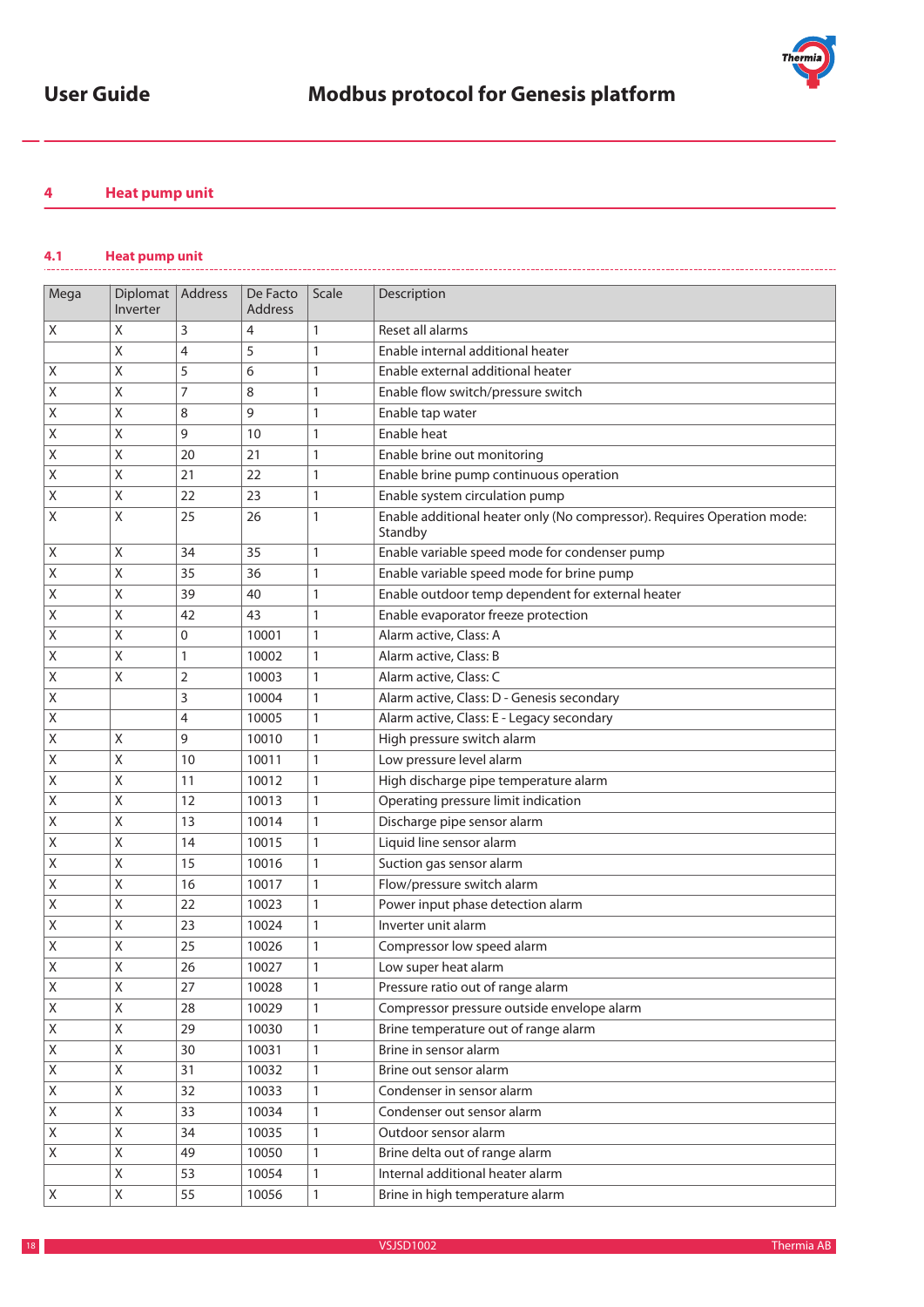

| Mega         | Diplomat<br>Inverter | Address | De Facto<br><b>Address</b> | Scale        | Description                                                                                                                                                                                                                                                                 |
|--------------|----------------------|---------|----------------------------|--------------|-----------------------------------------------------------------------------------------------------------------------------------------------------------------------------------------------------------------------------------------------------------------------------|
| $\mathsf X$  | X                    | 56      | 10057                      | 1            | Brine in low temperature alarm                                                                                                                                                                                                                                              |
| $\mathsf X$  | Χ                    | 57      | 10058                      | $\mathbf{1}$ | Brine out low temperature alarm                                                                                                                                                                                                                                             |
| $\mathsf X$  | Χ                    | 66      | 10067                      | $\mathbf{1}$ | Sum alarm                                                                                                                                                                                                                                                                   |
| $\mathsf X$  | Χ                    | 75      | 10076                      | $\mathbf{1}$ | Inverter unit communication alarm                                                                                                                                                                                                                                           |
| $\mathsf X$  |                      | 79      | 10080                      | $\mathbf{1}$ | External relay for brine/ground water pump.                                                                                                                                                                                                                                 |
| X            | Χ                    | 81      | 10082                      | $\mathbf{1}$ | Tap water end tank sensor alarm                                                                                                                                                                                                                                             |
|              | Χ                    | 82      | 10083                      | $\mathbf{1}$ | Maximum time for anti-legionella exceeded alarm                                                                                                                                                                                                                             |
| $\mathsf X$  |                      | 83      | 10084                      | 1            | Genesis secondary unit alarm - this specific secondary unit can't communicate<br>with its primary unit                                                                                                                                                                      |
| $\mathsf{X}$ |                      | 84      | 10085                      | $\mathbf{1}$ | Primary unit alarm - the primary has detected other primary units on the same<br>network with a network mask that is allowing conflict. Change network set-<br>tings in order to avoid problem. For instance change port number on the pri-<br>mary and its secondary unit. |
| $\mathsf{X}$ |                      | 85      | 10086                      | 1            | Primary unit alarm - the primary has not detected all secondary units. Make<br>sure that the primary/secondary settings are correct and the network mask<br>and port and number of Genesis secondaries settings are correct.                                                |
| $\mathsf X$  |                      | 86      | 10087                      | $\mathbf{1}$ | Oil boost in progress                                                                                                                                                                                                                                                       |
| $\mathsf X$  | Χ                    | 199     | 10200                      | $\mathbf{1}$ | Compressor control signal                                                                                                                                                                                                                                                   |
| $\mathsf X$  | Χ                    | 201     | 10202                      | 1            | Smart Grid 1, EVU input                                                                                                                                                                                                                                                     |
| $\mathsf X$  | X                    | 202     | 10203                      | $\mathbf{1}$ | External alarm input                                                                                                                                                                                                                                                        |
| $\mathsf X$  | Χ                    | 204     | 10205                      | $\mathbf{1}$ | Smart Grid 2                                                                                                                                                                                                                                                                |
| $\mathsf X$  | X                    | 206     | 10207                      | $\mathbf{1}$ | External additional heater control signal                                                                                                                                                                                                                                   |
| X            | Χ                    | 210     | 10211                      | 1            | Condenser pump On/off control                                                                                                                                                                                                                                               |
| Χ            | X                    | 218     | 10219                      | 1            | Brine pump On/off control                                                                                                                                                                                                                                                   |
| $\mathsf X$  | Χ                    | 219     | 10220                      | $\mathbf{1}$ | External heater circulation pump control signal                                                                                                                                                                                                                             |
| $\mathsf X$  | Χ                    | 221     | 10222                      | $\mathbf{1}$ | External additional heater active                                                                                                                                                                                                                                           |
|              | Χ                    | 222     | 10223                      | $\mathbf{1}$ | Internal additional heater active                                                                                                                                                                                                                                           |
| $\mathsf X$  | Χ                    | 224     | 10225                      | 1            | Heat pump stopping                                                                                                                                                                                                                                                          |
| $\mathsf X$  | Χ                    | 225     | 10226                      | $\mathbf{1}$ | Heat pump OK to start                                                                                                                                                                                                                                                       |
| $\mathsf X$  | Χ                    | 246     | 10247                      | $\mathbf{1}$ | Compressor is unable to speed up                                                                                                                                                                                                                                            |
| $\mathsf X$  | X                    | 4       | 30005                      | 100          | Compressor available gears *3                                                                                                                                                                                                                                               |
| $\mathsf X$  | Χ                    | 5       | 30006                      | 1            | Compressor speed RPM                                                                                                                                                                                                                                                        |
| X            | Χ                    | 6       | 30007                      | 100          | External additional heater: Current demand (%)                                                                                                                                                                                                                              |
| $\mathsf{X}$ | Χ                    | 7       | 30008                      | 100          | Discharge pipe temperature                                                                                                                                                                                                                                                  |
| $\mathsf X$  | Χ                    | 8       | 30009                      | 100          | Condenser in temperature                                                                                                                                                                                                                                                    |
| $\mathsf X$  | Χ                    | 9       | 30010                      | 100          | Condenser out temperature                                                                                                                                                                                                                                                   |
| $\mathsf X$  | Χ                    | 10      | 30011                      | 100          | Brine in temperature                                                                                                                                                                                                                                                        |
| $\mathsf X$  | Χ                    | 11      | 30012                      | 100          | Brine out temperature                                                                                                                                                                                                                                                       |
| $\mathsf X$  | Χ                    | 13      | 30014                      | 100          | Outdoor temperature                                                                                                                                                                                                                                                         |
| $\mathsf X$  | Χ                    | 36      | 30037                      | 1            | Cooling season integral value                                                                                                                                                                                                                                               |
| $\mathsf X$  | Χ                    | 39      | 30040                      | 100          | Condenser circulation pump speed (%)                                                                                                                                                                                                                                        |
| $\mathsf X$  | Χ                    | 44      | 30045                      | 100          | Brine circulation pump speed (%)                                                                                                                                                                                                                                            |
| $\mathsf X$  | Χ                    | 48      | 30049                      | 1            | Compressor operating hours (MSB)                                                                                                                                                                                                                                            |
| $\mathsf X$  | Χ                    | 49      | 30050                      | 1            | Compressor operating hours (LSB)                                                                                                                                                                                                                                            |
| $\mathsf X$  | Χ                    | 52      | 30053                      | 1            | External additional heater operating hours (MSB)                                                                                                                                                                                                                            |
| $\mathsf X$  | Χ                    | 53      | 30054                      | 1            | External additional heater operating hours (LSB)                                                                                                                                                                                                                            |
| $\mathsf X$  | Χ                    | 54      | 30055                      | 100          | Compressor speed percent                                                                                                                                                                                                                                                    |
| $\mathsf X$  | Χ                    | 55      | 30056                      | 1            | Currently running: Second prioritised demand *1                                                                                                                                                                                                                             |
| $\mathsf X$  | Χ                    | 56      | 30057                      | $\mathbf{1}$ | Currently running: Third prioritised demand *1                                                                                                                                                                                                                              |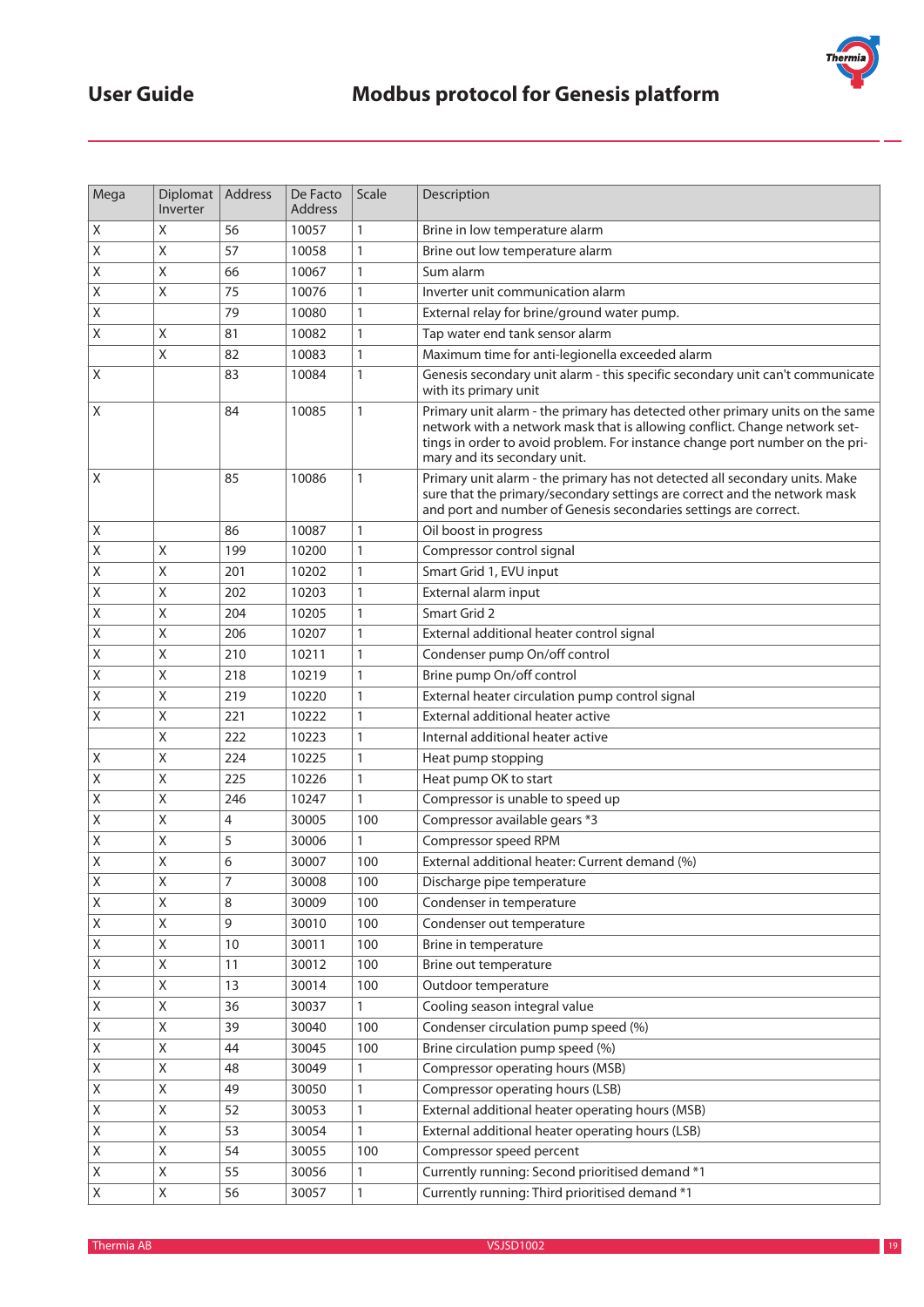

| Mega                      | Diplomat<br>Inverter | Address | De Facto<br><b>Address</b> | Scale        | Description                                                                                                                                                       |
|---------------------------|----------------------|---------|----------------------------|--------------|-------------------------------------------------------------------------------------------------------------------------------------------------------------------|
| $\mathsf X$               | X                    | 57      | 30058                      | 1            | Software version: Major                                                                                                                                           |
| $\mathsf X$               | $\mathsf X$          | 58      | 30059                      | 1            | Software version: Minor                                                                                                                                           |
| $\mathsf X$               | Χ                    | 59      | 30060                      | 1            | Software version: Micro                                                                                                                                           |
| Χ                         | X                    | 60      | 30061                      | 1            | Compressor temporarily blocked, (start restriction timer)                                                                                                         |
| $\mathsf X$               | X                    | 61      | 30062                      | 100          | Compressor current gear                                                                                                                                           |
| $\mathsf X$               | Χ                    | 62      | 30063                      | 1            | Queued demand, first priority *1                                                                                                                                  |
| $\mathsf X$               | X                    | 63      | 30064                      | 1            | Queued demand, second priority *1                                                                                                                                 |
| $\mathsf X$               | Χ                    | 64      | 30065                      | 1            | Queued demand, third priority *1                                                                                                                                  |
| Χ                         | X                    | 65      | 30066                      | $\mathbf{1}$ | Queued demand, fourth priority *1                                                                                                                                 |
| $\mathsf X$               | Χ                    | 66      | 30067                      | 1            | Queued demand, fifth priority *1                                                                                                                                  |
|                           | Χ                    | 67      | 30068                      | 1            | Internal additional heater current step                                                                                                                           |
| $\mathsf X$               | Χ                    | 82      | 30083                      | 1            | Comfort mode *4                                                                                                                                                   |
| Χ                         | X                    | 121     | 30122                      | 10           | Room temperature sensor                                                                                                                                           |
| $\mathsf X$               | X                    | 122     | 30123                      | 100          | Bubble point, high pressure temperature                                                                                                                           |
| $\mathsf X$               | Χ                    | 123     | 30124                      | 100          | Dew point, high pressure temperature                                                                                                                              |
| $\mathsf X$               | X                    | 124     | 30125                      | 100          | Dew point, low pressure temperature                                                                                                                               |
| Χ                         | X                    | 125     | 30126                      | 100          | Superheat temperature                                                                                                                                             |
| $\mathsf X$               | X                    | 126     | 30127                      | 100          | Sub cooling temperature                                                                                                                                           |
| $\mathsf X$               | Χ                    | 127     | 30128                      | 100          | Low pressure side, pressure (bar(g))                                                                                                                              |
| $\mathsf X$               | Χ                    | 128     | 30129                      | 100          | High pressure side, pressure (bar(g))                                                                                                                             |
| Χ                         | Χ                    | 129     | 30130                      | 100          | Liquid line temperature                                                                                                                                           |
| Χ                         | X                    | 130     | 30131                      | 100          | Suction gas temperature                                                                                                                                           |
| $\mathsf X$               | X                    | 131     | 30132                      | 1            | Heating season integral value                                                                                                                                     |
| $\mathsf X$               | Χ                    | 132     | 30133                      | 100          | P - value for gear shifting and demand calculation                                                                                                                |
| $\mathsf X$               | $\mathsf X$          | 133     | 30134                      | 100          | I - value for gear shifting and demand calculation                                                                                                                |
| Χ                         | X                    | 134     | 30135                      | 100          | D - value for gear shifting and demand calculation                                                                                                                |
| $\mathsf X$               | X                    | 135     | 30136                      | 100          | I - value for compressor ON/OFF (Buffer tank)                                                                                                                     |
| $\mathsf X$               | X                    | 136     | 30137                      | 100          | P - value for compressor ON/OFF (Buffer tank)                                                                                                                     |
| $\mathsf X$               |                      | 143     | 30144                      | 1            | Number of available secondaries Genesis                                                                                                                           |
| $\mathsf X$               |                      | 144     | 30145                      | 1            | Number of available secondaries Legacy                                                                                                                            |
| $\mathsf X$               | Χ                    | 145     | 30146                      | 1            | Total distributed gears to all units                                                                                                                              |
| $\mathsf X$               | Χ                    | 146     | 30147                      | 1            | Maximum gear out of all the currently requested gears                                                                                                             |
| $\mathsf X$               |                      | 153     | 30154                      | 1            | Legacy heat pump compressor running (bit field)                                                                                                                   |
| $\overline{\mathsf{X}}$   |                      | 154     | 30155                      | 1            | Legacy heat pump reporting alarm (bit field)                                                                                                                      |
| $\mathsf X$               |                      | 155     | 30156                      | 1            | Legacy heat pump start signal (bit field)                                                                                                                         |
| $\mathsf X$               |                      | 156     | 30157                      | 1            | Legacy heat pump tap water signal (bit field)                                                                                                                     |
| $\mathsf X$               |                      | 160     | 30161                      | 1            | Primary unit alarm - the combined output of all Class D alarms. This signal is a<br>bit field, one bit for each secondary heat pump unit.                         |
| $\mathsf X$               |                      | 161     | 30162                      | $\mathbf{1}$ | Primary unit alarm - the primary unit has lost communication with one or<br>more Genesis secondaries. This signal is a bit field, one bit for each heat<br>pump.  |
| $\mathsf X$               |                      | 162     | 30163                      | 1            | Primary unit alarm - Class A alarm detected on the Genesis secondary heat<br>pump unit. This signal is a bit field, one bit for each secondary heat pump<br>unit. |
| $\boldsymbol{\mathsf{X}}$ |                      | 163     | 30164                      | $\mathbf{1}$ | Primary unit alarm - Class B alarm detected on the Genesis secondary heat<br>pump unit. This signal is a bit field, one bit for each secondary heat pump<br>unit. |
| $\mathsf X$               |                      | 170     | 30171                      | 1            | Primary unit alarm - the combined output of all Class E alarms. This signal is a<br>bit field, one bit for each legacy secondary heat pump unit.                  |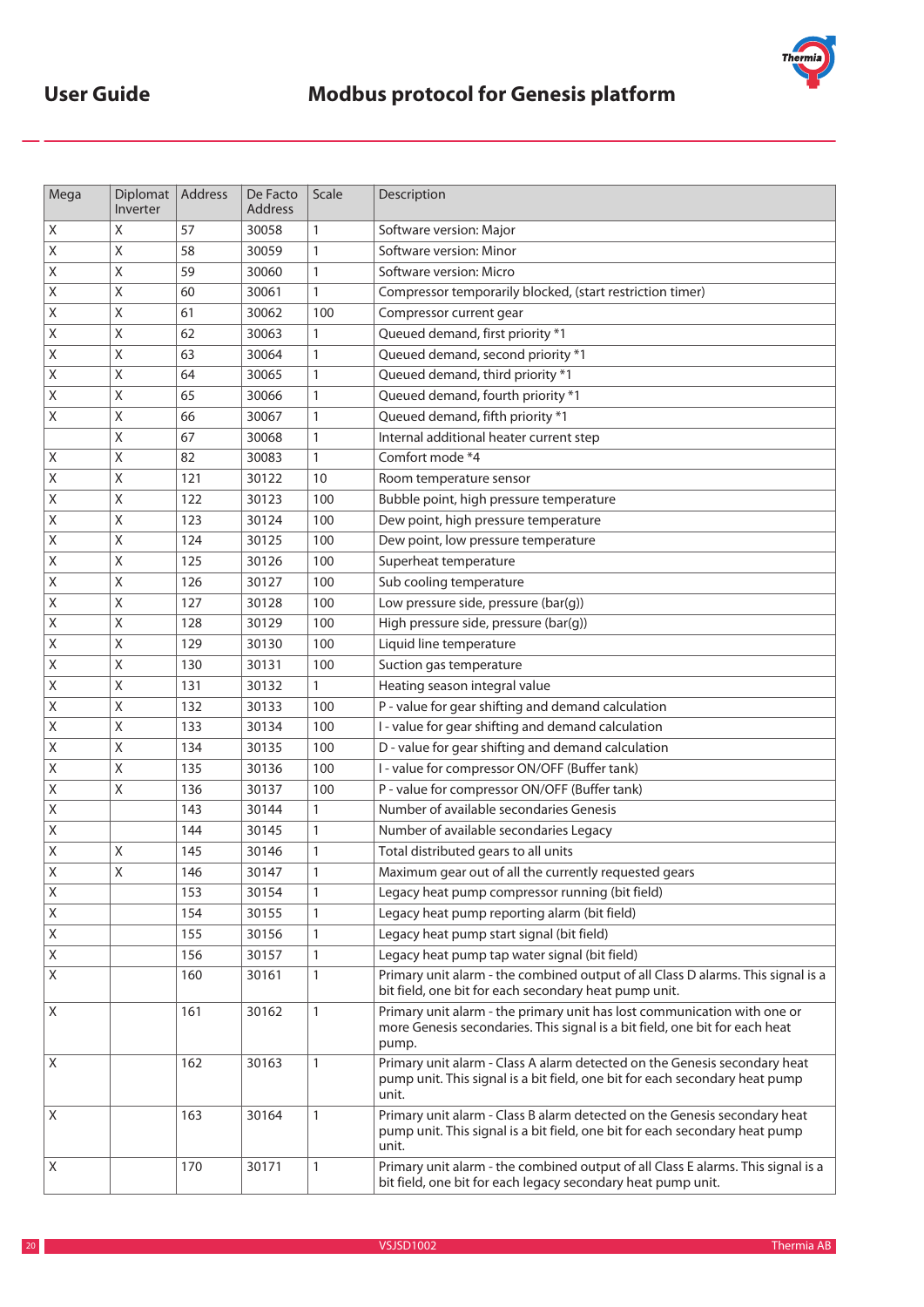# **User Guide Modbus protocol for Genesis platform**



| Mega                    | Diplomat<br>Inverter | Address | De Facto<br><b>Address</b> | Scale        | Description                                                                                                                                                                                                     |
|-------------------------|----------------------|---------|----------------------------|--------------|-----------------------------------------------------------------------------------------------------------------------------------------------------------------------------------------------------------------|
| $\mathsf X$             |                      | 171     | 30172                      | $\mathbf{1}$ | Primary unit alarm - general legacy heat pump alarm. This signal is a bit field,<br>one bit for each legacy secondary heat pump unit. Detects if the sum alarm of<br>the secondary unit is active.              |
| $\mathsf X$             |                      | 173     | 30174                      | $\mathbf{1}$ | Primary unit alarm - the primary unit can not communicate with the corre-<br>sponding expansion card for the legacy heat pump. This signal is a bit field,<br>one bit for each legacy secondary heat pump unit. |
| $\mathsf X$             | X                    | 26      | 40027                      | 1            | Minimum allowed gear in heating *3                                                                                                                                                                              |
| $\mathsf X$             | Χ                    | 27      | 40028                      | $\mathbf{1}$ | Maximum allowed gear in heating *3                                                                                                                                                                              |
| $\mathsf X$             | Χ                    | 28      | 40029                      | 1            | Maximum allowed gear in tap water *3                                                                                                                                                                            |
| $\mathsf X$             | X                    | 29      | 40030                      | $\mathbf{1}$ | Minimum allowed gear in tap water *3                                                                                                                                                                            |
| $\mathsf X$             | Χ                    | 61      | 40062                      | $\mathbf{1}$ | Gear shift delay heating                                                                                                                                                                                        |
| $\mathsf X$             | X                    | 62      | 40063                      | $\mathbf{1}$ | Gear shift delay pool                                                                                                                                                                                           |
| $\mathsf X$             | X                    | 63      | 40064                      | 1            | Gear shift delay cooling                                                                                                                                                                                        |
| $\mathsf X$             | Χ                    | 67      | 40068                      | 100          | Brine in high alarm limit                                                                                                                                                                                       |
| $\mathsf X$             | Χ                    | 68      | 40069                      | 100          | Brine in low alarm limit                                                                                                                                                                                        |
| $\mathsf X$             | Χ                    | 69      | 40070                      | 100          | Brine out low alarm limit                                                                                                                                                                                       |
| $\overline{X}$          | X                    | 70      | 40071                      | 100          | Brine max delta limit                                                                                                                                                                                           |
| $\mathsf X$             |                      | 71      | 40072                      | 100          | Hot gas pump start temperature discharge pipe                                                                                                                                                                   |
| $\overline{\mathsf{X}}$ |                      | 72      | 40073                      | 100          | Hot gas pump lower stop limit temperature discharge pipe                                                                                                                                                        |
| $\mathsf X$             |                      | 73      | 40074                      | 100          | Hot gas pump upper stop limit temperature discharge pipe                                                                                                                                                        |
| $\mathsf X$             | X                    | 75      | 40076                      | 1            | External additional heater start (PID sum)                                                                                                                                                                      |
| $\mathsf X$             | X                    | 76      | 40077                      | 100          | Condenser pump lowest allowed speed (%)                                                                                                                                                                         |
| $\mathsf X$             | X                    | 77      | 40078                      | 100          | Brine pump lowest allowed speed (%)                                                                                                                                                                             |
| $\mathsf X$             | X                    | 78      | 40079                      | 100          | External additional heater stop (PID sum)                                                                                                                                                                       |
| $\mathsf X$             | Χ                    | 79      | 40080                      | 100          | Condenser pump highest allowed speed (%)                                                                                                                                                                        |
| $\overline{X}$          | X                    | 80      | 40081                      | 100          | Brine pump highest allowed speed (%)                                                                                                                                                                            |
| $\mathsf X$             | Χ                    | 81      | 40082                      | 100          | Condenser pump standby speed (%)                                                                                                                                                                                |
| $\mathsf X$             | Χ                    | 82      | 40083                      | 100          | Brine pump standby speed (%)                                                                                                                                                                                    |
| $\mathsf X$             | Χ                    | 85      | 40086                      | $\mathbf{1}$ | Minimum allowed gear in pool *3                                                                                                                                                                                 |
| $\mathsf X$             | Χ                    | 86      | 40087                      | $\mathbf{1}$ | Maximum allowed gear in pool *3                                                                                                                                                                                 |
| $\mathsf X$             | X                    | 87      | 40088                      | 1            | Minimum allowed gear in cooling *3                                                                                                                                                                              |
| $\mathsf X$             | Χ                    | 88      | 40089                      | 1            | Maximum allowed gear in cooling *3                                                                                                                                                                              |
| $\overline{\mathsf{X}}$ | Χ                    | 304     | 40305                      | 100          | External heater outdoor temp limit                                                                                                                                                                              |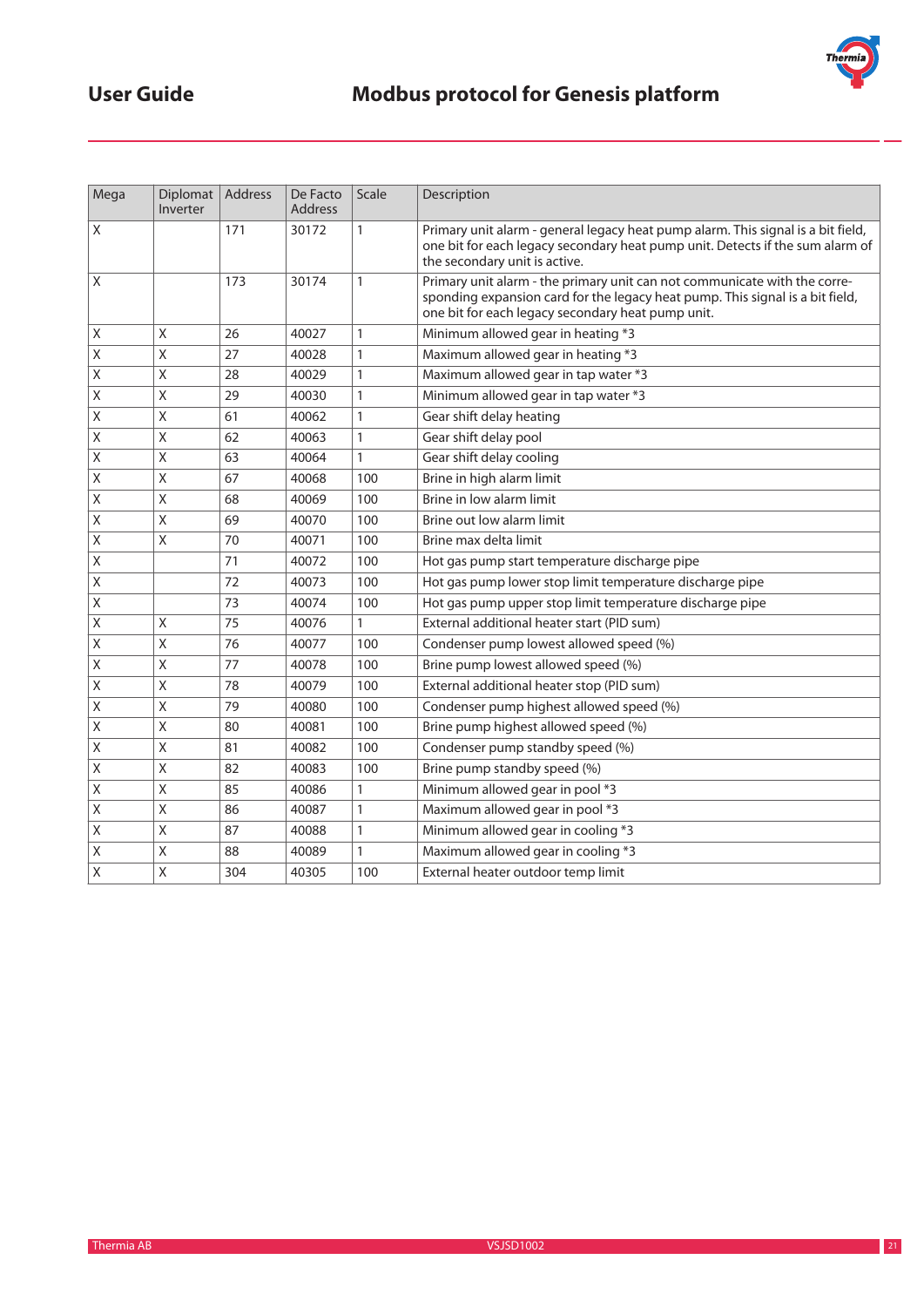

<span id="page-21-0"></span>**5 Heat**

#### **5.1 Heating system**

| Mega        | Diplomat<br>Inverter | Address | De Facto<br><b>Address</b> | Scale        | Description                                                              |
|-------------|----------------------|---------|----------------------------|--------------|--------------------------------------------------------------------------|
| $\sf X$     | X                    | 41      | 42                         | 1            | Enable fixed system supply set point, allows defacto address 40117       |
| X           | X                    | 24      | 10025                      | 1            | System supply low temperature alarm                                      |
| $\mathsf X$ | Χ                    | 35      | 10036                      | 1            | System supply line sensor alarm                                          |
| Χ           | X                    | 74      | 10075                      | 1            | Temperature room sensor alarm                                            |
| X           | Χ                    | 211     | 10212                      | $\mathbf{1}$ | System circulation pump control signal                                   |
| Χ           | X                    | 220     | 10221                      | 1            | Heating season (winter) active                                           |
| X           | X                    | 12      | 30013                      | 100          | System supply line temperature                                           |
| Χ           | X                    | 18      | 30019                      | 100          | System supply line calculated set point                                  |
| X           | X                    | 19      | 30020                      | 100          | Selected heat curve, (system) supply line                                |
| Χ           | X                    | 20      | 30021                      | 100          | Heat curve, X-coordinate 1 (highest outdoor temperature)                 |
| Χ           | Χ                    | 21      | 30022                      | 100          | Heat curve, X-coordinate 2                                               |
| Χ           | X                    | 22      | 30023                      | 100          | Heat curve, X-coordinate 3                                               |
| Χ           | Χ                    | 23      | 30024                      | 100          | Heat curve, X-coordinate 4                                               |
| X           | X                    | 24      | 30025                      | 100          | Heat curve, X-coordinate 5                                               |
| X           | X                    | 25      | 30026                      | 100          | Heat curve, X-coordinate 6                                               |
| X           | X                    | 26      | 30027                      | 100          | Heat curve, X-coordinate 7 (lowest outdoor temperature)                  |
| X           | Χ                    | 41      | 30042                      | 100          | Buffer tank temperature                                                  |
| X           | Χ                    | 68      | 30069                      | 100          | Buffer tank charge set point                                             |
| X           | Χ                    | 140     | 30141                      | 1            | Desired gear for heating                                                 |
| $\mathsf X$ | Χ                    | 3       | 40004                      | 100          | Max limitation, set point curve radiator                                 |
| $\mathsf X$ | X                    | 4       | 40005                      | 100          | Min limitation, set point curve radiator                                 |
| Χ           | Χ                    | 5       | 40006                      | 100          | Comfort wheel setting                                                    |
| X           | X                    | 6       | 40007                      | 100          | Set point heat curve, Y-coordinate 1 (highest outdoor temperature)       |
| $\mathsf X$ | Χ                    | 7       | 40008                      | 100          | Set point heat curve, Y-coordinate 2                                     |
| X           | X                    | 8       | 40009                      | 100          | Set point heat curve, Y-coordinate 3                                     |
| Χ           | Χ                    | 9       | 40010                      | 100          | Set point heat curve, Y-coordinate 4                                     |
| Χ           | Χ                    | 10      | 40011                      | 100          | Set point heat curve, Y-coordinate 5                                     |
| X           | Χ                    | 11      | 40012                      | 100          | Set point heat curve, Y-coordinate 6                                     |
| Χ           | X                    | 12      | 40013                      | 100          | Set point heat curve, Y-coordinate 7 (lowest outdoor temperature)        |
| X           | Χ                    | 16      | 40017                      | 100          | Heating season stop temperature                                          |
| X           | X                    | 116     | 40117                      | 100          | Fixed system supply set point, requires defacto address 42 to be enabled |

# **5.2 Mix valve 1**

| Mega | Diplomat $ $<br><b>Inverter</b> | Address | De Facto<br><b>Address</b> | Scale | Description                                                                   |
|------|---------------------------------|---------|----------------------------|-------|-------------------------------------------------------------------------------|
|      |                                 |         | 12                         |       | Enable mix valve 1                                                            |
|      | ∧                               | 36      | 37                         |       | Enable cooling mode for mixing valve 1                                        |
|      | $\lambda$                       | 37      | 38                         |       | Enable outdoor temp dependent for cooling with mixing valve 1                 |
|      | v                               | 38      | 39                         |       | Enable internal brine pump to start when cooling is active for mixing valve 1 |
|      |                                 | 36      | 10037                      |       | Mix valve 1 supply line sensor alarm                                          |
|      |                                 | 60      | 10061                      |       | Mix valve 1 supply temperature deviation alarm                                |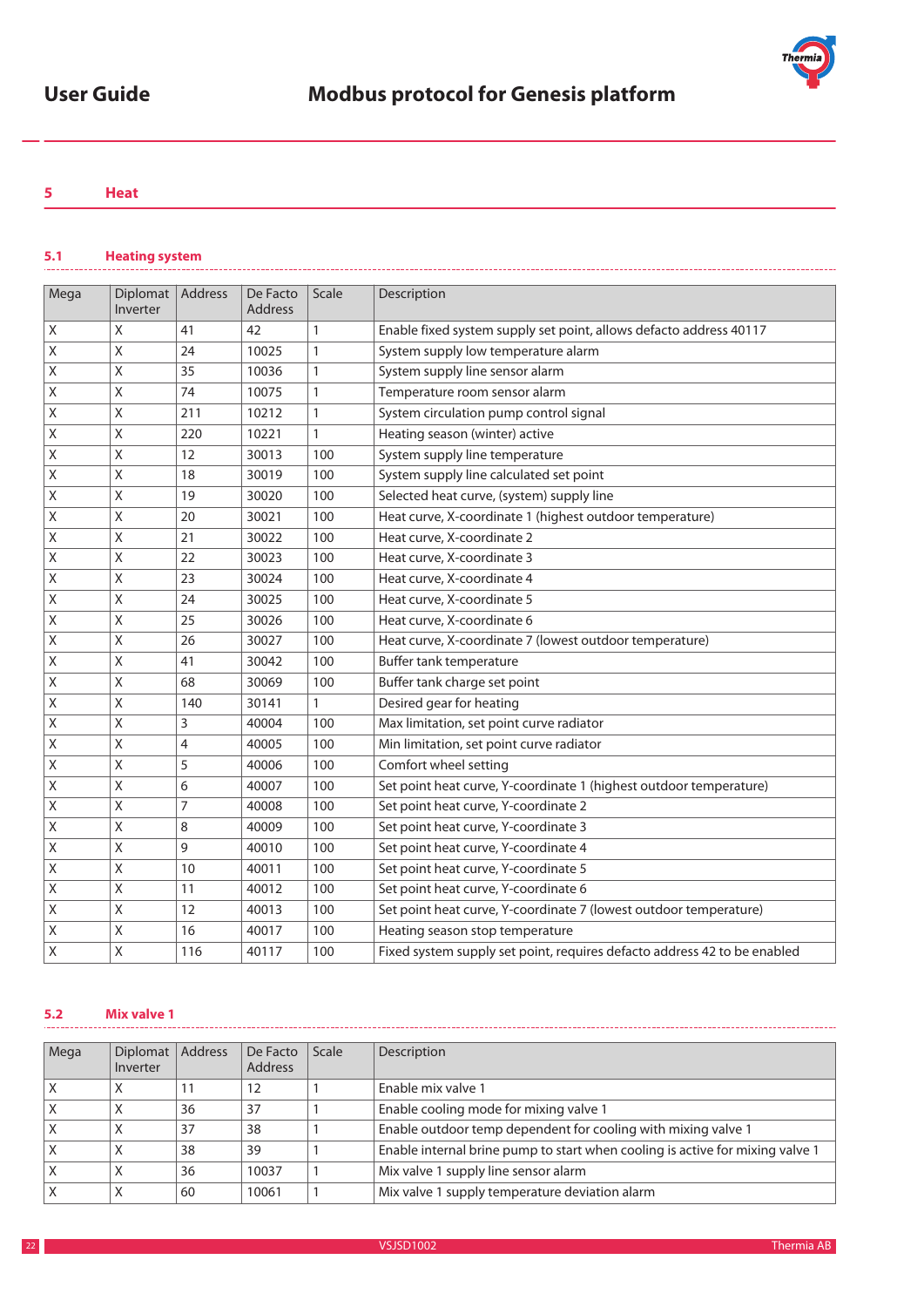

<span id="page-22-0"></span>

| Mega        | Diplomat<br>Inverter | <b>Address</b> | De Facto<br><b>Address</b> | <b>Scale</b> | Description                                                               |
|-------------|----------------------|----------------|----------------------------|--------------|---------------------------------------------------------------------------|
| X           | X                    | 209            | 10210                      | 1            | Mix valve 1 circulation pump control signal                               |
| X           | Χ                    | 245            | 10246                      | 1            | Indication when mixing valve 1 is producing passive cooling               |
| $\mathsf X$ | X                    | 40             | 30041                      | 100          | Mix valve 1 supply line temperature                                       |
| $\mathsf X$ | X                    | 43             | 30044                      | 100          | Mix valve 1 position                                                      |
| X           | X                    | 147            | 30148                      | 100          | Desired temperature distribution circuit Mix valve 1                      |
| $\mathsf X$ | Χ                    | 107            | 40108                      | 100          | Min limitation Set point curve radiator Mix valve 1                       |
| X           | Χ                    | 108            | 40109                      | 100          | Max limitation Set point curve radiator Mix valve 1                       |
| X           | Χ                    | 109            | 40110                      | 100          | Set point curve, Y-coordinate 1 Mix valve 1 (highest outdoor temperature) |
| X           | Χ                    | 110            | 40111                      | 100          | Set point curve, Y-coordinate 2 Mix valve 1                               |
| X           | X                    | 111            | 40112                      | 100          | Set point curve, Y-coordinate 3 Mix valve 1                               |
| X           | Χ                    | 112            | 40113                      | 100          | Set point curve, Y-coordinate 4 Mix valve 1                               |
| X           | Χ                    | 113            | 40114                      | 100          | Set point curve, Y-coordinate 5 Mix valve 1                               |
| X           | Χ                    | 114            | 40115                      | 100          | Set point curve, Y-coordinate 6 Mix valve 1                               |
| X           | Χ                    | 115            | 40116                      | 100          | Set point curve, Y-coordinate 7 Mix valve 1 (lowest outdoor temperature)  |
| $\mathsf X$ | X                    | 302            | 40303                      | 100          | Set point for supply line temp passive cooling with mixing valve 1        |
| X           | Χ                    | 303            | 40304                      | 100          | Set point minimum outdoor temp when cooling is permitted                  |

# **5.3 Mix valve 2**

| Mega        | Diplomat     | <b>Address</b> | De Facto       | Scale        | Description                                                                                             |
|-------------|--------------|----------------|----------------|--------------|---------------------------------------------------------------------------------------------------------|
|             | Inverter     |                | <b>Address</b> |              |                                                                                                         |
| X           | $\mathsf{X}$ | 16             | 17             | 1            | Enable mix valve 2 (EM)                                                                                 |
| $\mathsf X$ | X            | 37             | 10038          | $\mathbf{1}$ | Mix valve 2 supply line sensor alarm (EM)                                                               |
| Χ           | X            | 61             | 10062          | $\mathbf{1}$ | Mix valve 2 supply temperature deviation alarm (EM)                                                     |
| Χ           | X            | 87             | 30088          | 100          | Mix valve 2 position (EM)                                                                               |
| X           | X            | 99             | 30100          | 100          | Mix valve 2 supply line temperature (EM)                                                                |
| X           | X            | 109            | 30110          | 100          | Mix valve 2 return line temperature (EM)                                                                |
| Χ           | X            | 148            | 30149          | 100          | Desired temperature distribution circuit Mix valve 2                                                    |
| Χ           | X            | 40             | 40041          | 100          | Mix valve 2 lowest allowed opening degree (EM)                                                          |
| Χ           | X            | 41             | 40042          | 100          | Mix valve 2 highest allowed opening degree (EM)                                                         |
| X           | X            | 199            | 40200          | 100          | Min limitation Set point curve radiator Mix valve 2                                                     |
| X           | X            | 200            | 40201          | 100          | Max limitation Set point curve radiator Mix valve 2                                                     |
| Χ           | X            | 201            | 40202          | 100          | Set point curve, Y-coordinate 1 Mix valve 2 (highest outdoor temperature)                               |
| Χ           | X            | 202            | 40203          | 100          | Set point curve, Y-coordinate 2 Mix valve 2                                                             |
| Χ           | X            | 203            | 40204          | 100          | Set point curve, Y-coordinate 3 Mix valve 2                                                             |
| Χ           | X            | 204            | 40205          | 100          | Set point curve, Y-coordinate 4 Mix valve 2                                                             |
| Χ           | $\mathsf{X}$ | 205            | 40206          | 100          | Set point curve, Y-coordinate 5 Mix valve 2                                                             |
| Χ           | X            | 206            | 40207          | 100          | Set point curve, Y-coordinate 6 Mix valve 2                                                             |
| X           | X            | 207            | 40208          | 100          | Set point curve, Y-coordinate 7 Mix valve 2 (lowest outdoor temperature)                                |
| $\mathsf X$ |              | 305            | 40306          | 1            | Selected mode for mixing valve 2, 0:Heat, 1:Cool, 2:Auto (EM3 only)                                     |
| $\mathsf X$ |              | 306            | 40307          | 100          | Desired cooling temperature setpoint mixing valve 2 (EM3 only)                                          |
| $\mathsf X$ |              | 307            | 40308          | 100          | Seasonal cooling temperature (outdoor temp.), mixing valve 2 (EM3 only)                                 |
| Χ           |              | 308            | 40309          | 100          | Seasonal heating temperature (outdoor temp.), mixing valve 2 (EM3 only)                                 |
| $\mathsf X$ |              | 43             | 44             | $\mathbf{1}$ | Enable outdoor temp dependent for cooling with mixing valve 2 (EM3 only)*5                              |
| X           |              | 44             | 45             | $\mathbf{1}$ | Enable dew point calculation on mixing valve 2, requires room sensor for mix-<br>ing valve 2 (EM3 only) |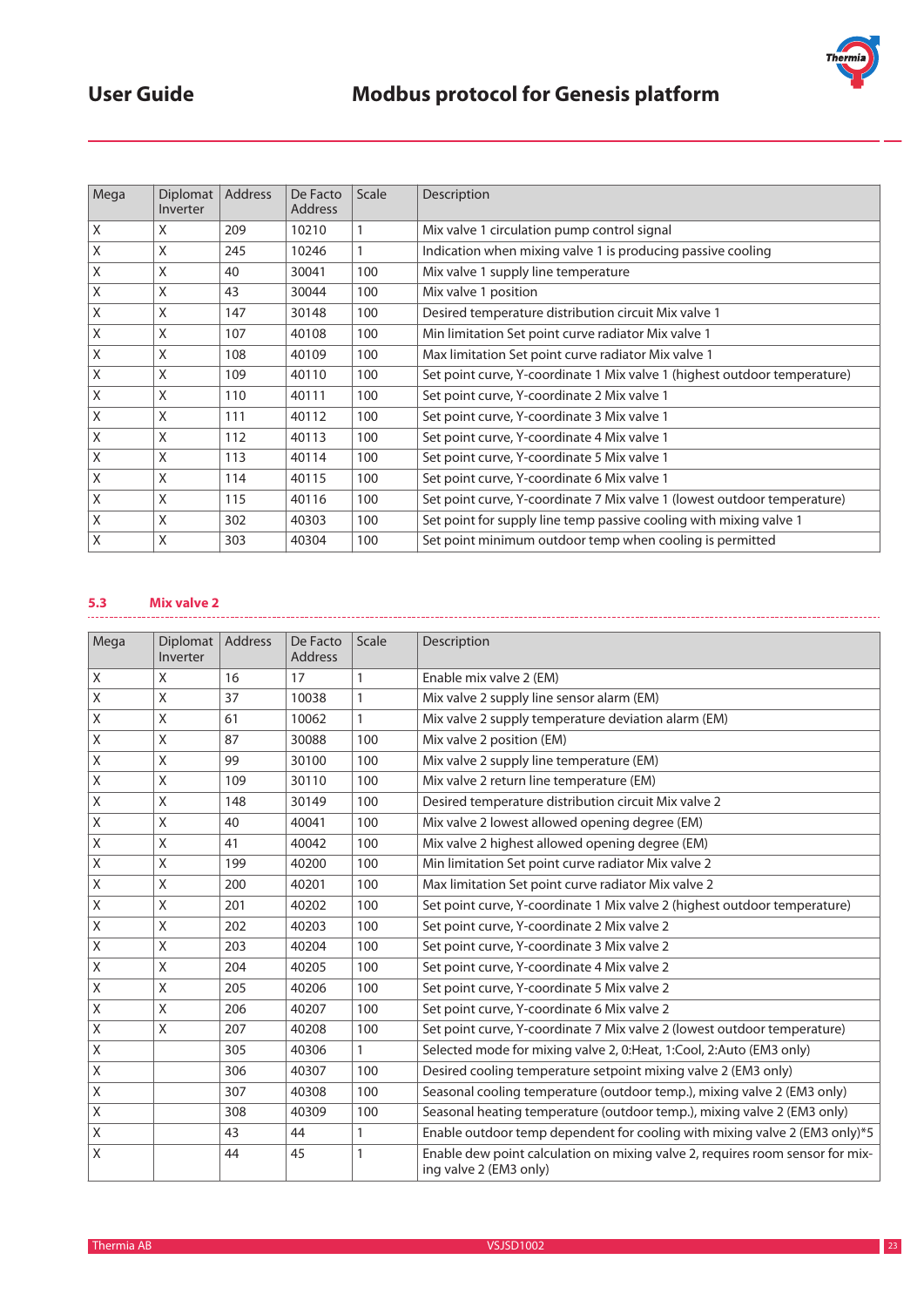

<span id="page-23-0"></span>

| Mega | Diplomat   Address<br>Inverter |    | De Facto<br>Address | Scale | Description                                                                                 |
|------|--------------------------------|----|---------------------|-------|---------------------------------------------------------------------------------------------|
|      |                                | 45 | 46                  |       | Enable outdoor temp dependent for heating with mixing valve 2 (EM3)<br>only $*5$            |
|      |                                | 55 | 56                  |       | Enable internal brine pump to start when cooling is active for mixing valve 2<br>(EM3 only) |

### **5.4 Mix valve 3**

| Mega                    | Diplomat<br>Inverter | <b>Address</b> | De Facto<br><b>Address</b> | Scale        | Description                                                                                             |
|-------------------------|----------------------|----------------|----------------------------|--------------|---------------------------------------------------------------------------------------------------------|
| $\mathsf X$             | X                    | 17             | 18                         | 1            | Enable mix valve 3 (EM)                                                                                 |
| $\overline{\mathsf{X}}$ | Χ                    | 38             | 10039                      | $\mathbf{1}$ | Mix valve 3 supply line sensor alarm (EM)                                                               |
| $\mathsf X$             | X                    | 62             | 10063                      | 1            | Mix valve 3 supply temperature deviation alarm (EM)                                                     |
| $\mathsf X$             | Χ                    | 88             | 30089                      | 100          | Mix valve 3 position (EM)                                                                               |
| $\mathsf X$             | Χ                    | 100            | 30101                      | 100          | Mix valve 3 supply line temperature (EM)                                                                |
| $\mathsf X$             | Χ                    | 111            | 30112                      | 100          | Mix valve 3 return line temperature (EM)                                                                |
| $\mathsf X$             | Χ                    | 149            | 30150                      | 100          | Desired temperature distribution circuit Mix valve 3                                                    |
| $\mathsf X$             | Χ                    | 42             | 40043                      | 100          | Mix valve 3 lowest allowed opening degree (EM)                                                          |
| $\mathsf X$             | Χ                    | 43             | 40044                      | 100          | Mix valve 3 highest allowed opening degree (EM)                                                         |
| Χ                       | X                    | 208            | 40209                      | 100          | Min limitation Set point curve radiator Mix valve 3                                                     |
| $\mathsf X$             | Χ                    | 209            | 40210                      | 100          | Max limitation Set point curve radiator Mix valve 3                                                     |
| $\mathsf X$             | X                    | 210            | 40211                      | 100          | Set point curve, Y-coordinate 1 Mix valve 3 (highest outdoor temperature)                               |
| Χ                       | X                    | 211            | 40212                      | 100          | Set point curve, Y-coordinate 2 Mix valve 3                                                             |
| X                       | X                    | 212            | 40213                      | 100          | Set point curve, Y-coordinate 3 Mix valve 3                                                             |
| $\mathsf X$             | Χ                    | 213            | 40214                      | 100          | Set point curve, Y-coordinate 4 Mix valve 3                                                             |
| $\mathsf X$             | Χ                    | 214            | 40215                      | 100          | Set point curve, Y-coordinate 5 Mix valve 3                                                             |
| $\mathsf X$             | X                    | 215            | 40216                      | 100          | Set point curve, Y-coordinate 6 Mix valve 3                                                             |
| $\mathsf X$             | X                    | 216            | 40217                      | 100          | Set point curve, Y-coordinate 7 Mix valve 3 (lowest outdoor temperature)                                |
| $\mathsf X$             |                      | 309            | 403010                     | 1            | Selected mode for mixing valve 3, 0:Heat, 1:Cool, 2:Auto (EM3 only)                                     |
| $\mathsf X$             |                      | 310            | 403011                     | 100          | Desired cooling temperature setpoint mixing valve 3 (EM3 only)                                          |
| $\mathsf X$             |                      | 311            | 403012                     | 100          | Seasonal cooling temperature (outdoor temp.), mixing valve 3 (EM3 only)                                 |
| $\mathsf X$             |                      | 312            | 403013                     | 100          | Seasonal heating temperature (outdoor temp.), mixing valve 3 (EM3 only)                                 |
| $\overline{\mathsf{X}}$ |                      | 46             | 47                         | 1            | Enable outdoor temp dependent for cooling with mixing valve 3 (EM3 only)*5                              |
| $\mathsf X$             |                      | 47             | 48                         | 1            | Enable dew point calculation on mixing valve 3, requires room sensor for mix-<br>ing valve 3 (EM3 only) |
| $\mathsf X$             |                      | 48             | 49                         | 1            | Enable outdoor temp dependent for heating with mixing valve 3 (EM3<br>only $)*5$                        |
| X                       |                      | 56             | 57                         | 1            | Enable internal brine pump to start when cooling is active for mixing valve 3<br>(EM3 only)             |

#### **5.5 Mix valve 4**

| Mega | Diplomat   Address<br>Inverter |     | De Facto<br><b>Address</b> | Scale | Description                                         |
|------|--------------------------------|-----|----------------------------|-------|-----------------------------------------------------|
|      |                                | 18  | 19                         |       | Enable mix valve 4 (EM)                             |
|      |                                | 39  | 10040                      |       | Mix valve 4 supply line sensor alarm (EM)           |
|      |                                | 63  | 10064                      |       | Mix valve 4 supply temperature deviation alarm (EM) |
|      |                                | 89  | 30090                      | 100   | Mix valve 4 position (EM)                           |
|      |                                | 101 | 30102                      | 100   | Mix valve 4 supply line temperature (EM)            |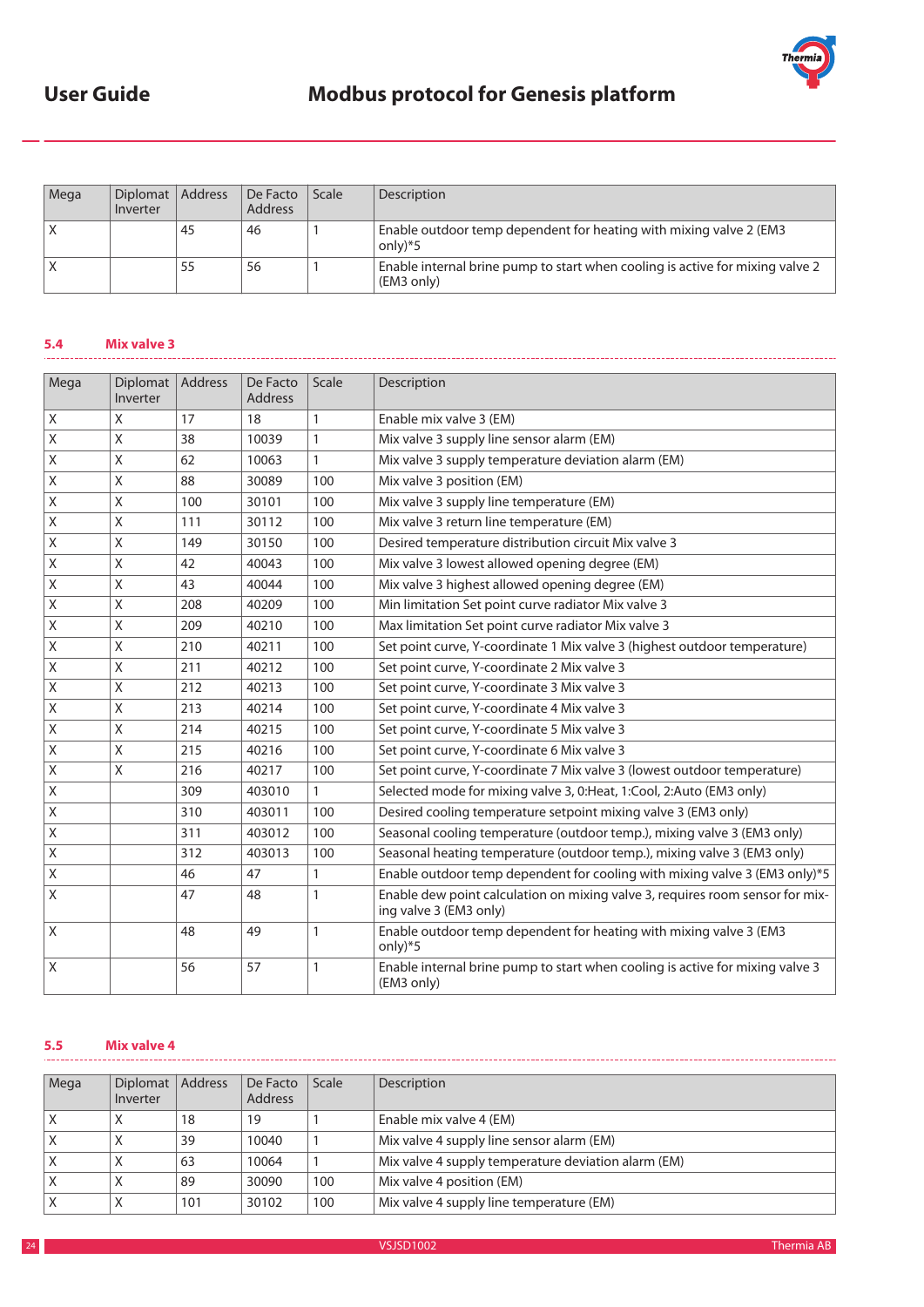

<span id="page-24-0"></span>

| Mega             | Diplomat<br>Inverter | <b>Address</b> | De Facto<br><b>Address</b> | Scale        | Description                                                                                             |
|------------------|----------------------|----------------|----------------------------|--------------|---------------------------------------------------------------------------------------------------------|
| $\mathsf X$      | X                    | 113            | 30114                      | 100          | Mix valve 4 return line temperature (EM)                                                                |
| $\mathsf X$      | X                    | 150            | 30151                      | 100          | Desired temperature distribution circuit Mix valve 4                                                    |
| $\mathsf X$      | X                    | 44             | 40045                      | 100          | Mix valve 4 lowest allowed opening degree (EM)                                                          |
| $\mathsf X$      | X                    | 45             | 40046                      | 100          | Mix valve 4 highest allowed opening degree (EM)                                                         |
| $\mathsf X$      | X                    | 239            | 40240                      | 100          | Min limitation Set point curve radiator Mix valve 4                                                     |
| X                | X                    | 240            | 40241                      | 100          | Max limitation Set point curve radiator Mix valve 4                                                     |
| $\mathsf X$      | X                    | 241            | 40242                      | 100          | Set point curve, Y-coordinate 1 Mix valve 4 (highest outdoor temperature)                               |
| $\mathsf X$      | X                    | 242            | 40243                      | 100          | Set point curve, Y-coordinate 2 Mix valve 4                                                             |
| $\mathsf X$      | X                    | 243            | 40244                      | 100          | Set point curve, Y-coordinate 3 Mix valve 4                                                             |
| $\mathsf X$      | X                    | 244            | 40245                      | 100          | Set point curve, Y-coordinate 4 Mix valve 4                                                             |
| X                | X                    | 245            | 40246                      | 100          | Set point curve, Y-coordinate 5 Mix valve 4                                                             |
| $\mathsf X$      | X                    | 246            | 40247                      | 100          | Set point curve, Y-coordinate 6 Mix valve 4                                                             |
| $\mathsf X$      | X                    | 247            | 40248                      | 100          | Set point curve, Y-coordinate 7 Mix valve 4 (lowest outdoor temperature)                                |
| $\mathsf X$      |                      | 313            | 40314                      | 1            | Selected mode for mixing valve 4, 0:Heat, 1:Cool, 2:Auto (EM3 only)                                     |
| $\mathsf X$      |                      | 314            | 40315                      | 100          | Desired cooling temperature setpoint mixing valve 4 (EM3 only)                                          |
| $\mathsf X$      |                      | 315            | 40316                      | 100          | Seasonal cooling temperature (outdoor temp.), mixing valve 4 (EM3 only)                                 |
| $\mathsf X$      |                      | 314            | 40317                      | 100          | Seasonal heating temperature (outdoor temp.), mixing valve 4 (EM3 only)                                 |
| $\mathsf X$      |                      | 49             | 50                         | 1            | Enable outdoor temp dependent for cooling with mixing valve 4 (EM3 only)*5                              |
| X                |                      | 50             | 51                         | 1            | Enable dew point calculation on mixing valve 4, requires room sensor for mix-<br>ing valve 4 (EM3 only) |
| $\boldsymbol{X}$ |                      | 51             | 52                         | $\mathbf{1}$ | Enable outdoor temp dependent for heating with mixing valve 4 (EM3<br>only $*5$                         |
| $\mathsf X$      |                      | 57             | 58                         | $\mathbf{1}$ | Enable internal brine pump to start when cooling is active for mixing valve 4<br>(EM3 only)             |

## **5.6 Mix valve 5**

| Mega        | Diplomat<br>Inverter | <b>Address</b> | De Facto<br><b>Address</b> | Scale | Description                                                               |
|-------------|----------------------|----------------|----------------------------|-------|---------------------------------------------------------------------------|
| X           | X                    | 19             | 20                         |       | Enable mix valve 5 (EM)                                                   |
| $\mathsf X$ | X                    | 40             | 10041                      |       | Mix valve 5 supply line sensor alarm (EM)                                 |
| $\mathsf X$ | Χ                    | 64             | 10065                      |       | Mix valve 5 supply temperature deviation alarm (EM)                       |
| X           | X                    | 90             | 30091                      | 100   | Mix valve 5 position (EM)                                                 |
| $\mathsf X$ | Χ                    | 107            | 30108                      | 100   | Mix valve 5 supply line temperature (EM)                                  |
| $\mathsf X$ | X                    | 115            | 30116                      | 100   | Mix valve 5 return line temperature (EM)                                  |
| $\mathsf X$ | X                    | 151            | 30152                      | 100   | Desired temperature distribution circuit Mix valve 5                      |
| X           | X                    | 46             | 40047                      | 100   | Mix valve 5 lowest allowed opening degree (EM)                            |
| $\mathsf X$ | X                    | 47             | 40048                      | 100   | Mix valve 5 highest allowed opening degree (EM)                           |
| $\mathsf X$ | Χ                    | 248            | 40249                      | 100   | Min limitation Set point curve radiator Mix valve 5                       |
| $\mathsf X$ | X                    | 249            | 40250                      | 100   | Max limitation Set point curve radiator Mix valve 5                       |
| X           | X                    | 250            | 40251                      | 100   | Set point curve, Y-coordinate 1 Mix valve 5 (highest outdoor temperature) |
| X           | X                    | 251            | 40252                      | 100   | Set point curve, Y-coordinate 2 Mix valve 5                               |
| $\mathsf X$ | Χ                    | 252            | 40253                      | 100   | Set point curve, Y-coordinate 3 Mix valve 5                               |
| X           | X                    | 253            | 40254                      | 100   | Set point curve, Y-coordinate 4 Mix valve 5                               |
| X           | X                    | 254            | 40255                      | 100   | Set point curve, Y-coordinate 5 Mix valve 5                               |
| X           | X                    | 255            | 40256                      | 100   | Set point curve, Y-coordinate 6 Mix valve 5                               |
| $\mathsf X$ | Χ                    | 256            | 40257                      | 100   | Set point curve, Y-coordinate 7 Mix valve 5 (lowest outdoor temperature)  |
| X           |                      | 317            | 40318                      |       | Selected mode for mixing valve 5, 0:Heat, 1:Cool, 2:Auto (EM3 only)       |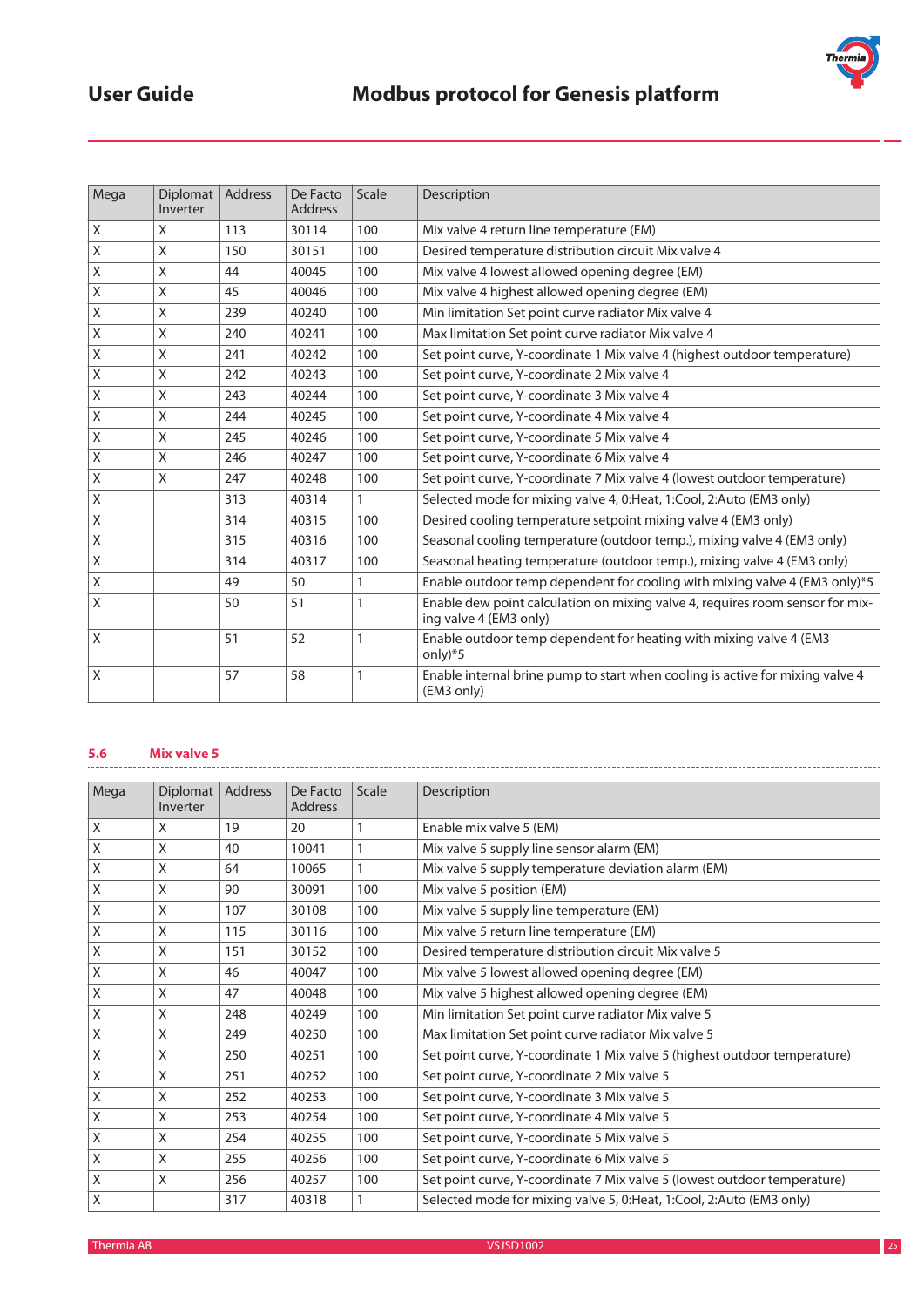

| Mega | Diplomat<br>Inverter | Address | De Facto<br><b>Address</b> | Scale | Description                                                                                             |
|------|----------------------|---------|----------------------------|-------|---------------------------------------------------------------------------------------------------------|
|      |                      | 318     | 40319                      | 100   | Desired cooling temperature setpoint mixing valve 5 (EM3 only)                                          |
| X    |                      | 319     | 40320                      | 100   | Seasonal cooling temperature (outdoor temp.), mixing valve 5 (EM3 only)                                 |
| X    |                      | 320     | 40321                      | 100   | Seasonal heating temperature (outdoor temp.), mixing valve 5 (EM3 only)                                 |
| Χ    |                      | 52      | 53                         |       | Enable outdoor temp dependent for cooling with mixing valve 5 (EM3 only)*5                              |
| X    |                      | 51      | 54                         |       | Enable dew point calculation on mixing valve 5, requires room sensor for mix-<br>ing valve 5 (EM3 only) |
| X    |                      | 50      | 55                         |       | Enable outdoor temp dependent for heating with mixing valve 5 (EM3)<br>only $*5$                        |
| X    |                      | 58      | 59                         |       | Enable internal brine pump to start when cooling is active for mixing valve 5<br>(EM3 only)             |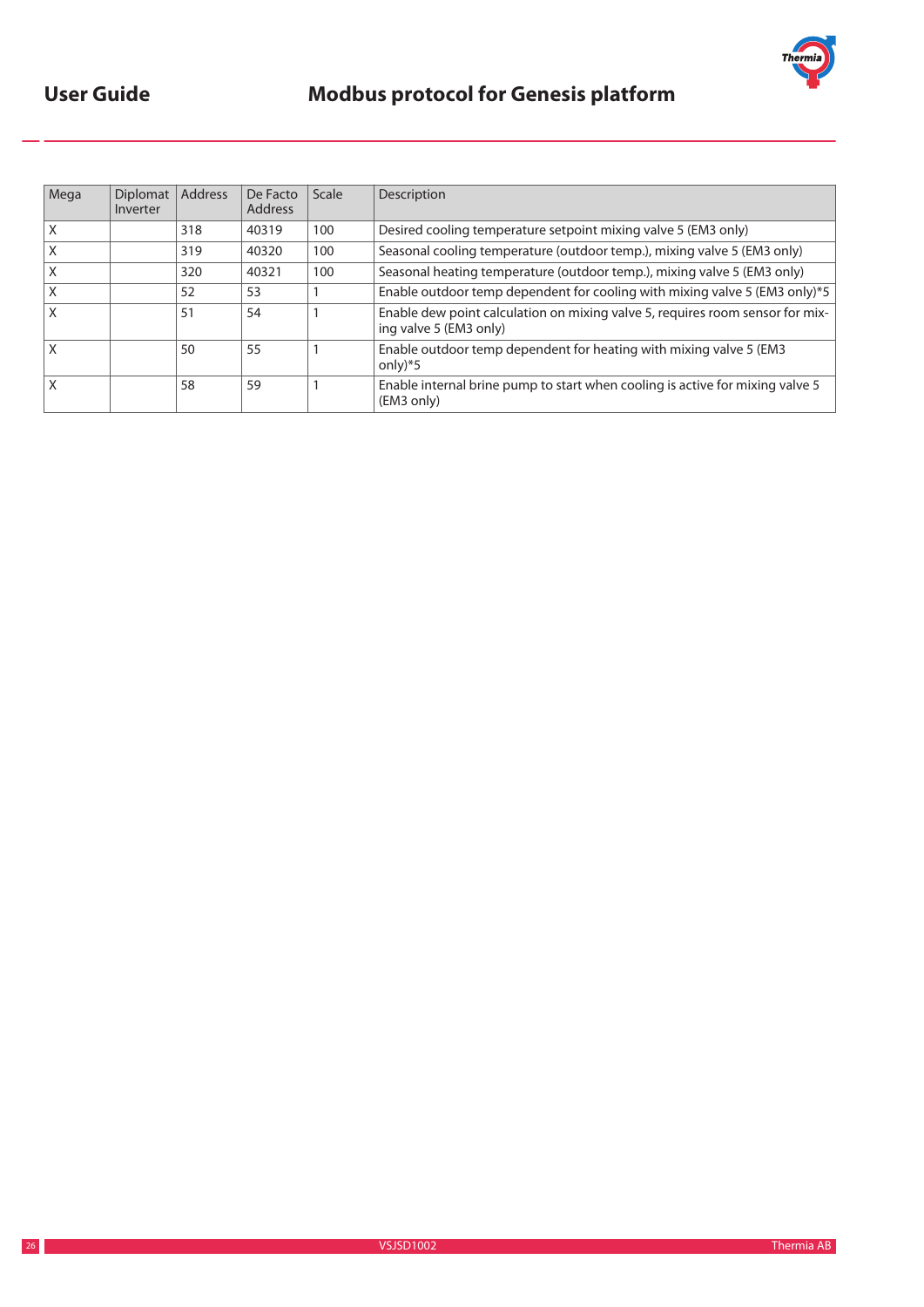

### <span id="page-26-0"></span>**6 Tap water**

#### **6.1 Tap water**

| Mega | Diplomat<br>Inverter | Address | De Facto<br><b>Address</b> | <b>Scale</b> | Description                             |
|------|----------------------|---------|----------------------------|--------------|-----------------------------------------|
| X    |                      | 14      | 15                         |              | Enable hot gas pump                     |
|      | Χ                    | 24      | 25                         |              | Enable anti legionella                  |
| X    | X                    | 50      | 10051                      |              | Tap water mid sensor alarm              |
| X    |                      | 213     | 10214                      |              | Hot gas circulation pump control signal |
| X    | X                    | 15      | 30016                      | 100          | Tap water top temperature               |
| X    | X                    | 16      | 30017                      | 100          | Tap water lower temperature             |
| X    | Χ                    | 17      | 30018                      | 100          | Tap water weighted temperature          |
| X    | X                    | 50      | 30051                      |              | Tap water operating hours (MSB)         |
| X    | X                    | 51      | 30052                      |              | Tap water operating hours (LSB)         |
| X    | X                    | 139     | 30140                      |              | Desired gear for tap water              |
| X    | X                    | 22      | 40023                      | 100          | Start temperature tap water             |
| X    | Χ                    | 23      | 40024                      | 100          | Stop temperature tap water              |
|      |                      |         |                            |              |                                         |

### **6.2 TWC**

| Mega        | Diplomat<br>Inverter | Address | De Facto<br><b>Address</b> | Scale | Description                                          |
|-------------|----------------------|---------|----------------------------|-------|------------------------------------------------------|
| $\sf X$     | X                    | 12      | 13                         |       | Enable TWC                                           |
| X           | X                    | 45      | 10046                      |       | TWC supply line sensor alarm (EM)                    |
| X           | X                    | 51      | 10052                      |       | TWC circulation return sensor alarm (EM)             |
| Χ           | X                    | 58      | 10059                      |       | TWC circulation return low temperature alarm (EM)    |
| X           | X                    | 59      | 10060                      |       | TWC supply low temperature alarm (EM)                |
| X           | X                    | 81      | 10082                      |       | Tap water end tank sensor alarm                      |
| $\mathsf X$ | X                    | 230     | 10231                      |       | TWC supply line circulation pump control signal (EM) |
| X           | X                    | 234     | 10235                      |       | TWC end tank heater control signal (EM)              |
| X           | X                    | 86      | 30087                      | 100   | TWC valve position (EM)                              |
| X           | X                    | 95      | 30096                      | 100   | TWC supply line temperature (EM)                     |
| $\sf X$     | X                    | 96      | 30097                      | 100   | TWC return temperature (EM)                          |
| X           | X                    | 98      | 30099                      | 100   | TWC end tank temperature (EM)                        |
| $\mathsf X$ | X                    | 31      | 40032                      | 100   | TWC mix valve set point (EM)                         |
| $\mathsf X$ | X                    | 33      | 40034                      | 100   | TWC mix valve lowest allowed opening degree (EM)     |
| $\sf X$     | X                    | 34      | 40035                      | 100   | TWC mix valve highest allowed opening degree (EM)    |
| X           | X                    | 35      | 40036                      | 100   | TWC start temperature immersion heater (EM)          |
| X           | X                    | 36      | 40037                      | 100   | TWC start delay immersion heater, seconds (EM)       |
| $\sf X$     | X                    | 37      | 40038                      | 100   | TWC stop temperature immersion heater (EM)           |

### **6.3 WCS**

| Mega | Diplomat | Address | De Facto       | Scale | Description                       |
|------|----------|---------|----------------|-------|-----------------------------------|
|      | Inverter |         | <b>Address</b> |       |                                   |
| X    |          |         | 14             |       | Enable WCS                        |
| X    |          | 44      | 10045          |       | WCS return line sensor alarm (EM) |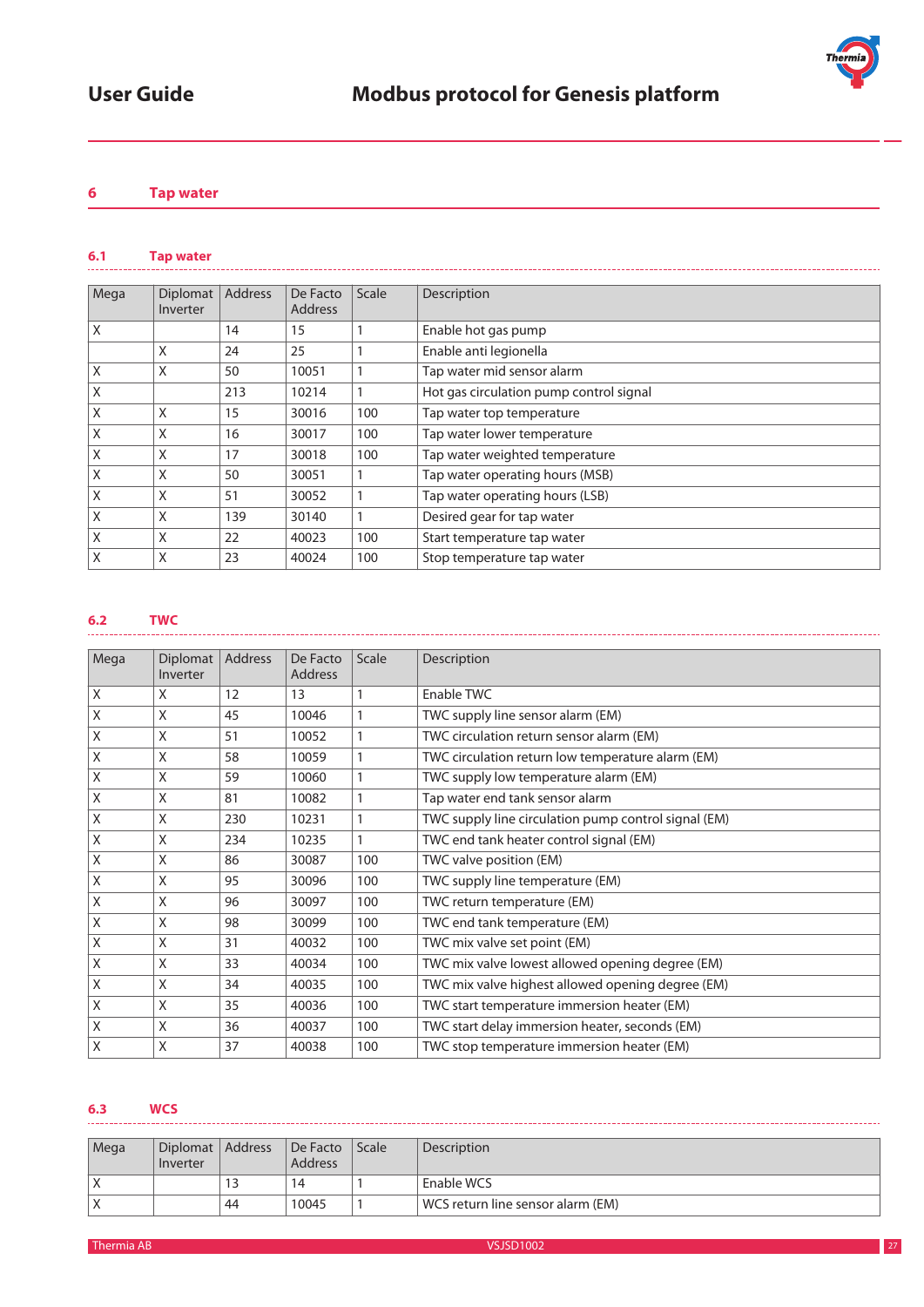

<span id="page-27-0"></span>

| Mega     | Diplomat  <br>Inverter | Address | De Facto<br><b>Address</b> | Scale | Description                                       |
|----------|------------------------|---------|----------------------------|-------|---------------------------------------------------|
| $\times$ |                        | 65      | 10066                      |       | WCS return line temperature deviation alarm (EM)  |
| X        |                        | 232     | 10233                      |       | WCS regulation control signal (EM)                |
| $\times$ |                        | 233     | 10234                      |       | WCS circulation pump control signal (EM)          |
| X        |                        | 85      | 30086                      | 100   | WCS valve position (EM)                           |
| $\sf X$  |                        | 97      | 30098                      | 100   | WCS return line temperature (EM)                  |
| $\chi$   |                        | 32      | 40033                      | 100   | WCS return line set point (EM)                    |
| X        |                        | 38      | 40039                      | 100   | WCS mix valve lowest allowed opening degree (EM)  |
| $\times$ |                        | 39      | 40040                      | 100   | WCS mix valve highest allowed opening degree (EM) |

## **6.4 HGW**

| Mega | Diplomat   Address<br>Inverter |     | De Facto<br>Address | Scale | Description                   |
|------|--------------------------------|-----|---------------------|-------|-------------------------------|
|      |                                | b   |                     |       | Enable HGW                    |
|      | ∧                              | 52  | 10053               |       | HGW sensor alarm              |
|      | ∧                              | 45  | 30046               | 100   | HGW supply line temperature   |
|      | ∧                              | .47 | 30048               |       | HGW mix valve position (%)    |
|      |                                | 223 | 10224               |       | HGW regulation control signal |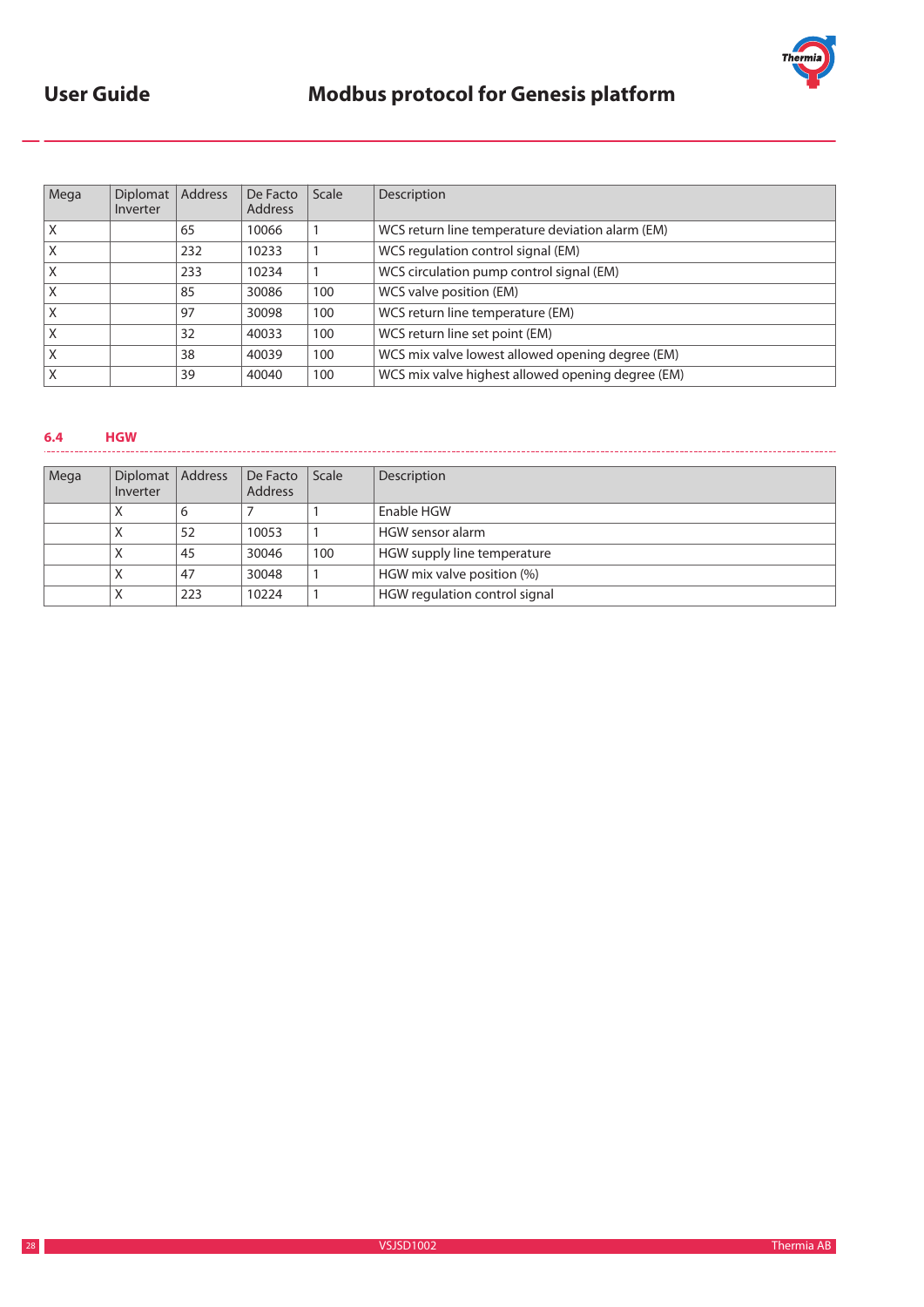

## <span id="page-28-0"></span>**7 Cooling**

#### **7.1 Cooling**

| Mega         | Diplomat Address<br>Inverter |     | De Facto<br>Address | Scale | Description                                |
|--------------|------------------------------|-----|---------------------|-------|--------------------------------------------|
| $\times$     | $\checkmark$                 | 10  |                     |       | Enable active cooling                      |
| lχ           |                              | 30  | 31                  |       | Enable surplus heat, borehole (no chiller) |
| $\mathsf{X}$ |                              | 33  | 34                  |       | Enable passive cooling (EM)                |
| $\times$     | $\checkmark$<br>∧            | 78  | 10079               |       | External start brine pump, read only       |
| $\times$     |                              | 141 | 30142               |       | Desired gear for cooling                   |

#### **7.2 Cooling tank**

| Mega           | Diplomat<br>Inverter | <b>Address</b> | De Facto<br><b>Address</b> | <b>Scale</b> | Description                                                                        |
|----------------|----------------------|----------------|----------------------------|--------------|------------------------------------------------------------------------------------|
| $\times$       |                      | 46             | 10047                      |              | Cooling tank sensor alarm (EM)                                                     |
| $\chi$         | X                    | 47             | 10048                      |              | Cooling supply line sensor alarm (EM)                                              |
| $\overline{X}$ |                      | 68             | 10069                      |              | Cooling tank temperature deviation alarm (EM)                                      |
| $\overline{X}$ |                      | 73             | 10074                      |              | Cooling tank return line sensor alarm (EM)                                         |
| $\overline{X}$ |                      | 242            | 10243                      |              | Active cooling directional valve position (Borehole disconnected) (EM)             |
| $\times$       |                      | 243            | 10244                      |              | Passive/Active cooling directional valve position (Cooling tank connected)<br>(EM) |
| $\mathsf{X}$   | X                    | 104            | 30105                      | 100          | Cooling tank temperature (EM)                                                      |
| $\mathsf{X}$   | X                    | 105            | 30106                      | 100          | Cooling tank return line temperature (EM)                                          |
| $\chi$         |                      | 105            | 40106                      | 100          | Start temp for cooling (EM)                                                        |
| $\times$       |                      | 106            | 40107                      | 100          | Stop temp for cooling (EM)                                                         |

#### **7.3 Cooling circuit**

| Mega | Diplomat<br>Inverter | <b>Address</b> | De Facto<br><b>Address</b> | <b>Scale</b> | Description                                                        |
|------|----------------------|----------------|----------------------------|--------------|--------------------------------------------------------------------|
| Χ    |                      | 23             | 24                         |              | Enable dew point calculation                                       |
| Χ    |                      | 48             | 10049                      |              | Cooling circuit return line sensor alarm (EM)                      |
| Χ    |                      | 67             | 10068                      |              | Cooling circuit supply line temperature deviation alarm (EM)       |
| Χ    |                      | 70             | 10071                      |              | Humidity room sensor alarm                                         |
| Χ    |                      | 236            | 10237                      |              | Cooling circuit circulation pump control signal (EM)               |
| Χ    |                      | 240            | 10241                      |              | Cooling circuit regulation control signal (EM)                     |
| Χ    |                      | 91             | 30092                      | 100          | Dew point room (EM)                                                |
| Χ    |                      | 92             | 30093                      | 100          | Cooling supply line mix valve position (EM)                        |
| Χ    |                      | 103            | 30104                      | 100          | Cooling circuit return line temperature (EM)                       |
| Χ    |                      | 106            | 30107                      | 100          | Cooling circuit supply line temperature (EM)                       |
| X    | X                    | 137            | 30138                      |              | Mix valve cooling opening degree (EM2/3)                           |
| Χ    |                      | 30             | 40031                      | 100          | Cooling mix valve set point (EM)                                   |
| X    |                      | 49             | 40050                      | 100          | Cooling supply line mix valve: Lowest allowed opening degree (EM)  |
| Χ    |                      | 50             | 40051                      | 100          | Cooling supply line mix valve: Highest allowed opening degree (EM) |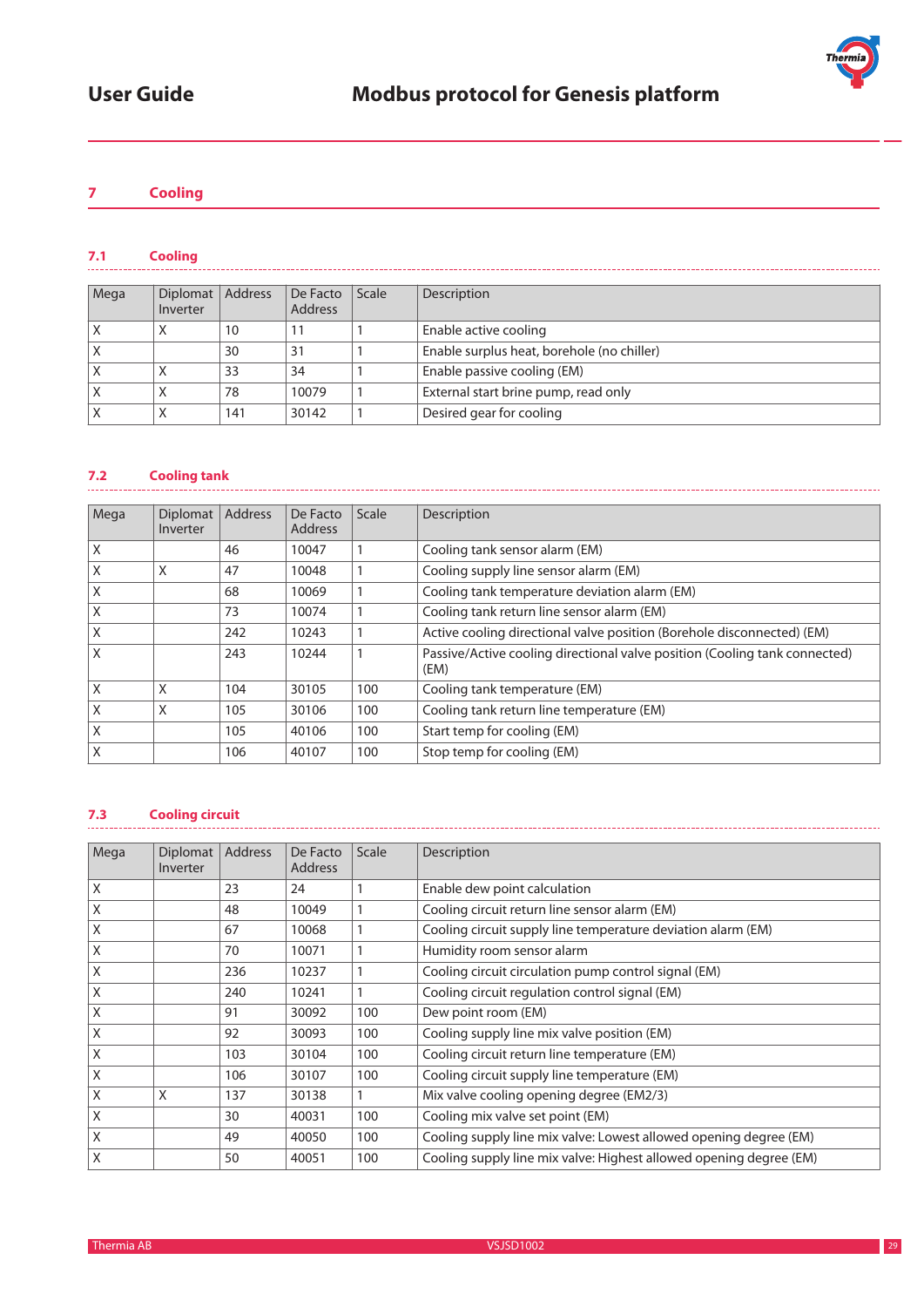

## <span id="page-29-0"></span>**7.4 Surplus heat**

| Mega        | Diplomat<br>Inverter | Address | De Facto<br><b>Address</b> | <b>Scale</b> | Description                                         |
|-------------|----------------------|---------|----------------------------|--------------|-----------------------------------------------------|
| X           |                      | 29      | 30                         |              | Enable surplus heat, chiller (no borehole)          |
| $\mathsf X$ |                      | 69      | 10070                      |              | Surplus heat temperature deviation alarm (EM)       |
| X           |                      | 71      | 10072                      |              | Surplus heat supply line sensor alarm (EM)          |
| X           |                      | 72      | 10073                      |              | Surplus heat return line sensor alarm (EM)          |
| X           |                      | 238     | 10239                      |              | Surplus heat directional valve position (EM)        |
| X           |                      | 239     | 10240                      | 1            | Surplus heat circulation pump control signal (EM)   |
| X           |                      | 241     | 10242                      | 1            | Surplus heat regulation control signal (EM)         |
| X           |                      | 93      | 30094                      | 100          | Surplus heat fan speed (EM)                         |
| X           |                      | 117     | 30118                      | 100          | Surplus heat return line temperature (EM)           |
| X           |                      | 118     | 30119                      | 100          | Surplus heat supply line temperature (EM)           |
| X           |                      | 48      | 40049                      | 100          | Surplus heat chiller set point (EM)                 |
| X           |                      | 51      | 40052                      | 100          | Surplus heat opening degree for starting fan 1 (EM) |
| X           |                      | 52      | 40053                      | 100          | Surplus heat opening degree for starting fan 2 (EM) |
| X           |                      | 53      | 40054                      | 100          | Surplus heat opening degree for stopping fan 1 (EM) |
| X           |                      | 54      | 40055                      | 100          | Surplus heat opening degree for stopping fan 2 (EM) |
| X           |                      | 55      | 40056                      | 100          | Surplus heat lowest allowed opening degree (EM)     |
| X           |                      | 56      | 40057                      | 100          | Surplus heat highest allowed opening degree (EM)    |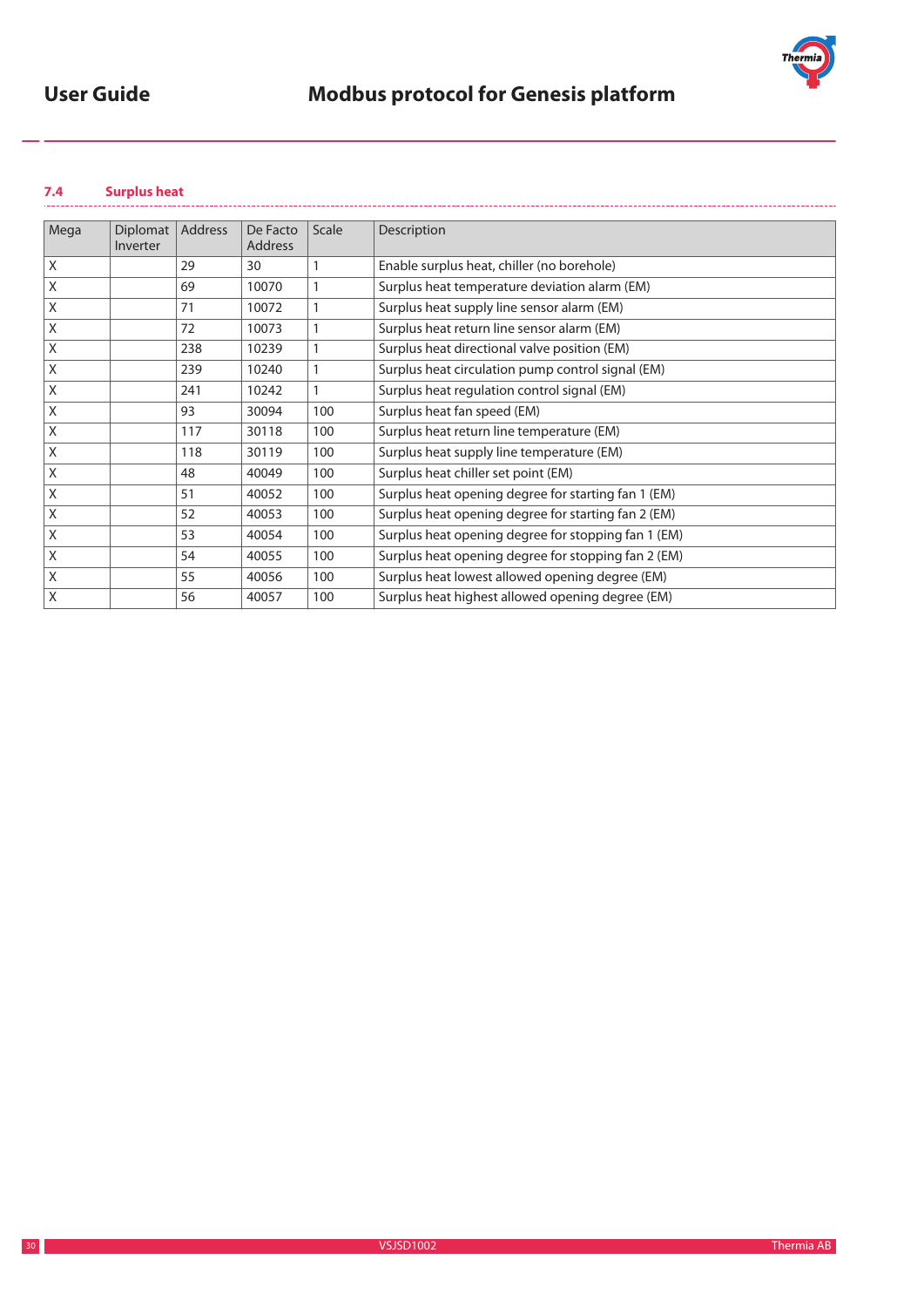

## <span id="page-30-0"></span>**8 Pool**

### **8.1 Pool**

| Mega        | <b>Diplomat</b><br>Inverter | <b>Address</b> | De Facto<br><b>Address</b> | <b>Scale</b> | Description                                            |
|-------------|-----------------------------|----------------|----------------------------|--------------|--------------------------------------------------------|
| X           | X                           | 28             | 29                         |              | Enable pool (EM)                                       |
| X           | X                           | 31             | 32                         |              | Enable external additional heater for pool (EM)        |
|             | Χ                           | 32             | 33                         |              | Enable internal additional heater for pool (EM)        |
| $\mathsf X$ | Χ                           | 76             | 10077                      |              | Pool return line sensor alarm                          |
| X           | Χ                           | 77             | 10078                      |              | External stop for pool, read only                      |
| $\mathsf X$ | X                           | 235            | 10236                      |              | Pool directional valve position (EM)                   |
| X           | Χ                           | 237            | 10238                      |              | Pool circulation pump control signal (EM)              |
| X           | X                           | 244            | 10245                      |              | Pool regulation control signal (EM)                    |
| X           |                             | 94             | 30095                      | 100          | Pool supply line mix valve position (EM)               |
| X           | Χ                           | 119            | 30120                      | 100          | Pool supply line temperature (EM)                      |
| Χ           | Χ                           | 120            | 30121                      | 100          | Pool return line temperature (EM)                      |
| X           | Χ                           | 142            | 30143                      |              | Desired gear for pool                                  |
| Χ           | X                           | 58             | 40059                      | 100          | Pool charge set point (EM)                             |
| X           |                             | 59             | 40060                      | 100          | Pool mix valve lowest allowed opening degree (EM)      |
| X           |                             | 60             | 40061                      | 100          | Pool mix valve highest allowed opening degree (EM)     |
| X           | X                           | 299            | 40300                      | 10           | Set point return temp from pool to heat exchanger (EM) |
| X           | Χ                           | 300            | 40301                      | 10           | Set point pool hysteresis (EM)                         |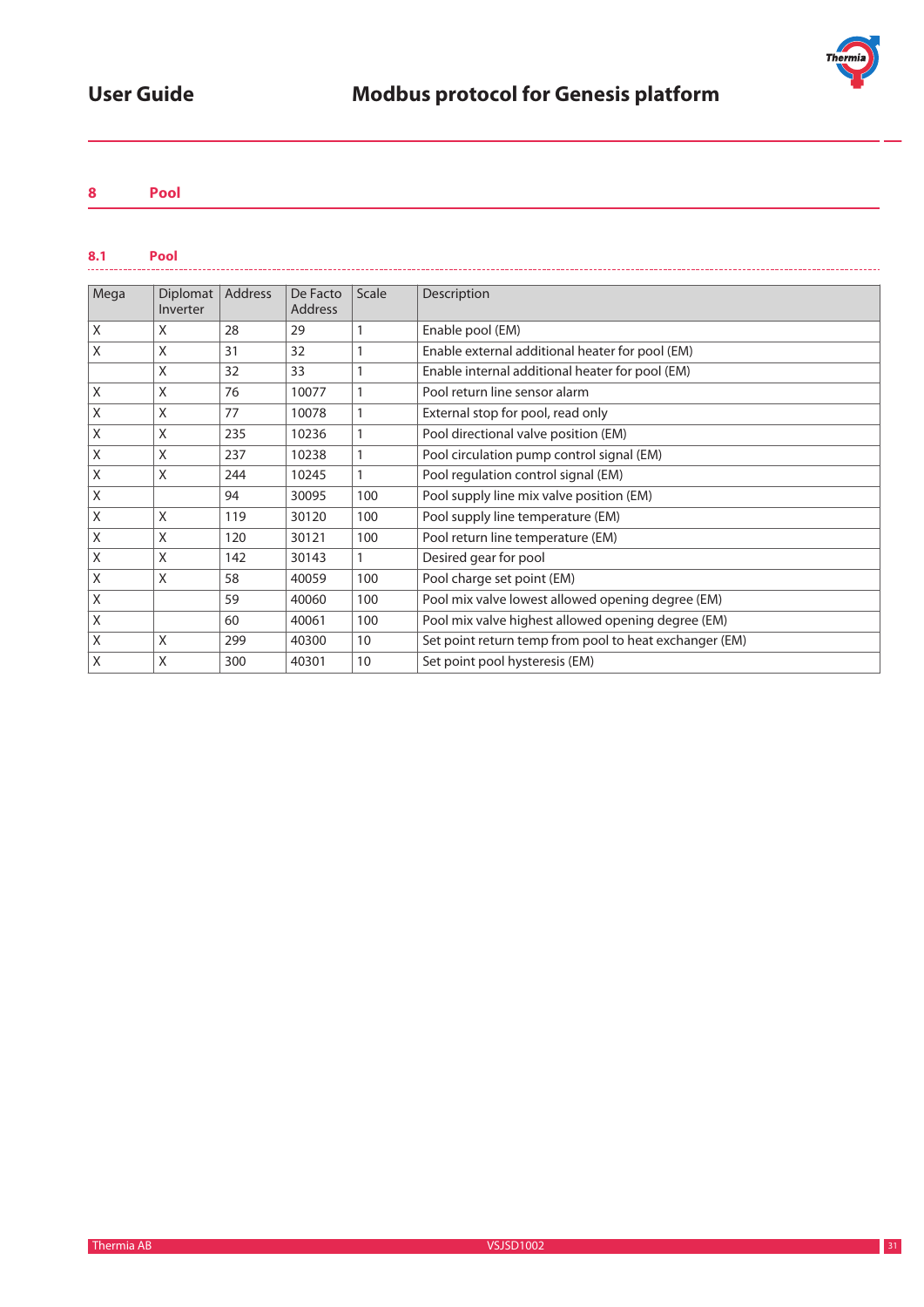

#### <span id="page-31-0"></span>**9 Electric meter**

#### **9.1 Electric meter**

| Mega | Diplomat<br>Inverter | <b>Address</b> | De Facto<br><b>Address</b> | <b>Scale</b>     | Description                        |
|------|----------------------|----------------|----------------------------|------------------|------------------------------------|
|      | X                    | 26             | 27                         |                  | Enable current limitation          |
|      | X                    | 69             | 30070                      | 100              | Electric meter L1 current (A)      |
|      | X                    | 70             | 30071                      | 100              | Electric meter L2 current (A)      |
|      | X                    | 71             | 30072                      | 100              | Electric meter L3 current (A)      |
|      | X                    | 72             | 30073                      | 100              | Electric meter L1-0 voltage (V)    |
|      | X                    | 73             | 30074                      | 100              | Electric meter L2-0 voltage (V)    |
|      | X                    | 74             | 30075                      | 100              | Electric meter L3-0 voltage (V)    |
|      | X                    | 75             | 30076                      | 10 <sup>10</sup> | Electric meter L1-L2 voltage (V)   |
|      | X                    | 76             | 30077                      | 10               | Electric meter L2-L3 voltage (V)   |
|      | X                    | 77             | 30078                      | 10               | Electric meter L3-L1 voltage (V)   |
|      | X                    | 78             | 30079                      | 1                | Electric meter L1 power (W)        |
|      | X                    | 79             | 30080                      | 1                | Electric meter L2 power (W)        |
|      | X                    | 80             | 30081                      |                  | Electric meter L3 power (W)        |
|      | X                    | 81             | 30082                      |                  | Electric meter - meter value (kWh) |
|      | X                    | 83             | 30084                      | 10               | Electric meter kWh total (LSB)     |
|      | X                    | 84             | 30085                      | 10               | Electric meter kWh total (MSB)     |

#### **Footnotes:**

**\*1)** 1: Manual operation, 2: Defrost, 3: Hot water, 4: Heat, 5: Cool, 6: Pool, 7: Anti legionella, 98: Standby 99: No demand 100: OFF

**\*2)** 1: OFF, 2: Standby, 3: ON/Auto

- **\*3)** Different heat pumps have different number of available gears.
- For instance: Commercial can have 10, while domestic can have 9 gears.
- **\*4)** These applies to Smart grid function. 1: EVU, 4: Normal, 5: Comfort, 6: Boost

**\*5)** Should always be set to 1 i auto mode

Thermia AB reserves the right to make changes in the software protocol availability and related documents without further notice. By controlling and/or interacting with the heat pump the user takes full responsibility for any consequences. Thermia AB will not take any liability for damages on equipment, properties or personal injuries occurring as a consequence of any attempts of remotely controlling the heat pumps or system.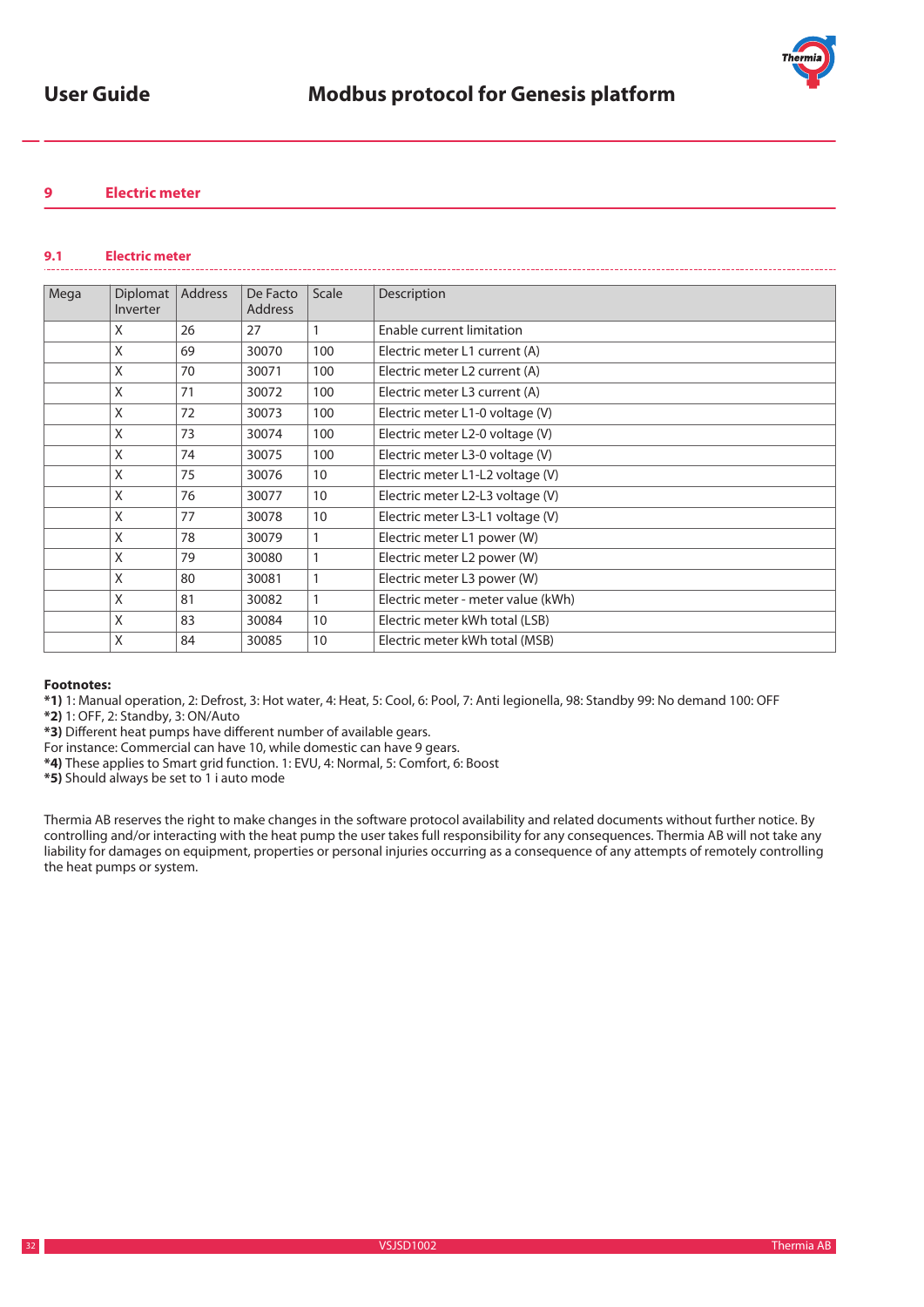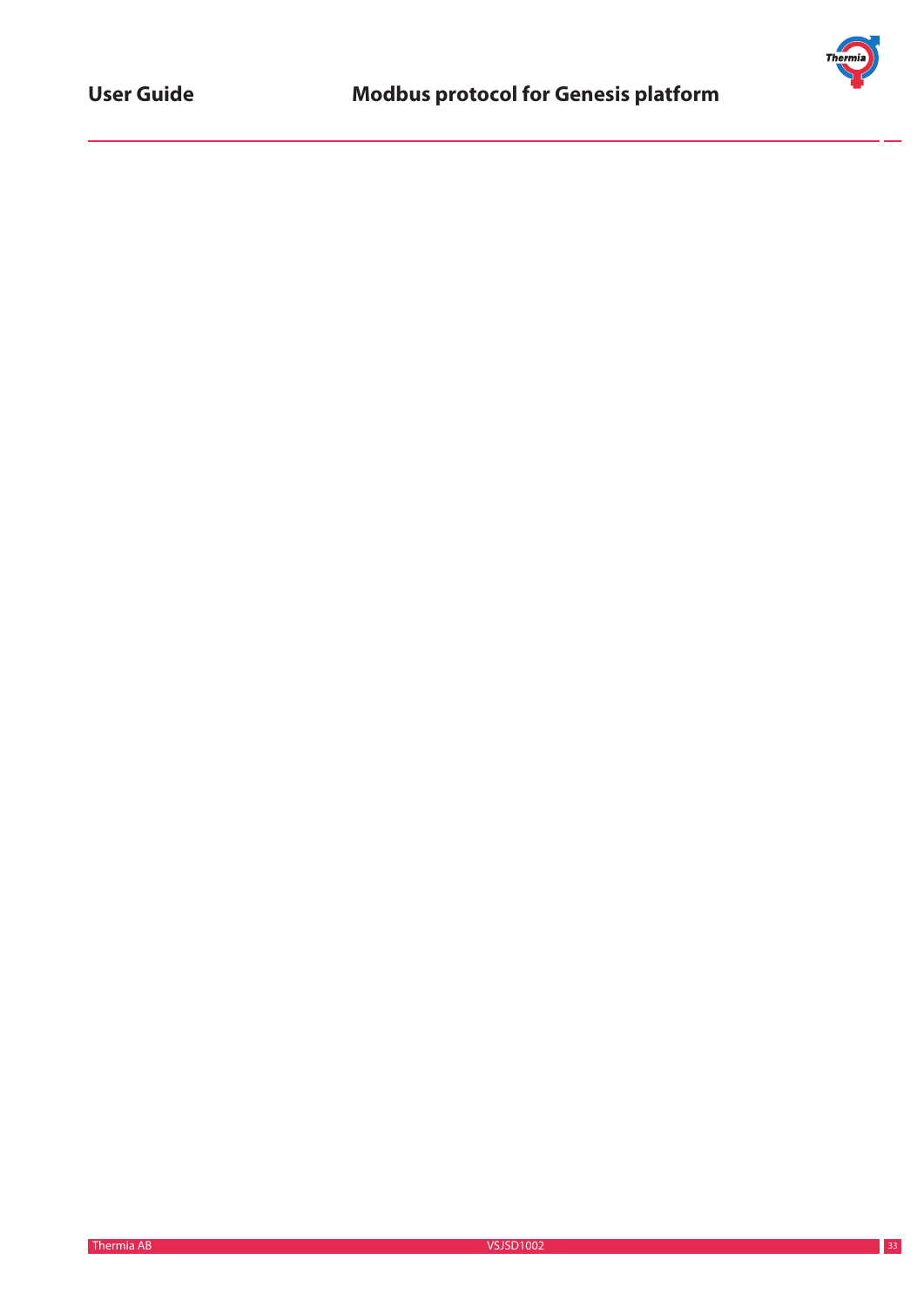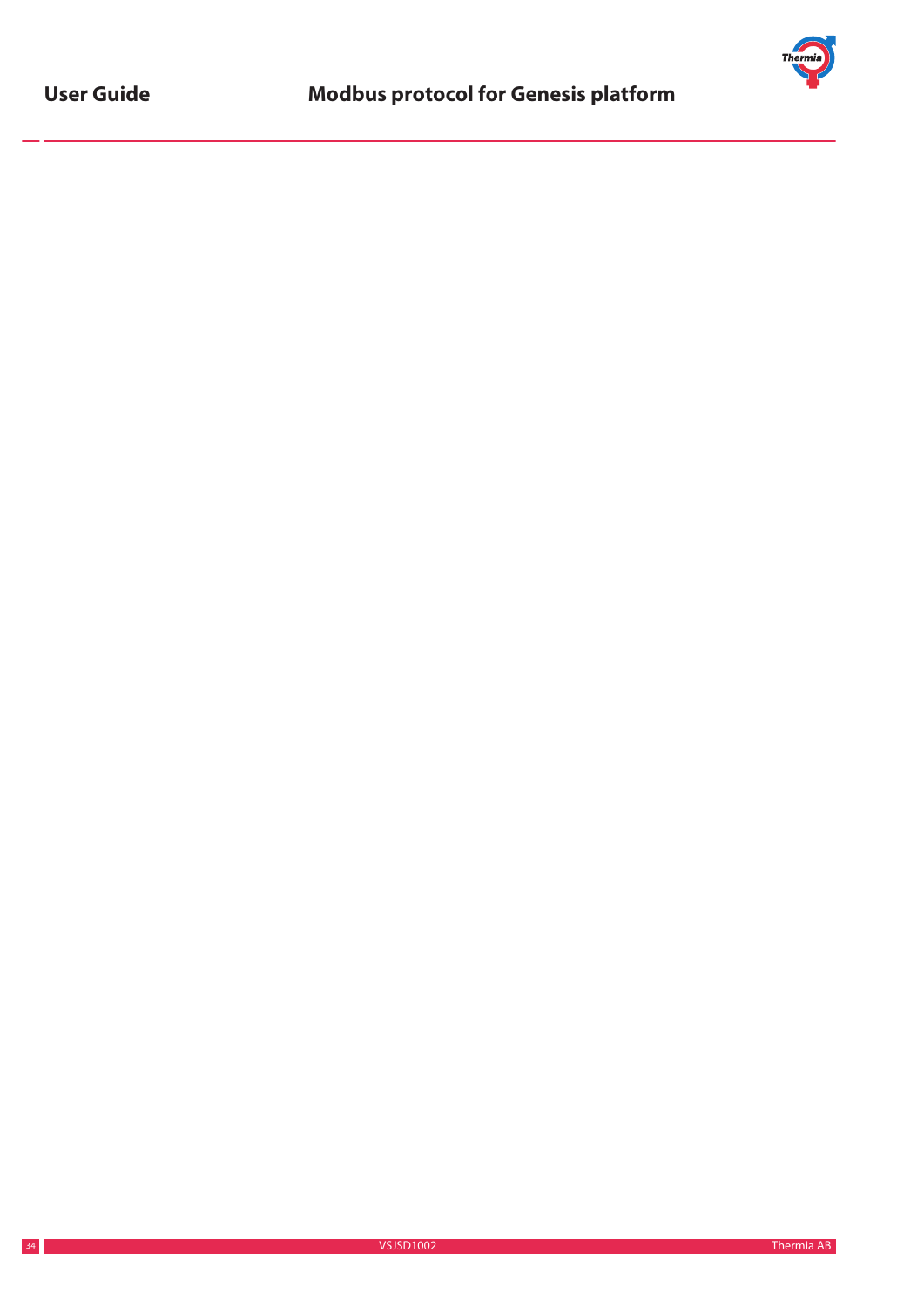